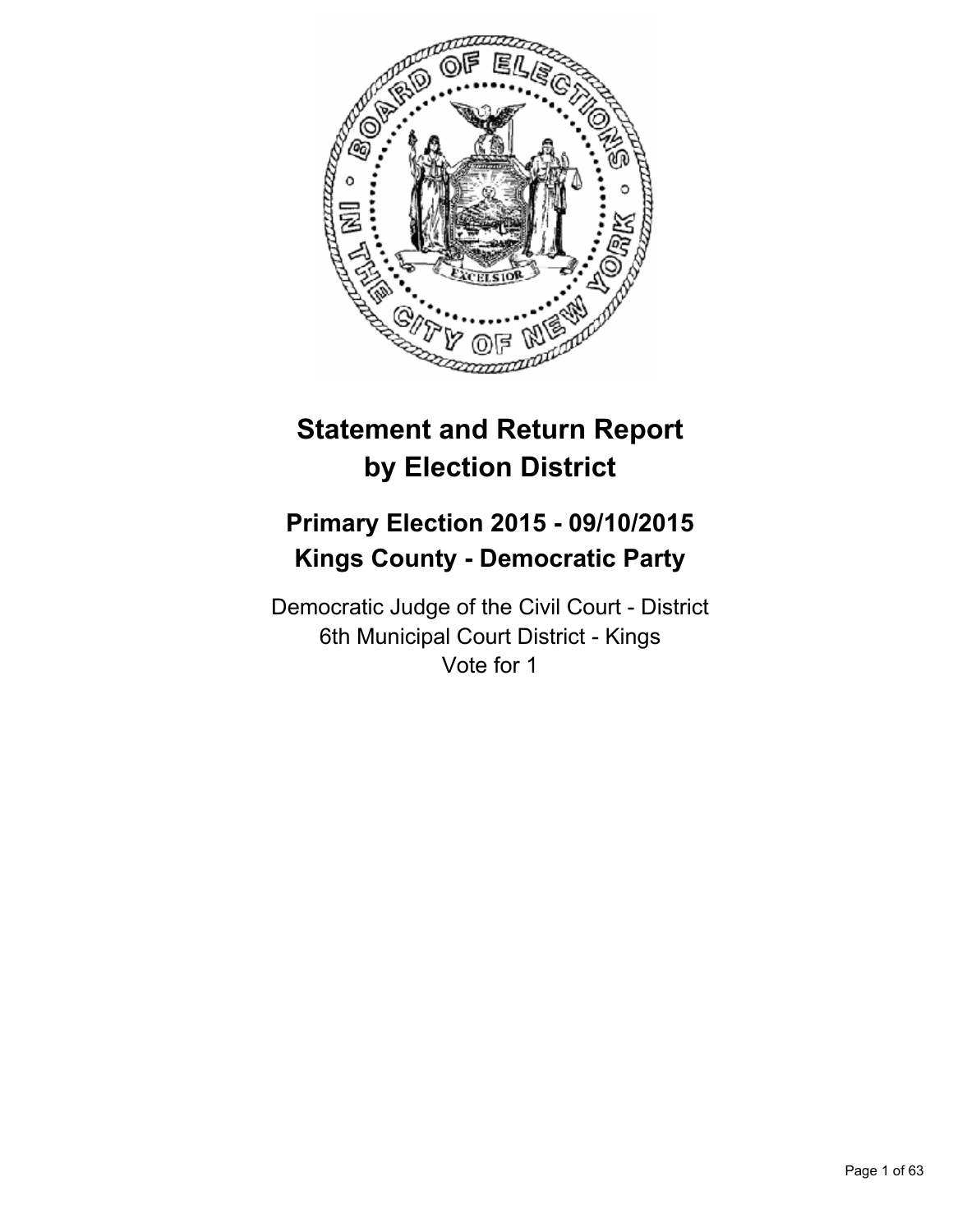

#### **026/41 COMBINED into: 051/41**

| с<br>Π<br>۱<br> |
|-----------------|
|                 |

| PUBLIC COUNTER                                           | 15           |
|----------------------------------------------------------|--------------|
| ABSENTEE/MILITARY                                        | $\mathbf{0}$ |
| <b>AFFIDAVIT</b>                                         | $\Omega$     |
| <b>Total Ballots</b>                                     | 15           |
| Less - Inapplicable Federal/Special Presidential Ballots | $\Omega$     |
| <b>Total Applicable Ballots</b>                          | 15           |
| <b>MICHAEL GERSTEIN</b>                                  | 15           |
| <b>ISIRIS ISELA ISAAC</b>                                | $\Omega$     |
| <b>Total Votes</b>                                       | 15           |

#### **051/41**

| PUBLIC COUNTER                                           | 0            |
|----------------------------------------------------------|--------------|
| ABSENTEE/MILITARY                                        | $\Omega$     |
| AFFIDAVIT                                                | $\mathbf{0}$ |
| Total Ballots                                            | 0            |
| Less - Inapplicable Federal/Special Presidential Ballots | $\Omega$     |
| <b>Total Applicable Ballots</b>                          | $\mathbf{0}$ |
| MICHAEL GERSTEIN                                         | $\Omega$     |
| ISIRIS ISELA ISAAC                                       | $\Omega$     |
| <b>Total Votes</b>                                       | $\mathbf{0}$ |
|                                                          |              |

#### **052/41**

| <b>PUBLIC COUNTER</b>                                    | 3 |
|----------------------------------------------------------|---|
| ABSENTEE/MILITARY                                        |   |
| AFFIDAVIT                                                | 0 |
| <b>Total Ballots</b>                                     | 4 |
| Less - Inapplicable Federal/Special Presidential Ballots | 0 |
| <b>Total Applicable Ballots</b>                          | 4 |
| <b>MICHAEL GERSTEIN</b>                                  | 2 |
| <b>ISIRIS ISELA ISAAC</b>                                | 2 |
| <b>Total Votes</b>                                       |   |

| PUBLIC COUNTER                                           | 10 |
|----------------------------------------------------------|----|
| ABSENTEE/MILITARY                                        | 0  |
| AFFIDAVIT                                                | 0  |
| <b>Total Ballots</b>                                     | 10 |
| Less - Inapplicable Federal/Special Presidential Ballots | 0  |
| <b>Total Applicable Ballots</b>                          | 10 |
| <b>MICHAEL GERSTEIN</b>                                  | 5  |
| <b>ISIRIS ISELA ISAAC</b>                                | 5  |
| <b>Total Votes</b>                                       | 10 |
|                                                          |    |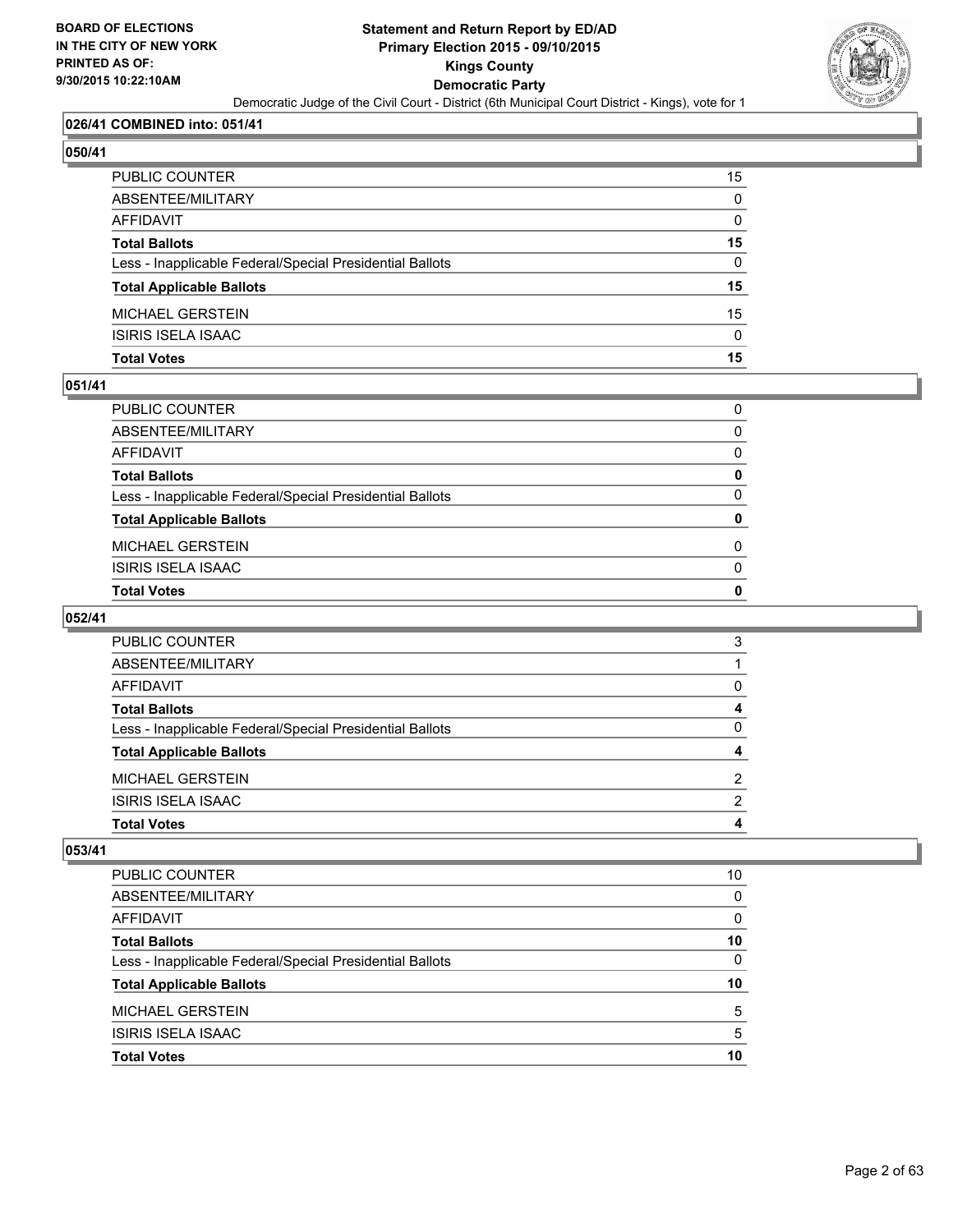

| PUBLIC COUNTER                                           | 23           |
|----------------------------------------------------------|--------------|
| ABSENTEE/MILITARY                                        | 2            |
| AFFIDAVIT                                                | $\mathbf{0}$ |
| <b>Total Ballots</b>                                     | 25           |
| Less - Inapplicable Federal/Special Presidential Ballots | $\Omega$     |
| <b>Total Applicable Ballots</b>                          | 25           |
| MICHAEL GERSTEIN                                         | 19           |
| ISIRIS ISELA ISAAC                                       | 6            |
| Total Votes                                              | 25           |

| 25       |
|----------|
| 4        |
| $\Omega$ |
| 29       |
| $\Omega$ |
| 29       |
| 20       |
| 9        |
| 29       |
|          |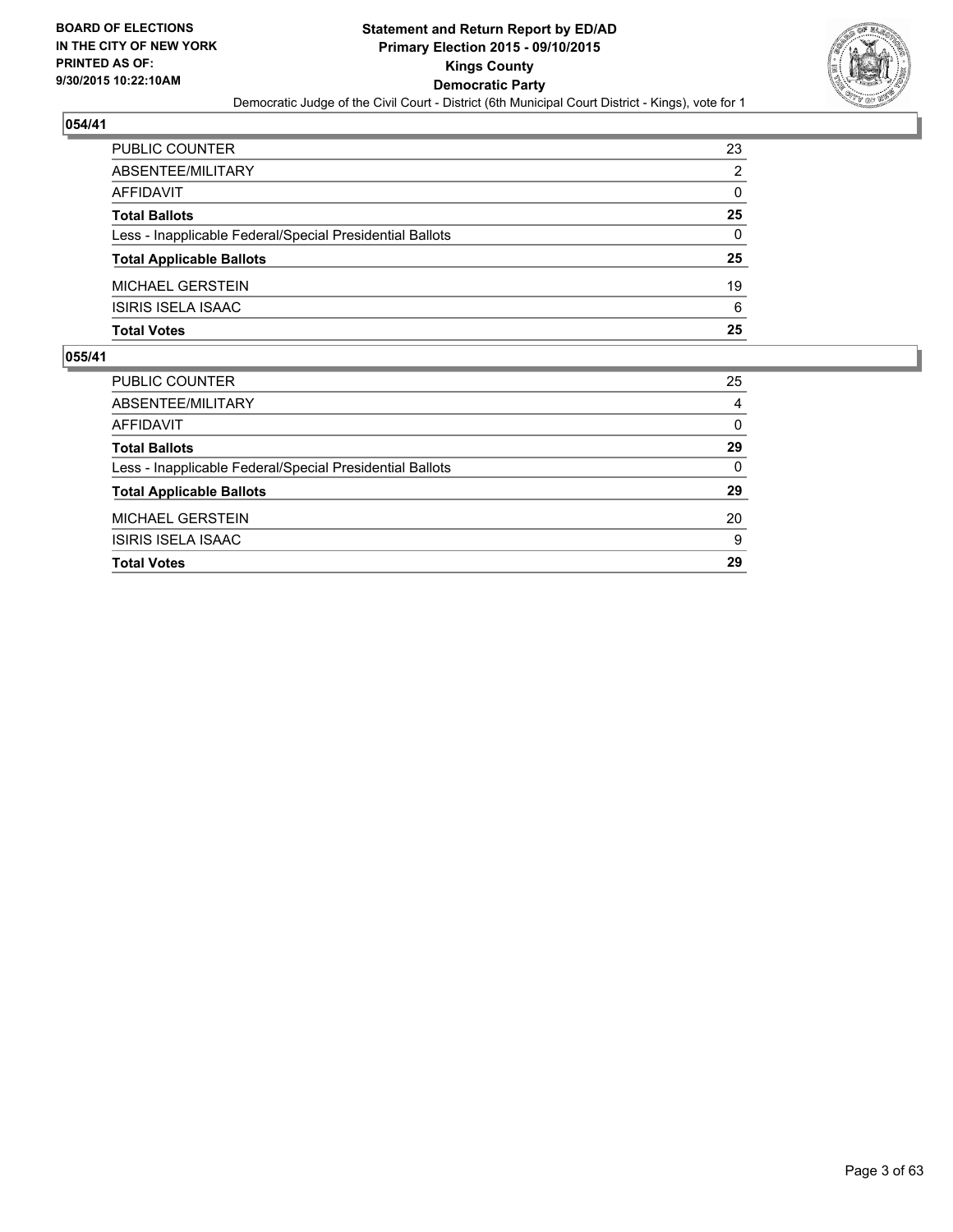

| PUBLIC COUNTER                                           | 4            |
|----------------------------------------------------------|--------------|
| ABSENTEE/MILITARY                                        | $\mathbf{0}$ |
| AFFIDAVIT                                                | 0            |
| <b>Total Ballots</b>                                     | 4            |
| Less - Inapplicable Federal/Special Presidential Ballots | $\Omega$     |
| <b>Total Applicable Ballots</b>                          | 4            |
| MICHAEL GERSTEIN                                         | 3            |
| ISIRIS ISELA ISAAC                                       |              |
| Total Votes                                              | 4            |

### **002/42**

| Total Votes                                              | 12              |
|----------------------------------------------------------|-----------------|
| ISIRIS ISELA ISAAC                                       | 6               |
| MICHAEL GERSTEIN                                         | 6               |
| <b>Total Applicable Ballots</b>                          | 12              |
| Less - Inapplicable Federal/Special Presidential Ballots | $\mathbf{0}$    |
| <b>Total Ballots</b>                                     | 12              |
| AFFIDAVIT                                                | 0               |
| ABSENTEE/MILITARY                                        | $\mathbf{0}$    |
| PUBLIC COUNTER                                           | 12 <sup>°</sup> |
|                                                          |                 |

#### **003/42**

| PUBLIC COUNTER                                           | 16           |
|----------------------------------------------------------|--------------|
| ABSENTEE/MILITARY                                        | $\mathbf{0}$ |
| AFFIDAVIT                                                | $\mathbf{0}$ |
| Total Ballots                                            | 16           |
| Less - Inapplicable Federal/Special Presidential Ballots | $\mathbf{0}$ |
| <b>Total Applicable Ballots</b>                          | 16           |
| MICHAEL GERSTEIN                                         | 5            |
| ISIRIS ISELA ISAAC                                       | 11           |
| Total Votes                                              | 16           |
|                                                          |              |

| PUBLIC COUNTER                                           | 17 |
|----------------------------------------------------------|----|
| ABSENTEE/MILITARY                                        | 0  |
| AFFIDAVIT                                                | 0  |
| <b>Total Ballots</b>                                     | 17 |
| Less - Inapplicable Federal/Special Presidential Ballots | 0  |
| <b>Total Applicable Ballots</b>                          | 17 |
| <b>MICHAEL GERSTEIN</b>                                  | 11 |
| ISIRIS ISELA ISAAC                                       | 6  |
| <b>Total Votes</b>                                       | 17 |
|                                                          |    |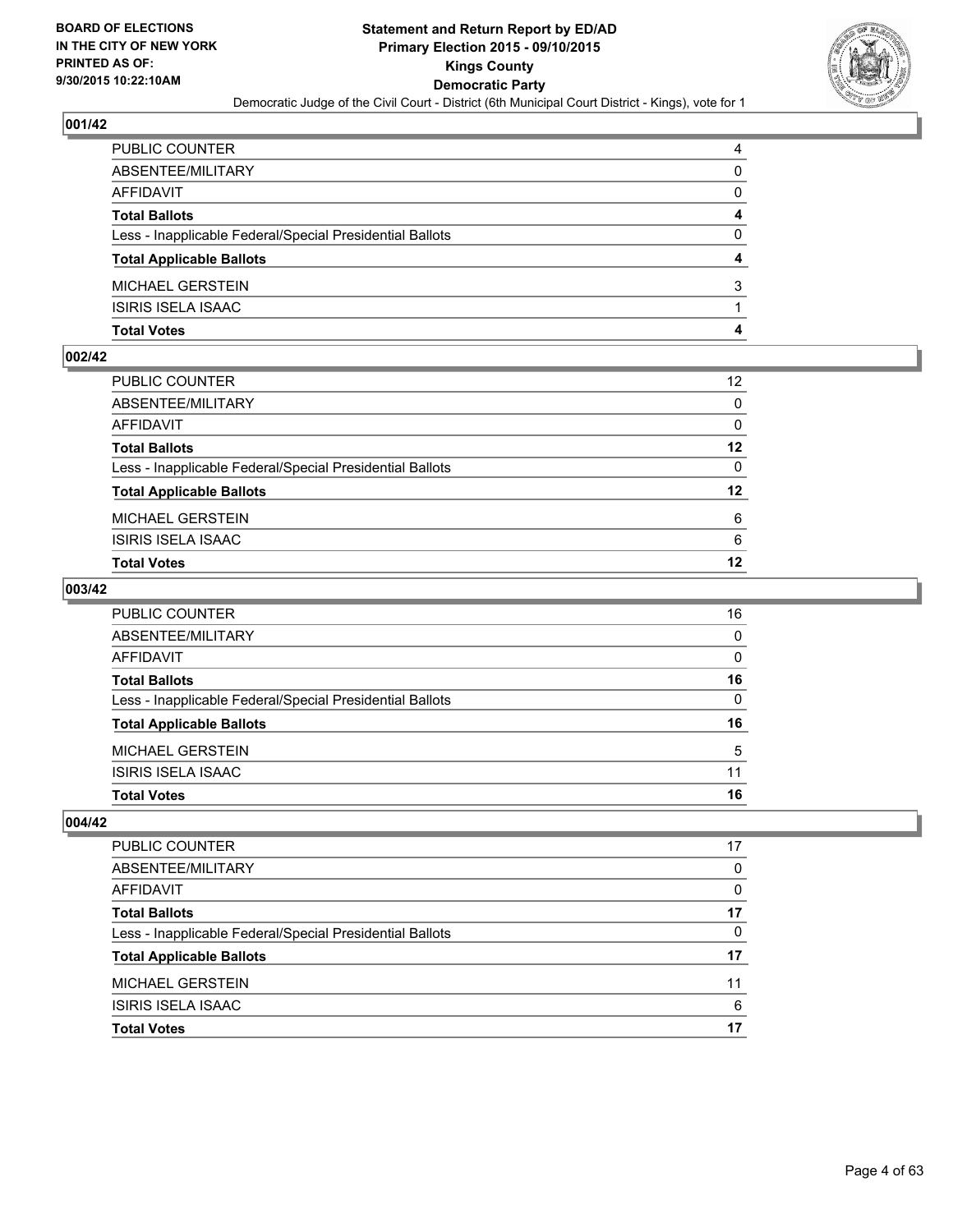

| PUBLIC COUNTER                                           | 24           |
|----------------------------------------------------------|--------------|
| ABSENTEE/MILITARY                                        |              |
| AFFIDAVIT                                                | $\mathbf{0}$ |
| Total Ballots                                            | 25           |
| Less - Inapplicable Federal/Special Presidential Ballots | $\Omega$     |
| <b>Total Applicable Ballots</b>                          | 25           |
| MICHAEL GERSTEIN                                         | 17           |
| ISIRIS ISELA ISAAC                                       | 8            |
| Total Votes                                              | 25           |

## **006/42**

| PUBLIC COUNTER                                           | 20           |
|----------------------------------------------------------|--------------|
| ABSENTEE/MILITARY                                        | 10           |
| AFFIDAVIT                                                | $\mathbf{0}$ |
| Total Ballots                                            | 30           |
| Less - Inapplicable Federal/Special Presidential Ballots | $\mathbf{0}$ |
| <b>Total Applicable Ballots</b>                          | 30           |
| MICHAEL GERSTEIN                                         | 23           |
| ISIRIS ISELA ISAAC                                       | 7            |
| Total Votes                                              | 30           |
|                                                          |              |

## **007/42**

| PUBLIC COUNTER                                           | 26 |
|----------------------------------------------------------|----|
| ABSENTEE/MILITARY                                        |    |
| AFFIDAVIT                                                | 0  |
| <b>Total Ballots</b>                                     | 27 |
| Less - Inapplicable Federal/Special Presidential Ballots | 0  |
| <b>Total Applicable Ballots</b>                          | 27 |
| MICHAEL GERSTEIN                                         | 17 |
| <b>ISIRIS ISELA ISAAC</b>                                | 10 |
| <b>Total Votes</b>                                       | 27 |
|                                                          |    |

| PUBLIC COUNTER                                           | 14 |
|----------------------------------------------------------|----|
| ABSENTEE/MILITARY                                        | 2  |
| AFFIDAVIT                                                | 0  |
| <b>Total Ballots</b>                                     | 16 |
| Less - Inapplicable Federal/Special Presidential Ballots | 0  |
| <b>Total Applicable Ballots</b>                          | 16 |
| <b>MICHAEL GERSTEIN</b>                                  | 8  |
| <b>ISIRIS ISELA ISAAC</b>                                |    |
| <b>Total Votes</b>                                       | 15 |
| Unrecorded                                               |    |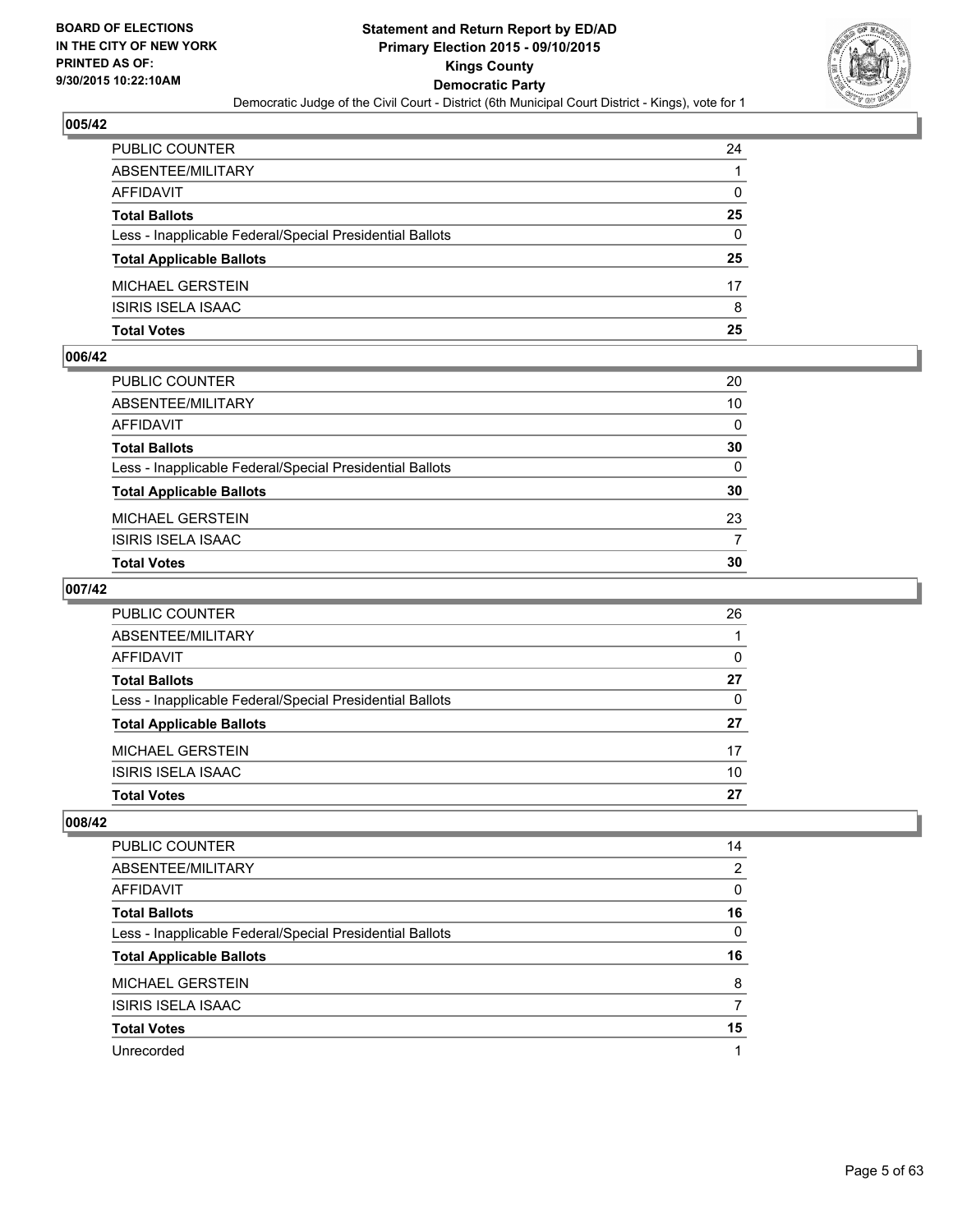

| PUBLIC COUNTER                                           | 20              |
|----------------------------------------------------------|-----------------|
| ABSENTEE/MILITARY                                        |                 |
| AFFIDAVIT                                                | $\mathbf{0}$    |
| <b>Total Ballots</b>                                     | 21              |
| Less - Inapplicable Federal/Special Presidential Ballots | $\Omega$        |
| <b>Total Applicable Ballots</b>                          | 21              |
| MICHAEL GERSTEIN                                         | 12 <sup>2</sup> |
| ISIRIS ISELA ISAAC                                       | 9               |
| Total Votes                                              | 21              |

### **010/42**

| PUBLIC COUNTER                                           | 25           |
|----------------------------------------------------------|--------------|
| ABSENTEE/MILITARY                                        |              |
| AFFIDAVIT                                                | 0            |
| <b>Total Ballots</b>                                     | 26           |
| Less - Inapplicable Federal/Special Presidential Ballots | $\mathbf{0}$ |
| <b>Total Applicable Ballots</b>                          | 26           |
| MICHAEL GERSTEIN                                         | 16           |
| ISIRIS ISELA ISAAC                                       | 10           |
| Total Votes                                              | 26           |
|                                                          |              |

## **011/42**

| <b>Total Votes</b>                                       | 22           |
|----------------------------------------------------------|--------------|
| MOOREVELL WILLIAMS (WRITE-IN)                            |              |
| ISIRIS ISELA ISAAC                                       | 11           |
| <b>MICHAEL GERSTEIN</b>                                  | 10           |
| <b>Total Applicable Ballots</b>                          | $22 \,$      |
| Less - Inapplicable Federal/Special Presidential Ballots | $\Omega$     |
| <b>Total Ballots</b>                                     | 22           |
| <b>AFFIDAVIT</b>                                         | $\mathbf{0}$ |
| ABSENTEE/MILITARY                                        | 2            |
| PUBLIC COUNTER                                           | 20           |

| Less - Inapplicable Federal/Special Presidential Ballots | 0        |
|----------------------------------------------------------|----------|
|                                                          |          |
| <b>Total Ballots</b>                                     | 16       |
|                                                          |          |
| AFFIDAVIT                                                | $\Omega$ |
| ABSENTEE/MILITARY                                        | 2        |
| <b>PUBLIC COUNTER</b>                                    | 14       |
|                                                          |          |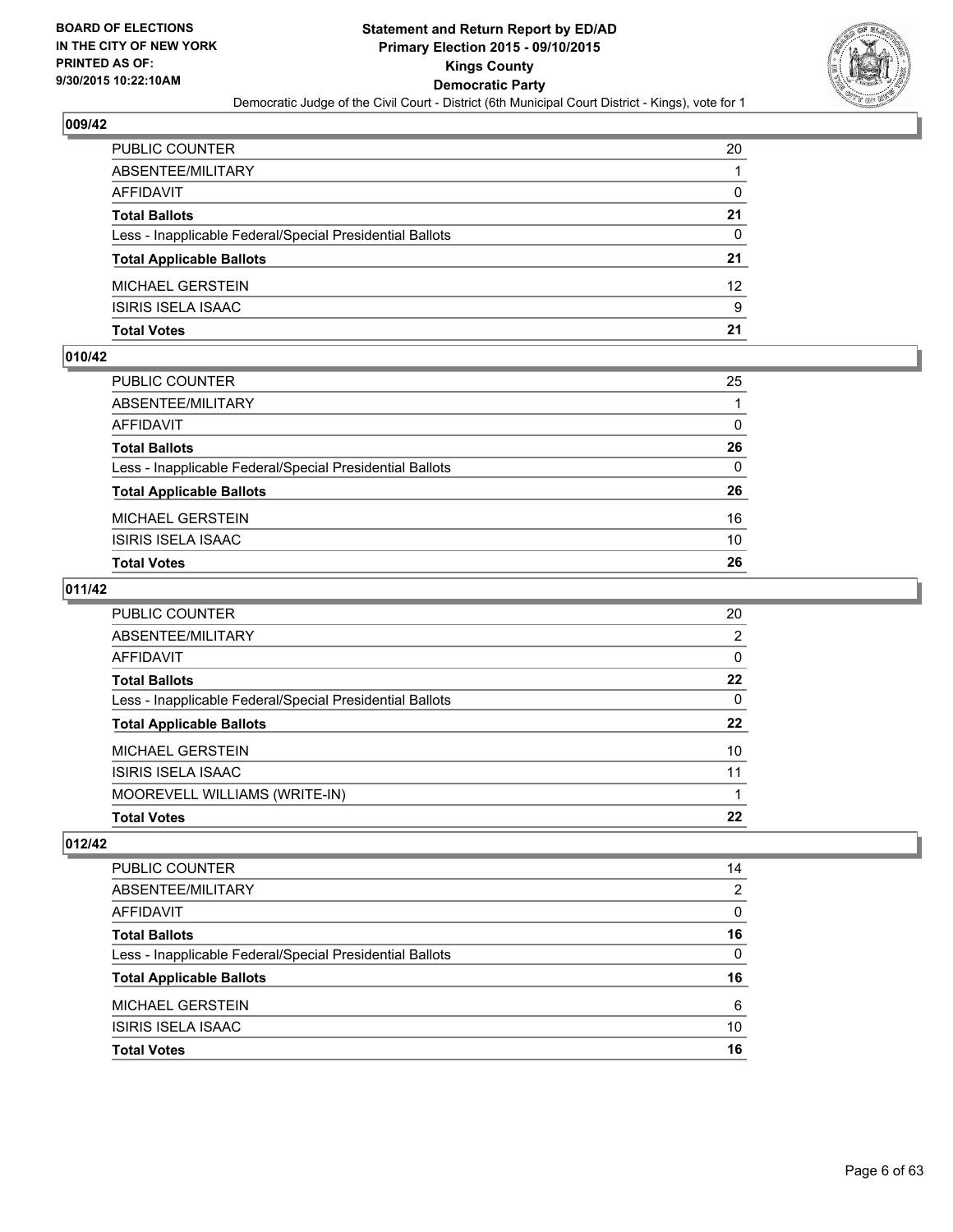

| PUBLIC COUNTER                                           | 11       |
|----------------------------------------------------------|----------|
| ABSENTEE/MILITARY                                        | 2        |
| AFFIDAVIT                                                | 0        |
| Total Ballots                                            | 13       |
| Less - Inapplicable Federal/Special Presidential Ballots | $\Omega$ |
| <b>Total Applicable Ballots</b>                          | 13       |
| MICHAEL GERSTEIN                                         | 8        |
| ISIRIS ISELA ISAAC                                       | 5        |
| Total Votes                                              | 13       |

### **014/42**

| PUBLIC COUNTER                                           | 4            |
|----------------------------------------------------------|--------------|
| ABSENTEE/MILITARY                                        | 3            |
| AFFIDAVIT                                                | $\Omega$     |
| <b>Total Ballots</b>                                     |              |
| Less - Inapplicable Federal/Special Presidential Ballots | $\mathbf{0}$ |
| <b>Total Applicable Ballots</b>                          |              |
| MICHAEL GERSTEIN                                         | 3            |
| ISIRIS ISELA ISAAC                                       | 4            |
| Total Votes                                              |              |
|                                                          |              |

#### **015/42**

| PUBLIC COUNTER                                           | 23           |
|----------------------------------------------------------|--------------|
| ABSENTEE/MILITARY                                        |              |
| AFFIDAVIT                                                | $\Omega$     |
| <b>Total Ballots</b>                                     | 24           |
| Less - Inapplicable Federal/Special Presidential Ballots | $\mathbf{0}$ |
| <b>Total Applicable Ballots</b>                          | 24           |
| MICHAEL GERSTEIN                                         | 13           |
| ISIRIS ISELA ISAAC                                       | 11           |
| Total Votes                                              | 24           |
|                                                          |              |

| PUBLIC COUNTER                                           | 14 |
|----------------------------------------------------------|----|
| ABSENTEE/MILITARY                                        | 3  |
| <b>AFFIDAVIT</b>                                         | 0  |
| <b>Total Ballots</b>                                     | 17 |
| Less - Inapplicable Federal/Special Presidential Ballots | 0  |
| <b>Total Applicable Ballots</b>                          | 17 |
| <b>MICHAEL GERSTEIN</b>                                  | 10 |
| <b>ISIRIS ISELA ISAAC</b>                                |    |
| <b>Total Votes</b>                                       | 17 |
|                                                          |    |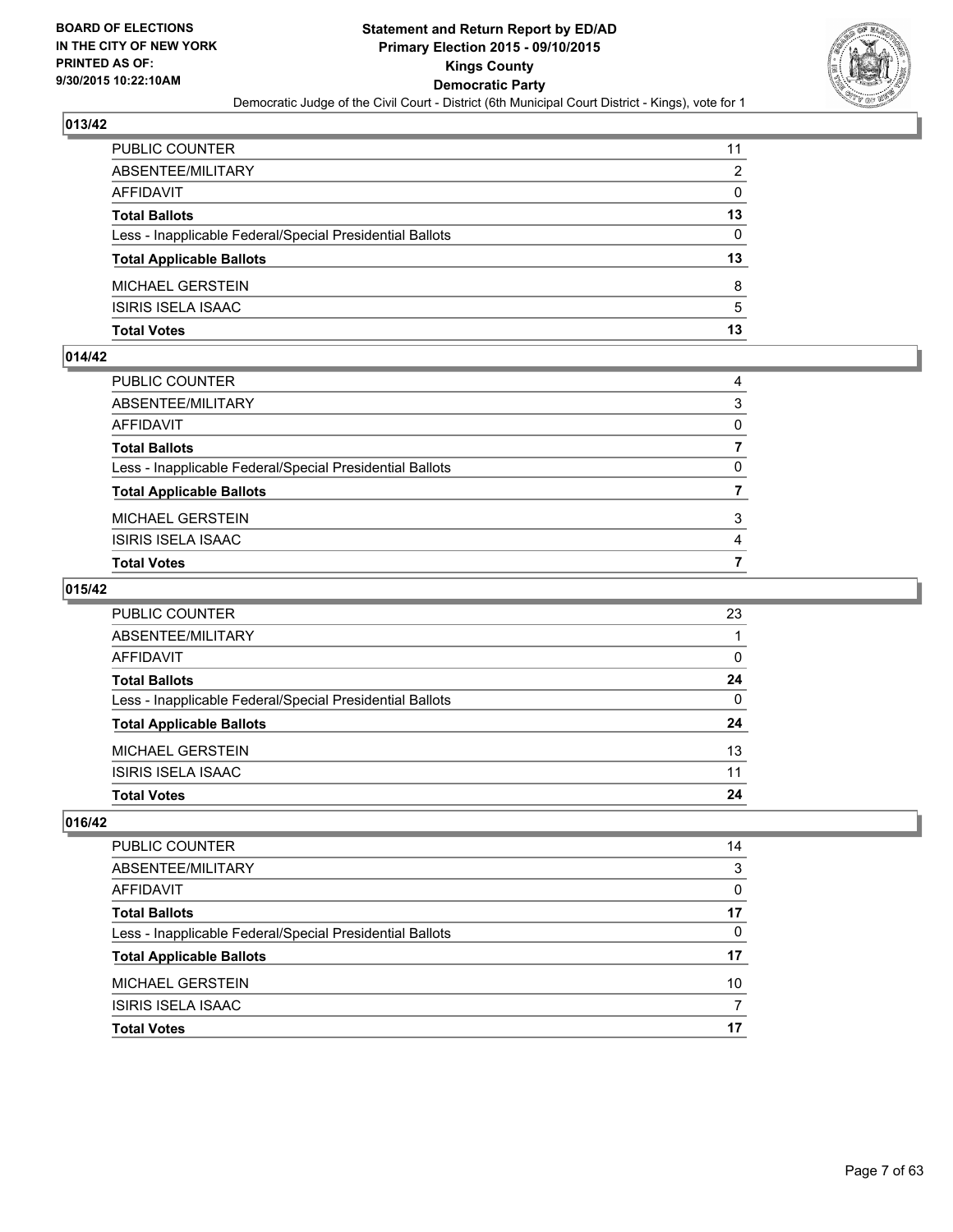

| PUBLIC COUNTER                                           | 19           |
|----------------------------------------------------------|--------------|
| ABSENTEE/MILITARY                                        | 1            |
| AFFIDAVIT                                                | $\mathbf{0}$ |
| Total Ballots                                            | 20           |
| Less - Inapplicable Federal/Special Presidential Ballots | $\mathbf{0}$ |
| <b>Total Applicable Ballots</b>                          | 20           |
| MICHAEL GERSTEIN                                         | 10           |
| ISIRIS ISELA ISAAC                                       | 10           |
| Total Votes                                              | 20           |

## **018/42**

| PUBLIC COUNTER                                           | 12 <sup>2</sup> |
|----------------------------------------------------------|-----------------|
| ABSENTEE/MILITARY                                        | 2               |
| AFFIDAVIT                                                | $\mathbf{0}$    |
| <b>Total Ballots</b>                                     | 14              |
| Less - Inapplicable Federal/Special Presidential Ballots | $\mathbf{0}$    |
| <b>Total Applicable Ballots</b>                          | 14              |
| MICHAEL GERSTEIN                                         | 13              |
| <b>ISIRIS ISELA ISAAC</b>                                |                 |
| <b>Total Votes</b>                                       | 14              |
|                                                          |                 |

#### **019/42**

| PUBLIC COUNTER                                           | 16           |
|----------------------------------------------------------|--------------|
| ABSENTEE/MILITARY                                        | $\mathbf{0}$ |
| AFFIDAVIT                                                | $\Omega$     |
| <b>Total Ballots</b>                                     | 16           |
| Less - Inapplicable Federal/Special Presidential Ballots | $\mathbf{0}$ |
| <b>Total Applicable Ballots</b>                          | 16           |
| MICHAEL GERSTEIN                                         | 11           |
| ISIRIS ISELA ISAAC                                       | 5            |
| Total Votes                                              | 16           |
|                                                          |              |

| PUBLIC COUNTER                                           | 16 |
|----------------------------------------------------------|----|
| ABSENTEE/MILITARY                                        | 0  |
| AFFIDAVIT                                                | 0  |
| <b>Total Ballots</b>                                     | 16 |
| Less - Inapplicable Federal/Special Presidential Ballots | 0  |
| <b>Total Applicable Ballots</b>                          | 16 |
| <b>MICHAEL GERSTEIN</b>                                  | 9  |
| ISIRIS ISELA ISAAC                                       |    |
| <b>Total Votes</b>                                       | 16 |
|                                                          |    |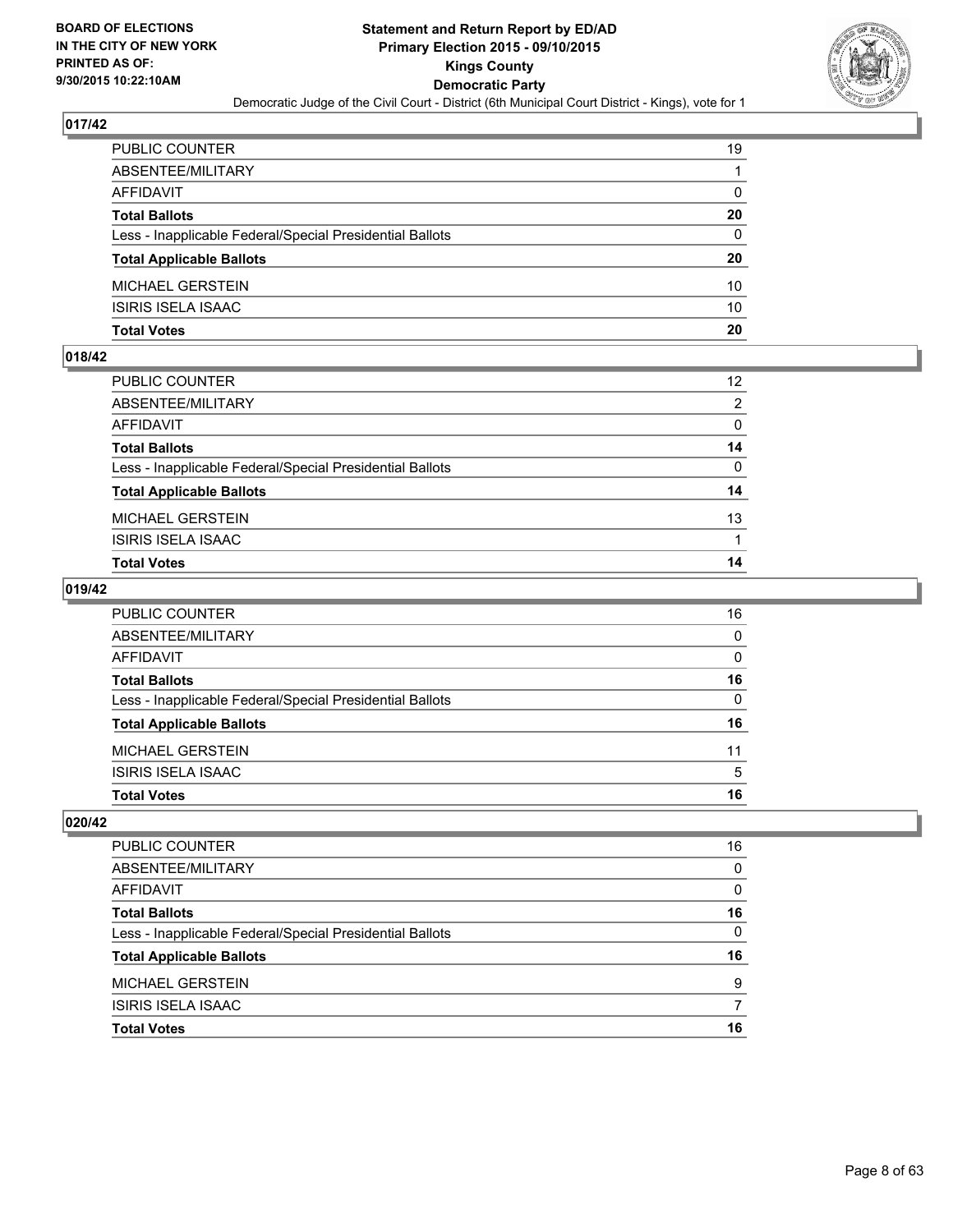

| PUBLIC COUNTER                                           | 12 <sup>2</sup> |
|----------------------------------------------------------|-----------------|
| ABSENTEE/MILITARY                                        | 2               |
| AFFIDAVIT                                                | $\mathbf{0}$    |
| Total Ballots                                            | 14              |
| Less - Inapplicable Federal/Special Presidential Ballots | $\Omega$        |
| <b>Total Applicable Ballots</b>                          | 14              |
| MICHAEL GERSTEIN                                         | 8               |
| ISIRIS ISELA ISAAC                                       | 6               |
| Total Votes                                              | 14              |

## **022/42**

| Total Votes                                              | 18           |
|----------------------------------------------------------|--------------|
| ISIRIS ISELA ISAAC                                       | 9            |
| MICHAEL GERSTEIN                                         | 9            |
| <b>Total Applicable Ballots</b>                          | 18           |
| Less - Inapplicable Federal/Special Presidential Ballots | $\mathbf{0}$ |
| Total Ballots                                            | 18           |
| AFFIDAVIT                                                | 0            |
| ABSENTEE/MILITARY                                        | $\mathbf{0}$ |
| PUBLIC COUNTER                                           | 18           |
|                                                          |              |

## **023/42**

| PUBLIC COUNTER                                           | 30              |
|----------------------------------------------------------|-----------------|
| ABSENTEE/MILITARY                                        | 6               |
| AFFIDAVIT                                                | $\mathbf{0}$    |
| Total Ballots                                            | 36              |
| Less - Inapplicable Federal/Special Presidential Ballots | $\mathbf{0}$    |
| <b>Total Applicable Ballots</b>                          | 36              |
| MICHAEL GERSTEIN                                         | 24              |
| ISIRIS ISELA ISAAC                                       | 12 <sup>2</sup> |
| Total Votes                                              | 36              |
|                                                          |                 |

| <b>PUBLIC COUNTER</b>                                    | 33 |
|----------------------------------------------------------|----|
| ABSENTEE/MILITARY                                        | 4  |
| AFFIDAVIT                                                | 0  |
| <b>Total Ballots</b>                                     | 37 |
| Less - Inapplicable Federal/Special Presidential Ballots | 0  |
| <b>Total Applicable Ballots</b>                          | 37 |
| <b>MICHAEL GERSTEIN</b>                                  | 31 |
| ISIRIS ISELA ISAAC                                       | 6  |
| <b>Total Votes</b>                                       | 37 |
|                                                          |    |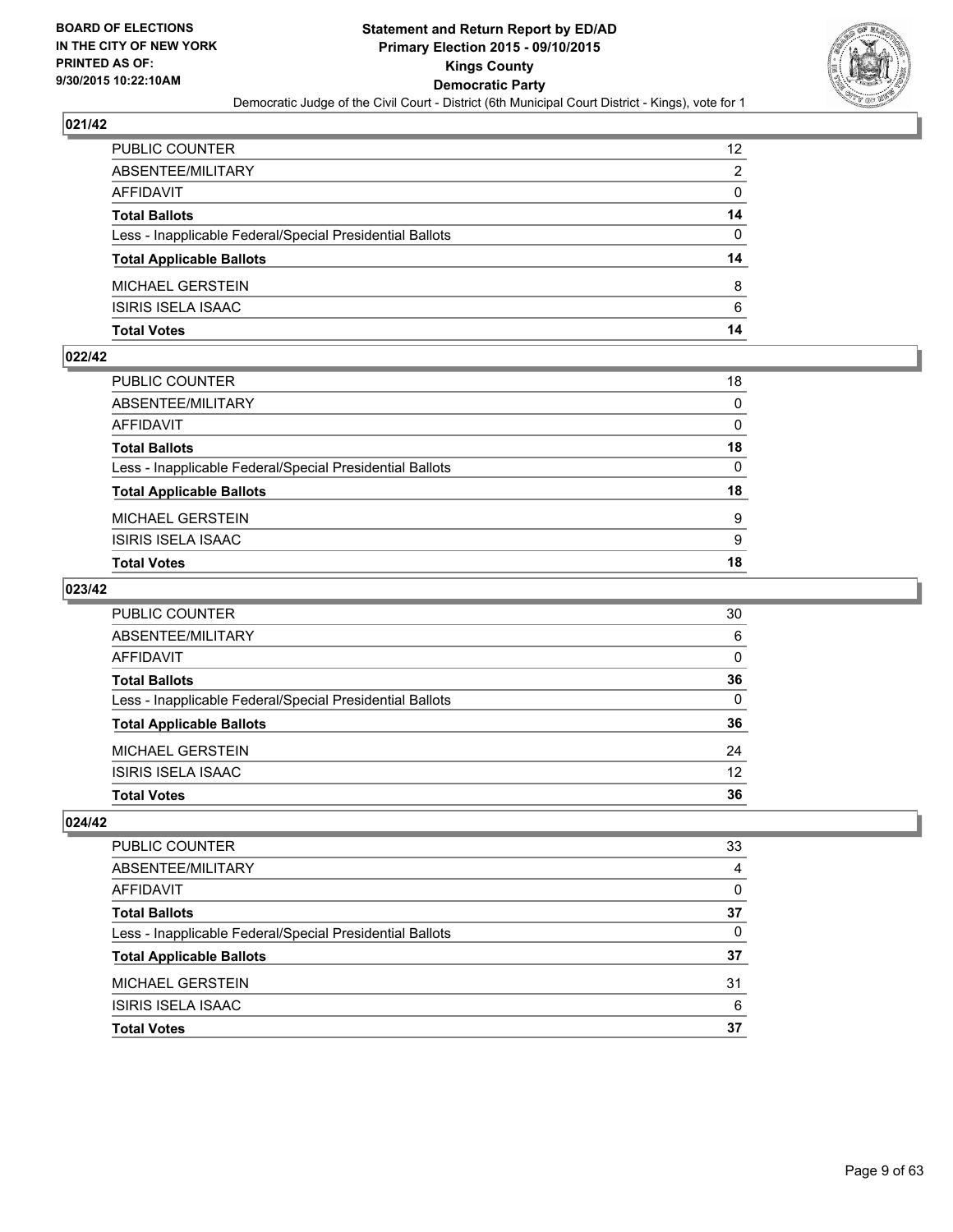

| PUBLIC COUNTER                                           | 28           |
|----------------------------------------------------------|--------------|
| ABSENTEE/MILITARY                                        | 3            |
| AFFIDAVIT                                                | $\mathbf{0}$ |
| <b>Total Ballots</b>                                     | 31           |
| Less - Inapplicable Federal/Special Presidential Ballots | $\Omega$     |
| <b>Total Applicable Ballots</b>                          | 31           |
| MICHAEL GERSTEIN                                         | 21           |
| ISIRIS ISELA ISAAC                                       | 10           |
| Total Votes                                              | 31           |

### **026/42**

| 11           |
|--------------|
| $\mathbf{0}$ |
| 0            |
| 11           |
| $\mathbf{0}$ |
| 11           |
| 6            |
| 5            |
| 11           |
|              |

## **027/42**

| Less - Inapplicable Federal/Special Presidential Ballots | $\mathbf{0}$ |
|----------------------------------------------------------|--------------|
| <b>Total Applicable Ballots</b>                          | 19           |
| <b>MICHAEL GERSTEIN</b>                                  | 13           |
| <b>ISIRIS ISELA ISAAC</b>                                | 4            |
| UNATTRIBUTABLE WRITE-IN (WRITE-IN)                       | 2            |
| <b>Total Votes</b>                                       | 19           |

| <b>PUBLIC COUNTER</b>                                    | 26       |
|----------------------------------------------------------|----------|
| ABSENTEE/MILITARY                                        | 9        |
| AFFIDAVIT                                                | $\Omega$ |
| <b>Total Ballots</b>                                     | 35       |
| Less - Inapplicable Federal/Special Presidential Ballots | 0        |
| <b>Total Applicable Ballots</b>                          | 35       |
| <b>MICHAEL GERSTEIN</b>                                  | 26       |
| <b>ISIRIS ISELA ISAAC</b>                                | 9        |
| <b>Total Votes</b>                                       | 35       |
|                                                          |          |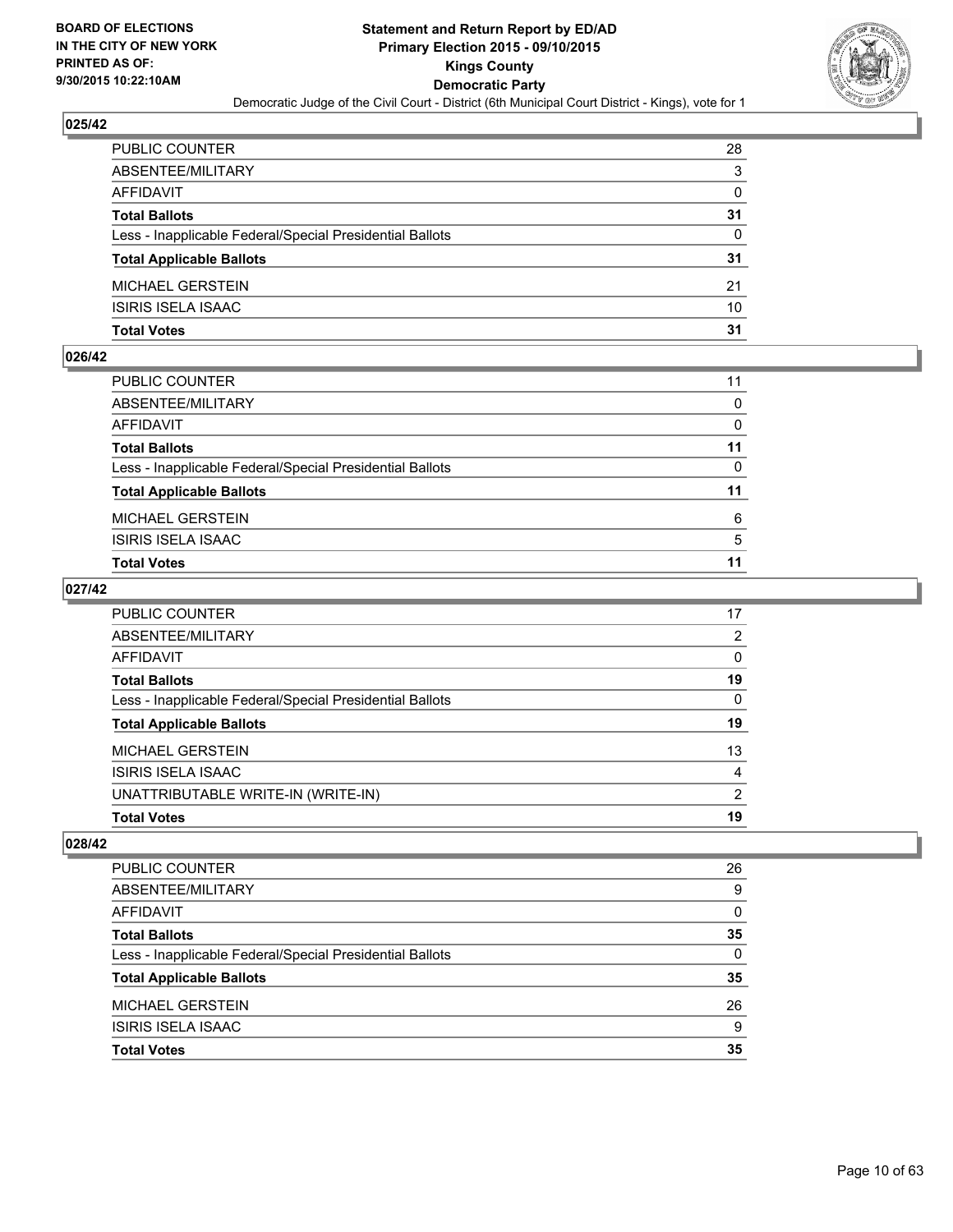

| PUBLIC COUNTER                                           | 27           |
|----------------------------------------------------------|--------------|
| ABSENTEE/MILITARY                                        | $\mathbf{0}$ |
| AFFIDAVIT                                                | $\mathbf{0}$ |
| <b>Total Ballots</b>                                     | 27           |
| Less - Inapplicable Federal/Special Presidential Ballots | $\Omega$     |
| <b>Total Applicable Ballots</b>                          | 27           |
| MICHAEL GERSTEIN                                         | 11           |
| ISIRIS ISELA ISAAC                                       | 16           |
| Total Votes                                              | 27           |

## **030/42**

| PUBLIC COUNTER                                           | 8            |
|----------------------------------------------------------|--------------|
| ABSENTEE/MILITARY                                        | $\Omega$     |
| AFFIDAVIT                                                | $\Omega$     |
| Total Ballots                                            | 8            |
| Less - Inapplicable Federal/Special Presidential Ballots | $\mathbf{0}$ |
| <b>Total Applicable Ballots</b>                          | 8            |
| MICHAEL GERSTEIN                                         | 6            |
| ISIRIS ISELA ISAAC                                       | 2            |
| Total Votes                                              | 8            |
|                                                          |              |

# **031/42**

| PUBLIC COUNTER                                           | 6            |
|----------------------------------------------------------|--------------|
| ABSENTEE/MILITARY                                        | $\Omega$     |
| AFFIDAVIT                                                | $\Omega$     |
| <b>Total Ballots</b>                                     | 6            |
| Less - Inapplicable Federal/Special Presidential Ballots | $\mathbf{0}$ |
| <b>Total Applicable Ballots</b>                          | 6            |
| MICHAEL GERSTEIN                                         | 4            |
| ISIRIS ISELA ISAAC                                       | 2            |
| Total Votes                                              | 6            |
|                                                          |              |

| PUBLIC COUNTER                                           |  |
|----------------------------------------------------------|--|
| ABSENTEE/MILITARY                                        |  |
| AFFIDAVIT                                                |  |
| <b>Total Ballots</b>                                     |  |
| Less - Inapplicable Federal/Special Presidential Ballots |  |
| <b>Total Applicable Ballots</b>                          |  |
| <b>MICHAEL GERSTEIN</b>                                  |  |
| ISIRIS ISELA ISAAC                                       |  |
| <b>Total Votes</b>                                       |  |
| 033/42 COMBINED into: 001/42                             |  |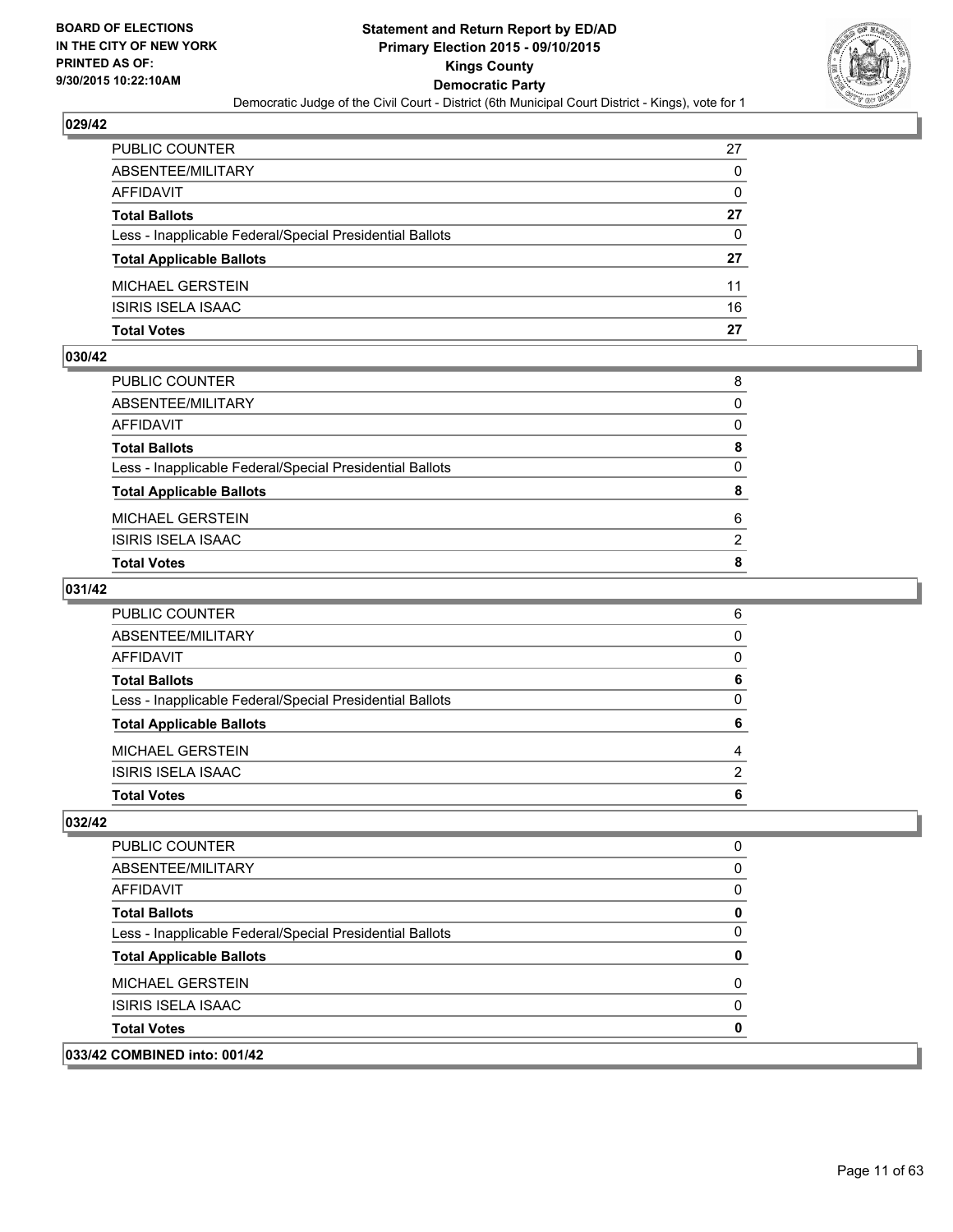

| PUBLIC COUNTER                                           | 21           |
|----------------------------------------------------------|--------------|
| ABSENTEE/MILITARY                                        | $\mathbf{0}$ |
| AFFIDAVIT                                                | $\mathbf{0}$ |
| <b>Total Ballots</b>                                     | 21           |
| Less - Inapplicable Federal/Special Presidential Ballots | $\Omega$     |
| <b>Total Applicable Ballots</b>                          | 21           |
| MICHAEL GERSTEIN                                         | 17           |
| ISIRIS ISELA ISAAC                                       | 4            |
| Total Votes                                              | 21           |

## **035/42**

| Total Votes                                              | 8            |
|----------------------------------------------------------|--------------|
| ISIRIS ISELA ISAAC                                       | 3            |
| MICHAEL GERSTEIN                                         | 5            |
| <b>Total Applicable Ballots</b>                          | 8            |
| Less - Inapplicable Federal/Special Presidential Ballots | $\mathbf{0}$ |
| Total Ballots                                            | 8            |
| AFFIDAVIT                                                | 0            |
| ABSENTEE/MILITARY                                        |              |
| PUBLIC COUNTER                                           |              |

#### **036/42**

| PUBLIC COUNTER                                           | 96       |
|----------------------------------------------------------|----------|
| ABSENTEE/MILITARY                                        |          |
| AFFIDAVIT                                                | $\Omega$ |
| <b>Total Ballots</b>                                     | 97       |
| Less - Inapplicable Federal/Special Presidential Ballots | $\Omega$ |
| <b>Total Applicable Ballots</b>                          | 97       |
| MICHAEL GERSTEIN                                         | 88       |
| <b>ISIRIS ISELA ISAAC</b>                                | 8        |
| <b>Total Votes</b>                                       | 96       |
| Unrecorded                                               |          |

| <b>PUBLIC COUNTER</b>                                    | 28 |
|----------------------------------------------------------|----|
| ABSENTEE/MILITARY                                        |    |
| AFFIDAVIT                                                | 0  |
| <b>Total Ballots</b>                                     | 29 |
| Less - Inapplicable Federal/Special Presidential Ballots | 0  |
| <b>Total Applicable Ballots</b>                          | 29 |
| MICHAEL GERSTEIN                                         | 25 |
| ISIRIS ISELA ISAAC                                       | 3  |
| UNATTRIBUTABLE WRITE-IN (WRITE-IN)                       |    |
| <b>Total Votes</b>                                       | 29 |
|                                                          |    |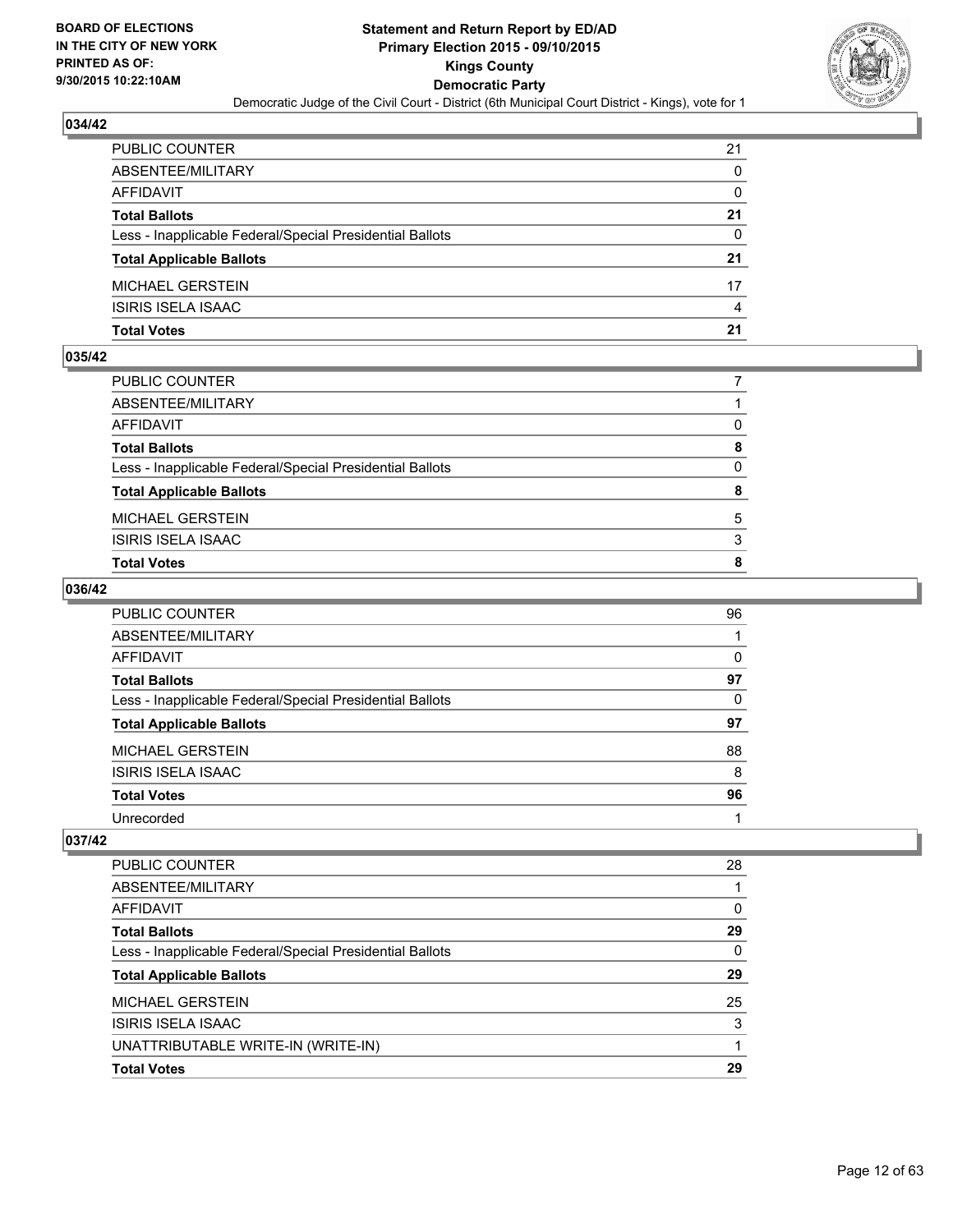

| PUBLIC COUNTER                                           | 34           |
|----------------------------------------------------------|--------------|
| ABSENTEE/MILITARY                                        |              |
| AFFIDAVIT                                                | $\mathbf{0}$ |
| Total Ballots                                            | 35           |
| Less - Inapplicable Federal/Special Presidential Ballots | $\Omega$     |
| <b>Total Applicable Ballots</b>                          | 35           |
| MICHAEL GERSTEIN                                         | 35           |
| ISIRIS ISELA ISAAC                                       | $\Omega$     |
| Total Votes                                              | 35           |

## **039/42**

| <b>Total Votes</b>                                       | 20       |
|----------------------------------------------------------|----------|
|                                                          |          |
| <b>ISIRIS ISELA ISAAC</b>                                | 9        |
| MICHAEL GERSTEIN                                         | 11       |
| <b>Total Applicable Ballots</b>                          | 20       |
| Less - Inapplicable Federal/Special Presidential Ballots | 0        |
| <b>Total Ballots</b>                                     | 20       |
| AFFIDAVIT                                                | $\Omega$ |
| ABSENTEE/MILITARY                                        | $\Omega$ |
| PUBLIC COUNTER                                           | 20       |

#### **040/42**

| PUBLIC COUNTER                                           | 13              |
|----------------------------------------------------------|-----------------|
| ABSENTEE/MILITARY                                        |                 |
| AFFIDAVIT                                                | $\Omega$        |
| <b>Total Ballots</b>                                     | 14              |
| Less - Inapplicable Federal/Special Presidential Ballots | $\mathbf{0}$    |
| <b>Total Applicable Ballots</b>                          | 14              |
| MICHAEL GERSTEIN                                         | 10 <sup>°</sup> |
| ISIRIS ISELA ISAAC                                       | 4               |
| <b>Total Votes</b>                                       | 14              |
|                                                          |                 |

| <b>PUBLIC COUNTER</b>                                    | 28 |
|----------------------------------------------------------|----|
| ABSENTEE/MILITARY                                        |    |
| AFFIDAVIT                                                | 0  |
| <b>Total Ballots</b>                                     | 29 |
| Less - Inapplicable Federal/Special Presidential Ballots | 0  |
| <b>Total Applicable Ballots</b>                          | 29 |
| <b>MICHAEL GERSTEIN</b>                                  | 20 |
| ISIRIS ISELA ISAAC                                       | 9  |
| <b>Total Votes</b>                                       | 29 |
|                                                          |    |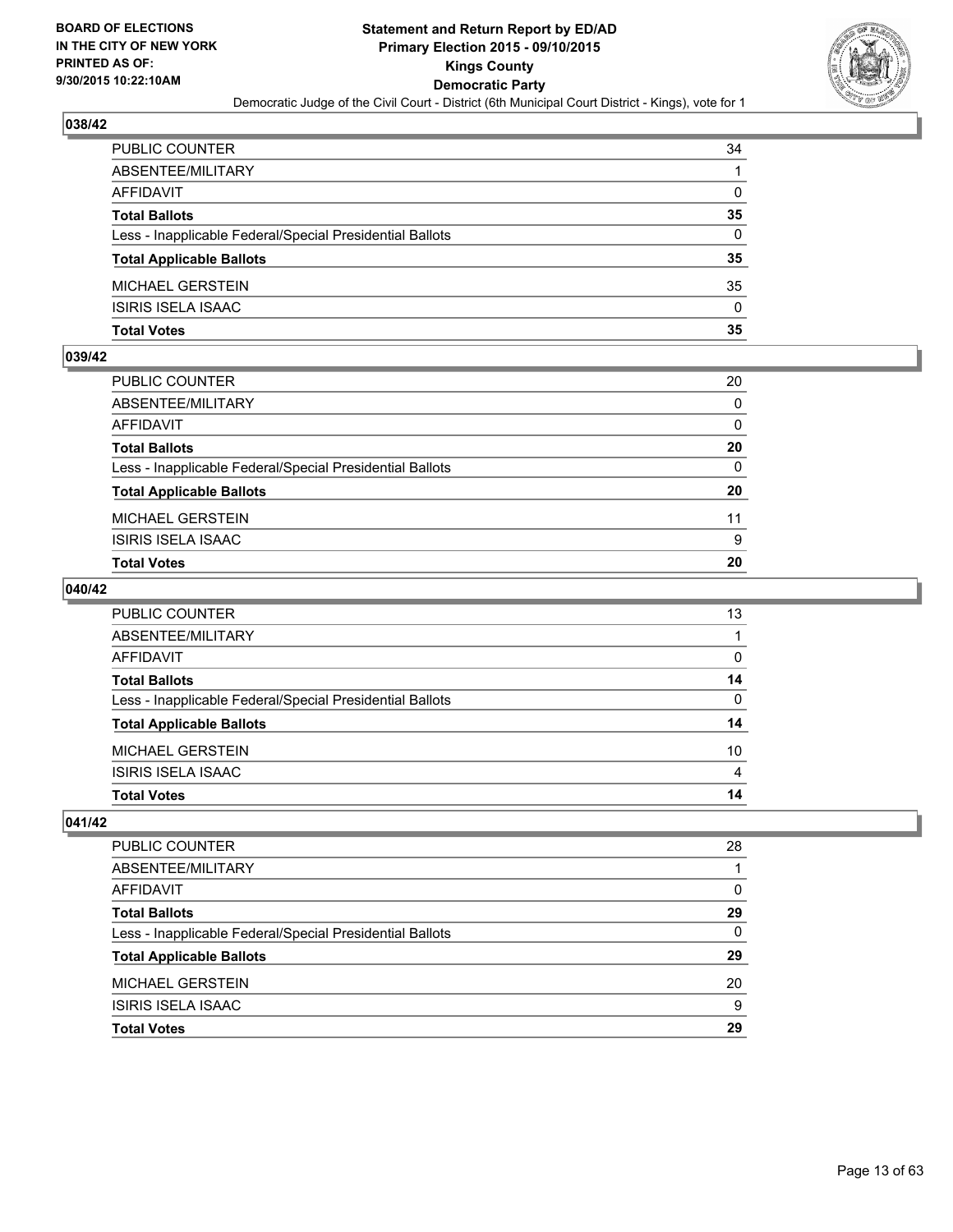

| PUBLIC COUNTER                                           | 10           |
|----------------------------------------------------------|--------------|
| ABSENTEE/MILITARY                                        | 5            |
| AFFIDAVIT                                                | $\mathbf{0}$ |
| Total Ballots                                            | 15           |
| Less - Inapplicable Federal/Special Presidential Ballots | $\Omega$     |
| <b>Total Applicable Ballots</b>                          | 15           |
| MICHAEL GERSTEIN                                         | 11           |
| ISIRIS ISELA ISAAC                                       | 4            |
| Total Votes                                              | 15           |

# **043/42**

| PUBLIC COUNTER                                           | 15              |
|----------------------------------------------------------|-----------------|
| ABSENTEE/MILITARY                                        | 5               |
| AFFIDAVIT                                                | 0               |
| Total Ballots                                            | 20              |
| Less - Inapplicable Federal/Special Presidential Ballots | $\mathbf{0}$    |
| <b>Total Applicable Ballots</b>                          | 20              |
| MICHAEL GERSTEIN                                         | 10 <sup>°</sup> |
| ISIRIS ISELA ISAAC                                       | 10              |
| Total Votes                                              | 20              |
|                                                          |                 |

#### **044/42**

| PUBLIC COUNTER                                           | 5              |
|----------------------------------------------------------|----------------|
| ABSENTEE/MILITARY                                        | $\mathbf{0}$   |
| AFFIDAVIT                                                | $\Omega$       |
| <b>Total Ballots</b>                                     | 5              |
| Less - Inapplicable Federal/Special Presidential Ballots | $\Omega$       |
| <b>Total Applicable Ballots</b>                          | 5              |
| MICHAEL GERSTEIN                                         | $\overline{2}$ |
| ISIRIS ISELA ISAAC                                       | 3              |
| <b>Total Votes</b>                                       | 5              |
|                                                          |                |

| <b>PUBLIC COUNTER</b>                                    | 5 |
|----------------------------------------------------------|---|
| ABSENTEE/MILITARY                                        | 0 |
| <b>AFFIDAVIT</b>                                         | 0 |
| <b>Total Ballots</b>                                     | 5 |
| Less - Inapplicable Federal/Special Presidential Ballots | 0 |
| <b>Total Applicable Ballots</b>                          | 5 |
| <b>MICHAEL GERSTEIN</b>                                  | 3 |
| ISIRIS ISELA ISAAC                                       | 2 |
| <b>Total Votes</b>                                       | 5 |
|                                                          |   |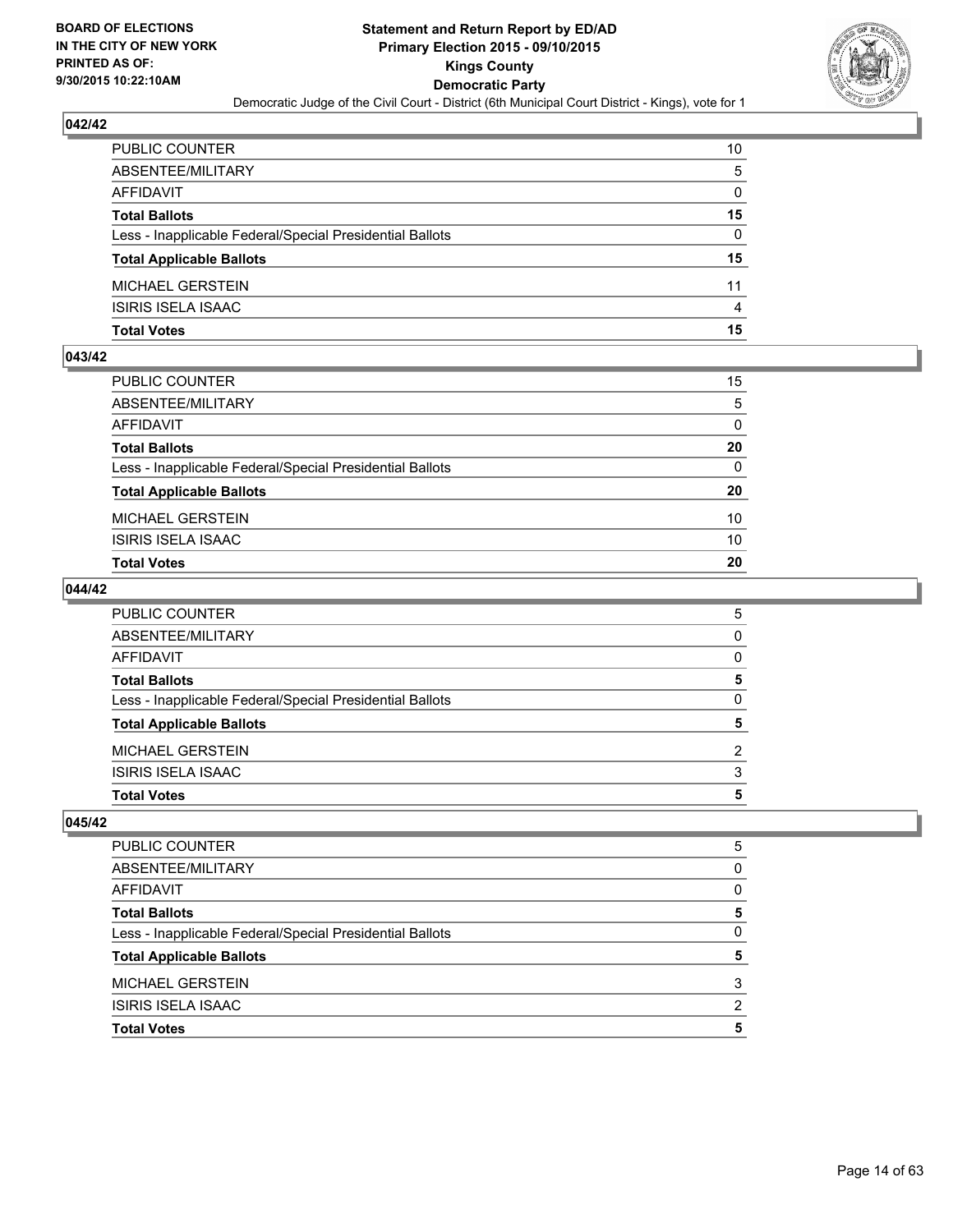

| PUBLIC COUNTER                                           | 22           |
|----------------------------------------------------------|--------------|
| ABSENTEE/MILITARY                                        | $\mathbf{0}$ |
| AFFIDAVIT                                                | $\mathbf{0}$ |
| <b>Total Ballots</b>                                     | $22 \,$      |
| Less - Inapplicable Federal/Special Presidential Ballots | $\Omega$     |
| <b>Total Applicable Ballots</b>                          | $22 \,$      |
| MICHAEL GERSTEIN                                         |              |
| ISIRIS ISELA ISAAC                                       | 15           |
| Total Votes                                              | 22           |

## **047/42**

| <b>Total Votes</b>                                       | 13              |
|----------------------------------------------------------|-----------------|
| <b>ISIRIS ISELA ISAAC</b>                                | 5               |
| MICHAEL GERSTEIN                                         | 8               |
| <b>Total Applicable Ballots</b>                          | 13              |
| Less - Inapplicable Federal/Special Presidential Ballots | $\Omega$        |
| <b>Total Ballots</b>                                     | 13              |
| AFFIDAVIT                                                | 0               |
| ABSENTEE/MILITARY                                        |                 |
| PUBLIC COUNTER                                           | 12 <sup>°</sup> |

#### **048/42**

| PUBLIC COUNTER                                           | 32           |
|----------------------------------------------------------|--------------|
| ABSENTEE/MILITARY                                        | 2            |
| AFFIDAVIT                                                | $\mathbf{0}$ |
| <b>Total Ballots</b>                                     | 34           |
| Less - Inapplicable Federal/Special Presidential Ballots | $\mathbf{0}$ |
| <b>Total Applicable Ballots</b>                          | 34           |
| MICHAEL GERSTEIN                                         | 26           |
| ISIRIS ISELA ISAAC                                       | 8            |
| <b>Total Votes</b>                                       | 34           |
|                                                          |              |

| PUBLIC COUNTER                                           | 19 |
|----------------------------------------------------------|----|
| ABSENTEE/MILITARY                                        |    |
| AFFIDAVIT                                                | 0  |
| <b>Total Ballots</b>                                     | 20 |
| Less - Inapplicable Federal/Special Presidential Ballots | 0  |
| <b>Total Applicable Ballots</b>                          | 20 |
| <b>MICHAEL GERSTEIN</b>                                  | 16 |
| ISIRIS ISELA ISAAC                                       | 4  |
| <b>Total Votes</b>                                       | 20 |
|                                                          |    |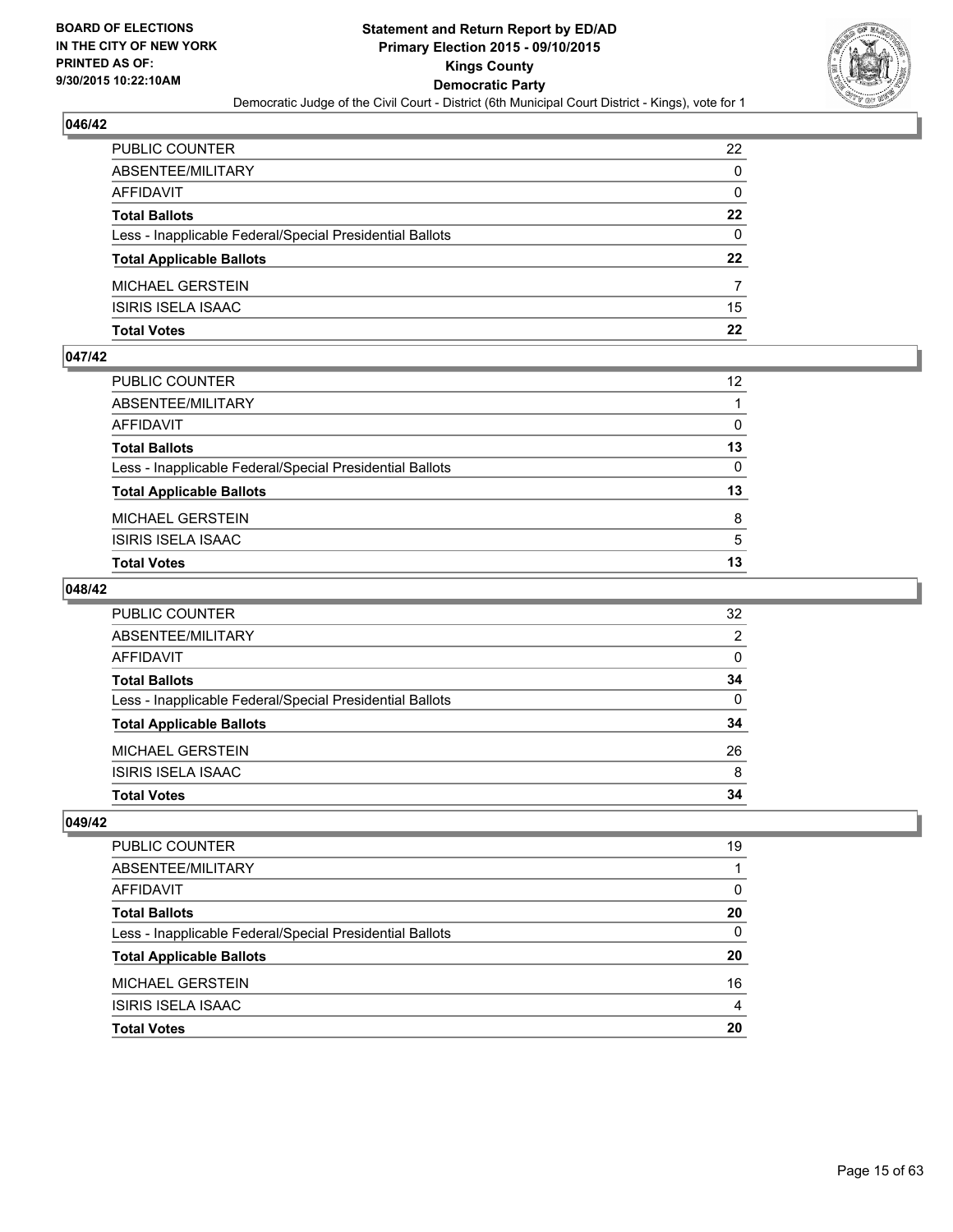

| PUBLIC COUNTER                                           | 24 |
|----------------------------------------------------------|----|
| ABSENTEE/MILITARY                                        | 2  |
| AFFIDAVIT                                                | 0  |
| Total Ballots                                            | 26 |
| Less - Inapplicable Federal/Special Presidential Ballots | 0  |
| <b>Total Applicable Ballots</b>                          | 26 |
| MICHAEL GERSTEIN                                         | 15 |
| ISIRIS ISELA ISAAC                                       | 10 |
| <b>Total Votes</b>                                       | 25 |
| Unrecorded                                               |    |

## **051/42**

| PUBLIC COUNTER                                           | 39 |
|----------------------------------------------------------|----|
| ABSENTEE/MILITARY                                        | 2  |
| AFFIDAVIT                                                | 0  |
| Total Ballots                                            | 41 |
| Less - Inapplicable Federal/Special Presidential Ballots | 0  |
| <b>Total Applicable Ballots</b>                          | 41 |
| MICHAEL GERSTEIN                                         | 36 |
| ISIRIS ISELA ISAAC                                       | 5  |
| <b>Total Votes</b>                                       | 41 |
|                                                          |    |

## **052/42**

| <b>Total Votes</b>                                       | 30 |
|----------------------------------------------------------|----|
| <b>ISIRIS ISELA ISAAC</b>                                |    |
| MICHAEL GERSTEIN                                         | 23 |
| <b>Total Applicable Ballots</b>                          | 30 |
| Less - Inapplicable Federal/Special Presidential Ballots | 0  |
| <b>Total Ballots</b>                                     | 30 |
| AFFIDAVIT                                                | 0  |
| ABSENTEE/MILITARY                                        | 2  |
| <b>PUBLIC COUNTER</b>                                    | 28 |

| <b>PUBLIC COUNTER</b>                                    | 2 |
|----------------------------------------------------------|---|
| ABSENTEE/MILITARY                                        | 0 |
| AFFIDAVIT                                                |   |
| <b>Total Ballots</b>                                     | з |
| Less - Inapplicable Federal/Special Presidential Ballots | 0 |
| <b>Total Applicable Ballots</b>                          | 3 |
| MICHAEL GERSTEIN                                         |   |
| <b>ISIRIS ISELA ISAAC</b>                                |   |
| MICHAEL TATE (WRITE-IN)                                  |   |
| <b>Total Votes</b>                                       | 3 |
|                                                          |   |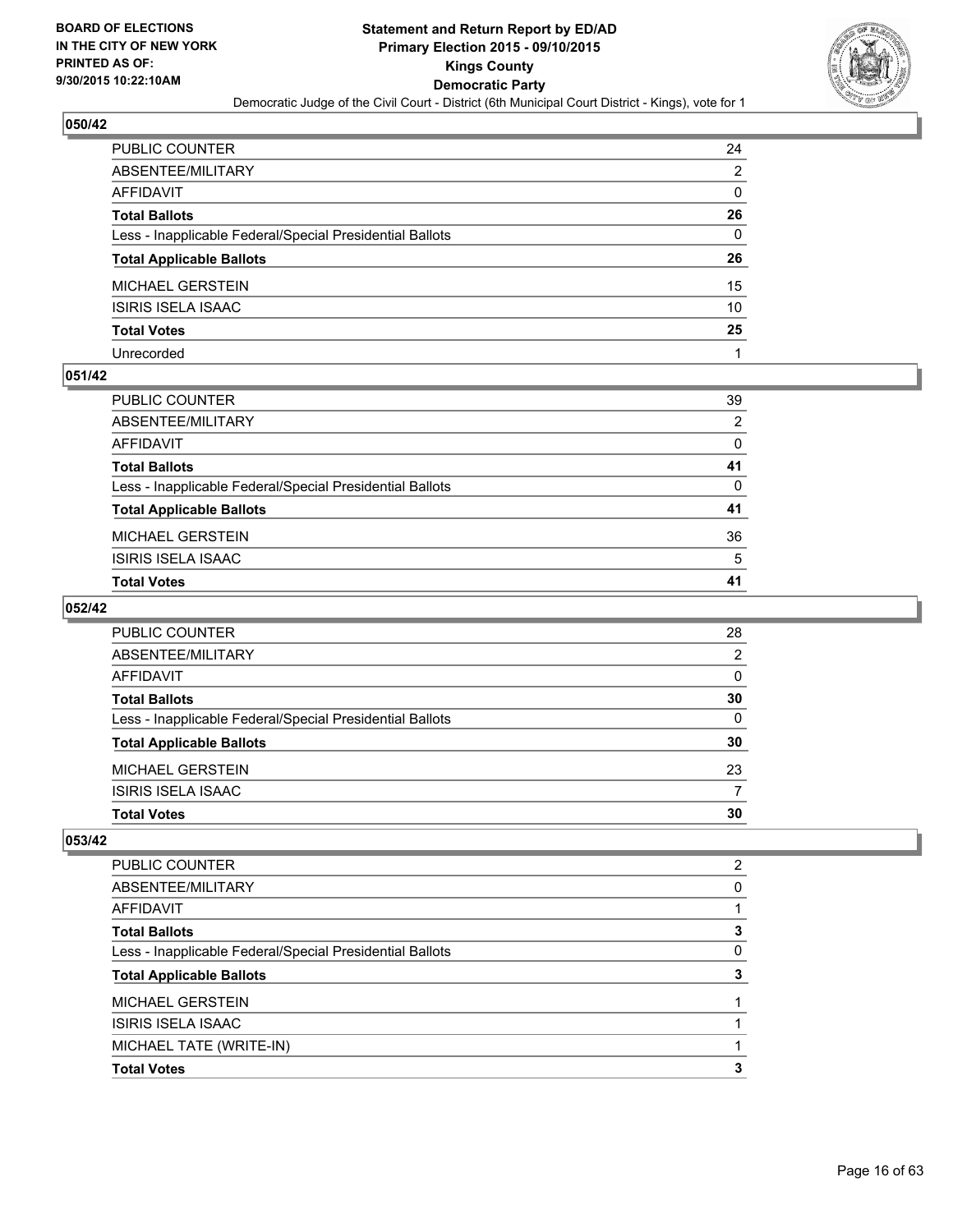

| PUBLIC COUNTER                                           | 18           |
|----------------------------------------------------------|--------------|
| ABSENTEE/MILITARY                                        |              |
| AFFIDAVIT                                                | $\mathbf{0}$ |
| Total Ballots                                            | 19           |
| Less - Inapplicable Federal/Special Presidential Ballots | $\Omega$     |
| <b>Total Applicable Ballots</b>                          | 19           |
| MICHAEL GERSTEIN                                         | 15           |
| ISIRIS ISELA ISAAC                                       | 4            |
| Total Votes                                              | 19           |

## **055/42**

| Total Votes                                              | 21           |
|----------------------------------------------------------|--------------|
| ISIRIS ISELA ISAAC                                       | 8            |
| MICHAEL GERSTEIN                                         | 13           |
| <b>Total Applicable Ballots</b>                          | 21           |
| Less - Inapplicable Federal/Special Presidential Ballots | $\mathbf{0}$ |
| Total Ballots                                            | 21           |
| AFFIDAVIT                                                | $\Omega$     |
| ABSENTEE/MILITARY                                        |              |
| PUBLIC COUNTER                                           | 20           |
|                                                          |              |

#### **056/42**

| PUBLIC COUNTER                                           | 17           |
|----------------------------------------------------------|--------------|
| ABSENTEE/MILITARY                                        |              |
| AFFIDAVIT                                                | $\Omega$     |
| <b>Total Ballots</b>                                     | 18           |
| Less - Inapplicable Federal/Special Presidential Ballots | $\mathbf{0}$ |
| <b>Total Applicable Ballots</b>                          | 18           |
| MICHAEL GERSTEIN                                         | 9            |
| ISIRIS ISELA ISAAC                                       | 9            |
| Total Votes                                              | 18           |
|                                                          |              |

| PUBLIC COUNTER                                           | 15 |
|----------------------------------------------------------|----|
| ABSENTEE/MILITARY                                        | 3  |
| AFFIDAVIT                                                | 0  |
| <b>Total Ballots</b>                                     | 18 |
| Less - Inapplicable Federal/Special Presidential Ballots | 0  |
| <b>Total Applicable Ballots</b>                          | 18 |
|                                                          |    |
| <b>MICHAEL GERSTEIN</b>                                  | 8  |
| <b>ISIRIS ISELA ISAAC</b>                                | 9  |
| <b>Total Votes</b>                                       | 17 |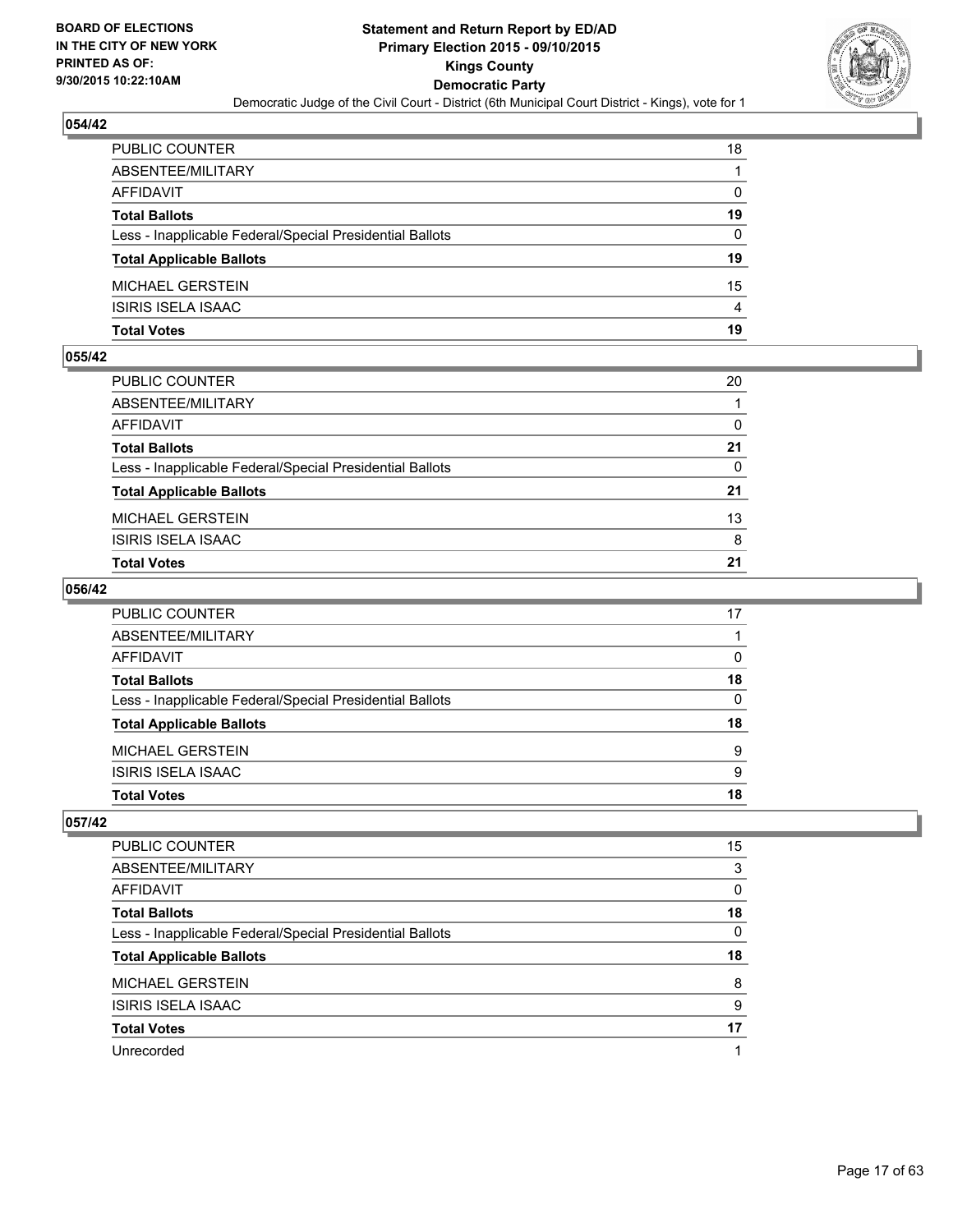

| PUBLIC COUNTER                                           | 11           |
|----------------------------------------------------------|--------------|
| ABSENTEE/MILITARY                                        | 4            |
| AFFIDAVIT                                                | $\mathbf{0}$ |
| Total Ballots                                            | 15           |
| Less - Inapplicable Federal/Special Presidential Ballots | $\Omega$     |
| <b>Total Applicable Ballots</b>                          | 15           |
| MICHAEL GERSTEIN                                         | 5            |
| ISIRIS ISELA ISAAC                                       | 10           |
| Total Votes                                              | 15           |

## **059/42**

| Total Votes                                              | 16           |
|----------------------------------------------------------|--------------|
| ISIRIS ISELA ISAAC                                       | $\mathbf{0}$ |
| MICHAEL GERSTEIN                                         | 16           |
| <b>Total Applicable Ballots</b>                          | 16           |
| Less - Inapplicable Federal/Special Presidential Ballots | $\mathbf{0}$ |
| Total Ballots                                            | 16           |
| AFFIDAVIT                                                | 0            |
| ABSENTEE/MILITARY                                        | 2            |
| PUBLIC COUNTER                                           | 14           |
|                                                          |              |

## **061/42**

| PUBLIC COUNTER                                           | 16           |
|----------------------------------------------------------|--------------|
| ABSENTEE/MILITARY                                        |              |
| AFFIDAVIT                                                | 0            |
| <b>Total Ballots</b>                                     | 17           |
| Less - Inapplicable Federal/Special Presidential Ballots | $\mathbf{0}$ |
| <b>Total Applicable Ballots</b>                          | 17           |
| MICHAEL GERSTEIN                                         | 17           |
| ISIRIS ISELA ISAAC                                       | $\mathbf{0}$ |
| Total Votes                                              | 17           |
|                                                          |              |

| PUBLIC COUNTER                                           | 15       |
|----------------------------------------------------------|----------|
| ABSENTEE/MILITARY                                        |          |
| AFFIDAVIT                                                | 0        |
| <b>Total Ballots</b>                                     | 16       |
| Less - Inapplicable Federal/Special Presidential Ballots | 0        |
| <b>Total Applicable Ballots</b>                          | 16       |
| <b>MICHAEL GERSTEIN</b>                                  | 16       |
| ISIRIS ISELA ISAAC                                       | $\Omega$ |
| <b>Total Votes</b>                                       | 16       |
|                                                          |          |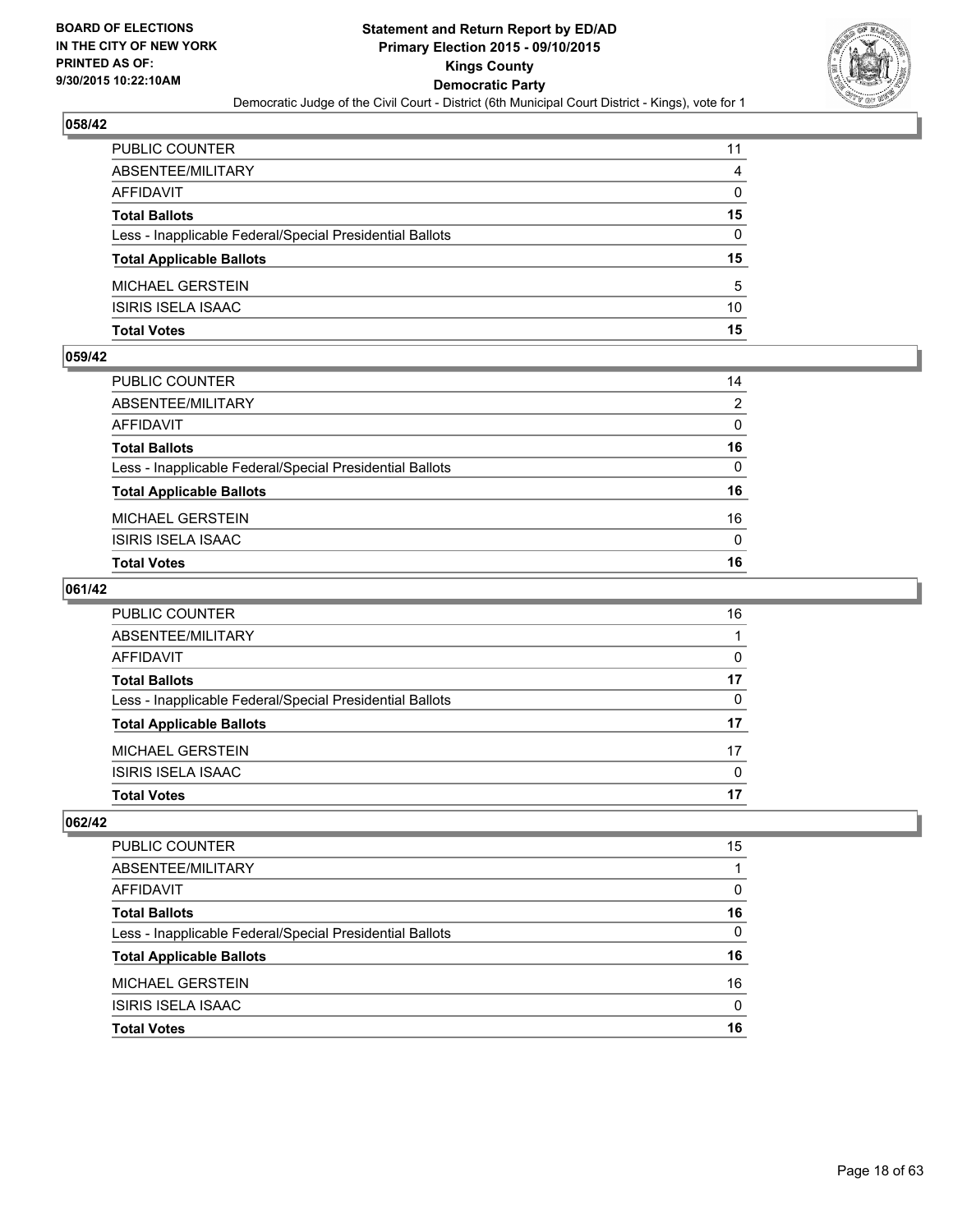

| PUBLIC COUNTER                                           | 32           |
|----------------------------------------------------------|--------------|
| ABSENTEE/MILITARY                                        | $\mathbf{0}$ |
| AFFIDAVIT                                                |              |
| <b>Total Ballots</b>                                     | 33           |
| Less - Inapplicable Federal/Special Presidential Ballots | $\Omega$     |
| <b>Total Applicable Ballots</b>                          | 33           |
| MICHAEL GERSTEIN                                         | 30           |
| ISIRIS ISELA ISAAC                                       | 3            |
| Total Votes                                              | 33           |

## **064/42**

| Total Votes                                              | 44           |
|----------------------------------------------------------|--------------|
| ISIRIS ISELA ISAAC                                       |              |
| MICHAEL GERSTEIN                                         | 43           |
| <b>Total Applicable Ballots</b>                          | 44           |
| Less - Inapplicable Federal/Special Presidential Ballots | $\mathbf{0}$ |
| Total Ballots                                            | 44           |
| AFFIDAVIT                                                | $\mathbf{0}$ |
| ABSENTEE/MILITARY                                        |              |
| PUBLIC COUNTER                                           | 43           |

#### **065/42**

| PUBLIC COUNTER                                           | 32              |
|----------------------------------------------------------|-----------------|
| ABSENTEE/MILITARY                                        | $\mathbf{0}$    |
| AFFIDAVIT                                                | 0               |
| <b>Total Ballots</b>                                     | $32\phantom{a}$ |
| Less - Inapplicable Federal/Special Presidential Ballots | $\mathbf{0}$    |
| <b>Total Applicable Ballots</b>                          | 32              |
| MICHAEL GERSTEIN                                         | 32              |
| ISIRIS ISELA ISAAC                                       | $\Omega$        |
| <b>Total Votes</b>                                       | 32              |
|                                                          |                 |

| PUBLIC COUNTER                                           | 6 |
|----------------------------------------------------------|---|
| ABSENTEE/MILITARY                                        | 0 |
| AFFIDAVIT                                                | 0 |
| <b>Total Ballots</b>                                     | 6 |
| Less - Inapplicable Federal/Special Presidential Ballots | 0 |
| <b>Total Applicable Ballots</b>                          | 6 |
| <b>MICHAEL GERSTEIN</b>                                  | 3 |
| ISIRIS ISELA ISAAC                                       | 3 |
| <b>Total Votes</b>                                       | 6 |
|                                                          |   |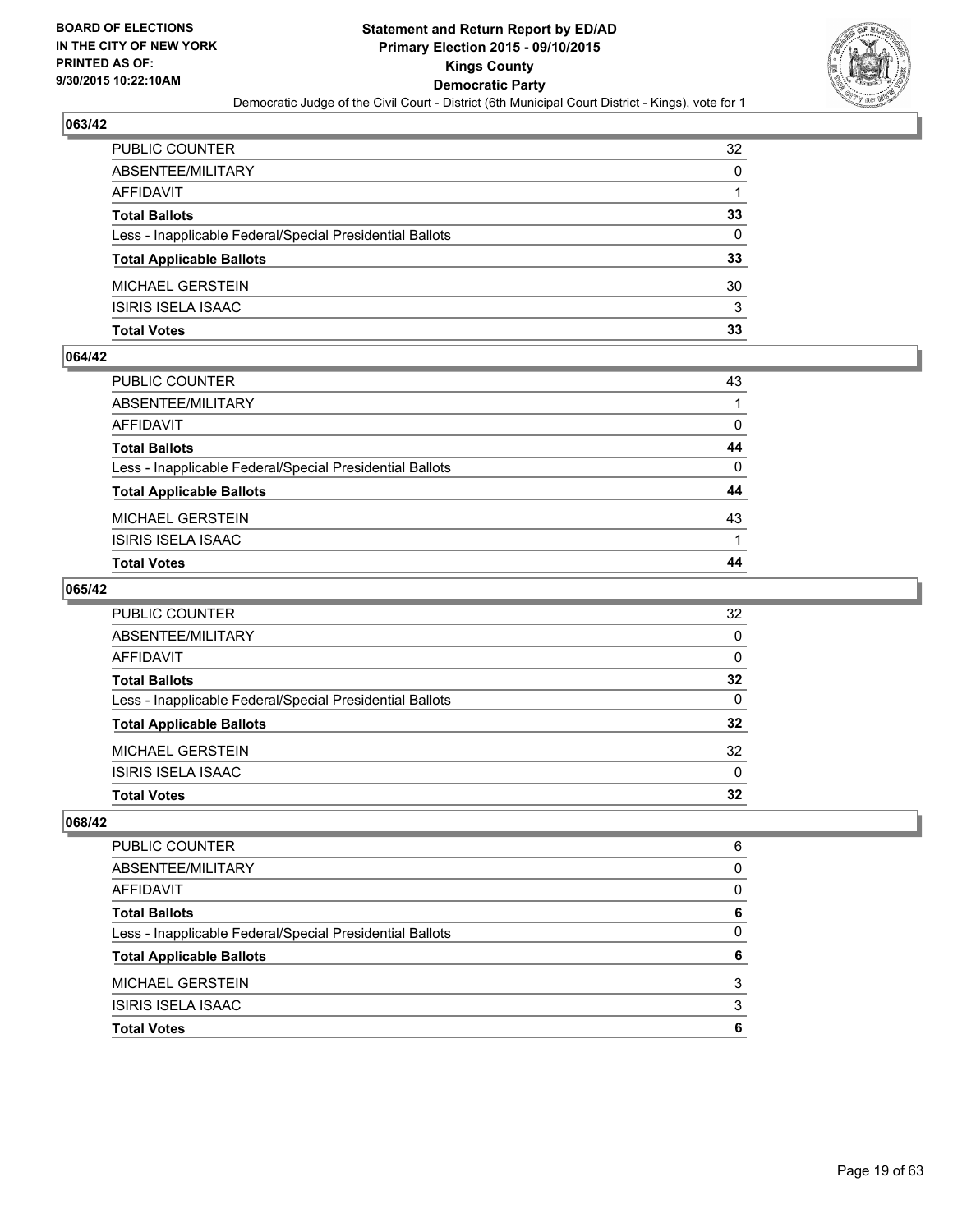

| PUBLIC COUNTER                                           | 13           |
|----------------------------------------------------------|--------------|
| ABSENTEE/MILITARY                                        | $\mathbf{0}$ |
| AFFIDAVIT                                                | $\mathbf{0}$ |
| Total Ballots                                            | 13           |
| Less - Inapplicable Federal/Special Presidential Ballots | $\Omega$     |
| <b>Total Applicable Ballots</b>                          | 13           |
| MICHAEL GERSTEIN                                         | 6            |
| ISIRIS ISELA ISAAC                                       | 7            |
| Total Votes                                              | 13           |

# **071/42**

| Total Votes                                              | 14              |
|----------------------------------------------------------|-----------------|
| ISIRIS ISELA ISAAC                                       | 4               |
| MICHAEL GERSTEIN                                         | 10 <sup>°</sup> |
| <b>Total Applicable Ballots</b>                          | 14              |
| Less - Inapplicable Federal/Special Presidential Ballots | $\mathbf{0}$    |
| Total Ballots                                            | 14              |
| AFFIDAVIT                                                | 0               |
| ABSENTEE/MILITARY                                        |                 |
| PUBLIC COUNTER                                           | 13              |
|                                                          |                 |

## **072/42**

| PUBLIC COUNTER                                           | 9            |
|----------------------------------------------------------|--------------|
| ABSENTEE/MILITARY                                        | $\mathbf{0}$ |
| AFFIDAVIT                                                | $\Omega$     |
| <b>Total Ballots</b>                                     | 9            |
| Less - Inapplicable Federal/Special Presidential Ballots | $\mathbf{0}$ |
| <b>Total Applicable Ballots</b>                          | 9            |
| MICHAEL GERSTEIN                                         |              |
| ISIRIS ISELA ISAAC                                       |              |
| MARTY MARKOWITZ (WRITE-IN)                               |              |
| <b>Total Votes</b>                                       | 9            |

| <b>PUBLIC COUNTER</b>                                    | 21 |
|----------------------------------------------------------|----|
| ABSENTEE/MILITARY                                        | 0  |
| AFFIDAVIT                                                | 0  |
| <b>Total Ballots</b>                                     | 21 |
| Less - Inapplicable Federal/Special Presidential Ballots | 0  |
| <b>Total Applicable Ballots</b>                          | 21 |
| <b>MICHAEL GERSTEIN</b>                                  | 15 |
| <b>ISIRIS ISELA ISAAC</b>                                | 6  |
| <b>Total Votes</b>                                       | 21 |
|                                                          |    |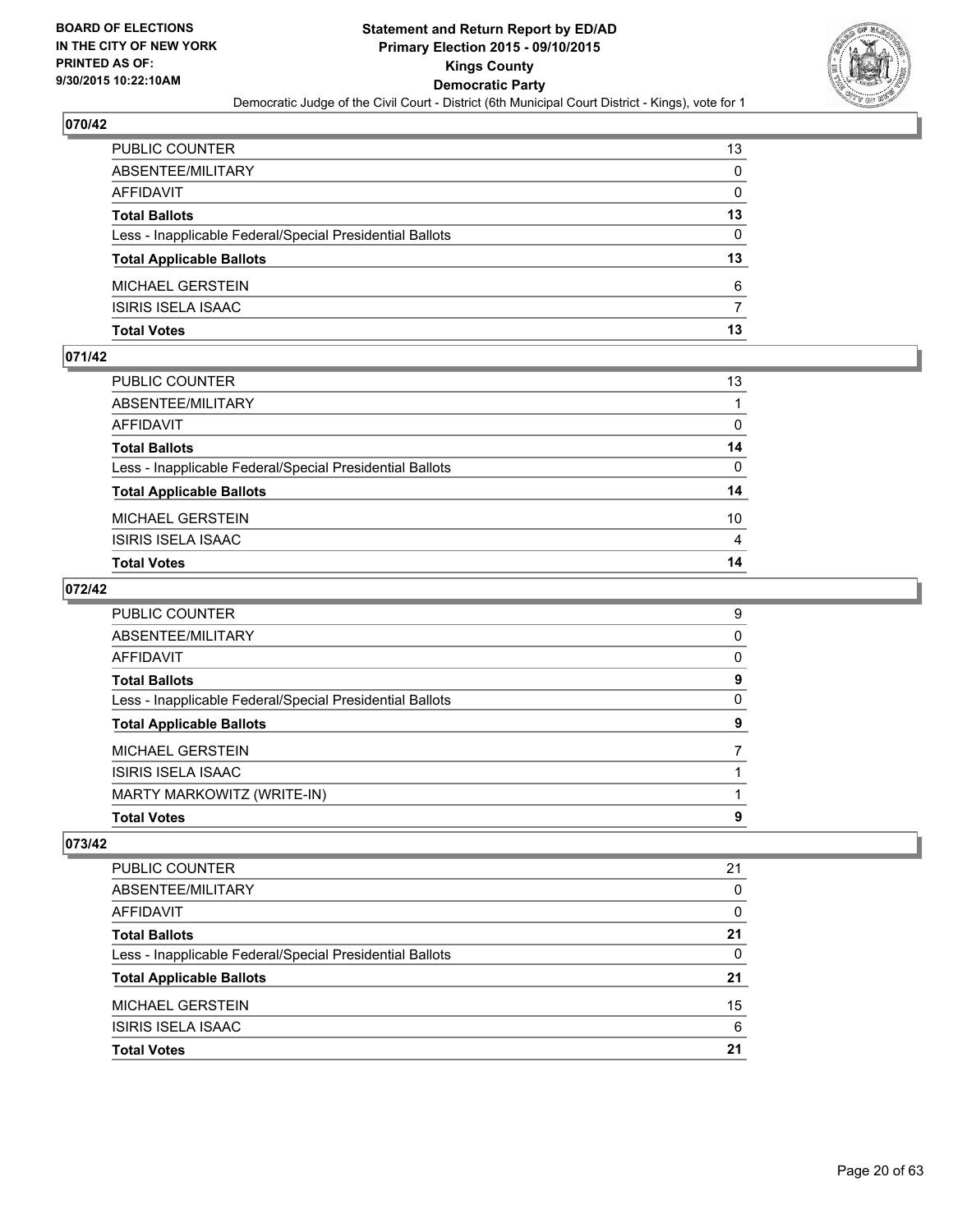

| PUBLIC COUNTER                                           | 13       |
|----------------------------------------------------------|----------|
| ABSENTEE/MILITARY                                        |          |
| <b>AFFIDAVIT</b>                                         | 0        |
| <b>Total Ballots</b>                                     | 14       |
| Less - Inapplicable Federal/Special Presidential Ballots | $\Omega$ |
| <b>Total Applicable Ballots</b>                          | 14       |
| <b>MICHAEL GERSTEIN</b>                                  | 6        |
| ISIRIS ISELA ISAAC                                       | 8        |
| <b>Total Votes</b>                                       | 14       |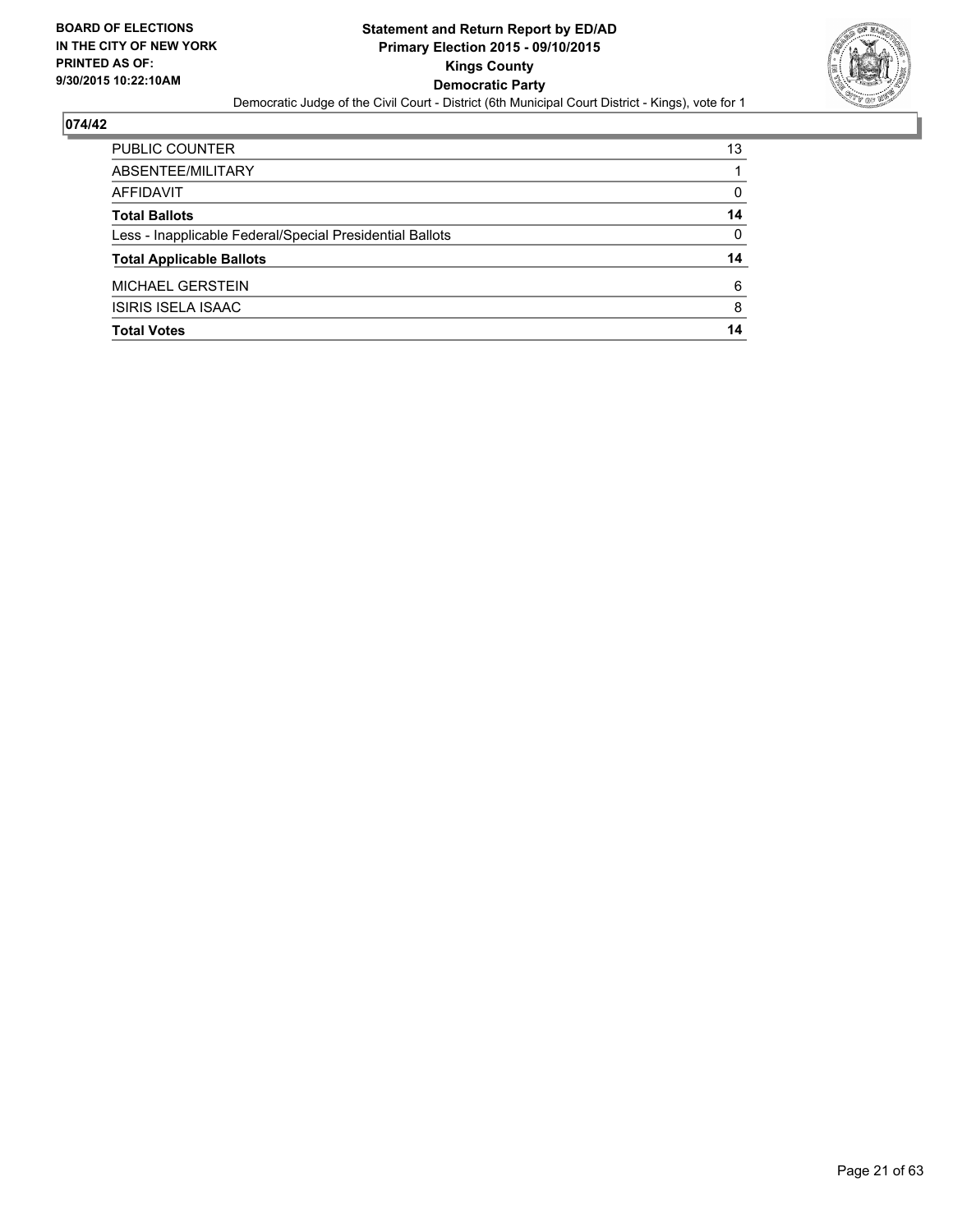

| PUBLIC COUNTER                                           | 12 <sup>2</sup> |
|----------------------------------------------------------|-----------------|
| ABSENTEE/MILITARY                                        | $\mathbf{0}$    |
| AFFIDAVIT                                                | $\mathbf{0}$    |
| Total Ballots                                            | 12              |
| Less - Inapplicable Federal/Special Presidential Ballots | $\Omega$        |
| <b>Total Applicable Ballots</b>                          | $12 \,$         |
| MICHAEL GERSTEIN                                         | 7               |
| ISIRIS ISELA ISAAC                                       | 5               |
| Total Votes                                              | 12              |

## **002/43**

| PUBLIC COUNTER                                           | $12 \overline{ }$ |
|----------------------------------------------------------|-------------------|
| ABSENTEE/MILITARY                                        | $\Omega$          |
| <b>AFFIDAVIT</b>                                         | $\Omega$          |
| <b>Total Ballots</b>                                     | $12 \,$           |
| Less - Inapplicable Federal/Special Presidential Ballots | $\Omega$          |
| <b>Total Applicable Ballots</b>                          | $12 \,$           |
| <b>MICHAEL GERSTEIN</b>                                  | 6                 |
| ISIRIS ISELA ISAAC                                       | 6                 |
| <b>Total Votes</b>                                       | 12                |

## **003/43**

| PUBLIC COUNTER                                           | 29              |
|----------------------------------------------------------|-----------------|
| ABSENTEE/MILITARY                                        | 3               |
| AFFIDAVIT                                                | $\mathbf{0}$    |
| <b>Total Ballots</b>                                     | $32\phantom{a}$ |
| Less - Inapplicable Federal/Special Presidential Ballots | 0               |
| <b>Total Applicable Ballots</b>                          | 32              |
| MICHAEL GERSTEIN                                         | 18              |
| <b>ISIRIS ISELA ISAAC</b>                                | 13              |
| <b>Total Votes</b>                                       | 31              |
| Unrecorded                                               |                 |

|                                                          | 5 |
|----------------------------------------------------------|---|
| <b>ISIRIS ISELA ISAAC</b>                                |   |
| <b>MICHAEL GERSTEIN</b>                                  | 3 |
| <b>Total Applicable Ballots</b>                          | 8 |
| Less - Inapplicable Federal/Special Presidential Ballots | 0 |
| <b>Total Ballots</b>                                     | 8 |
| AFFIDAVIT                                                | 0 |
| ABSENTEE/MILITARY                                        | 0 |
| <b>PUBLIC COUNTER</b>                                    | 8 |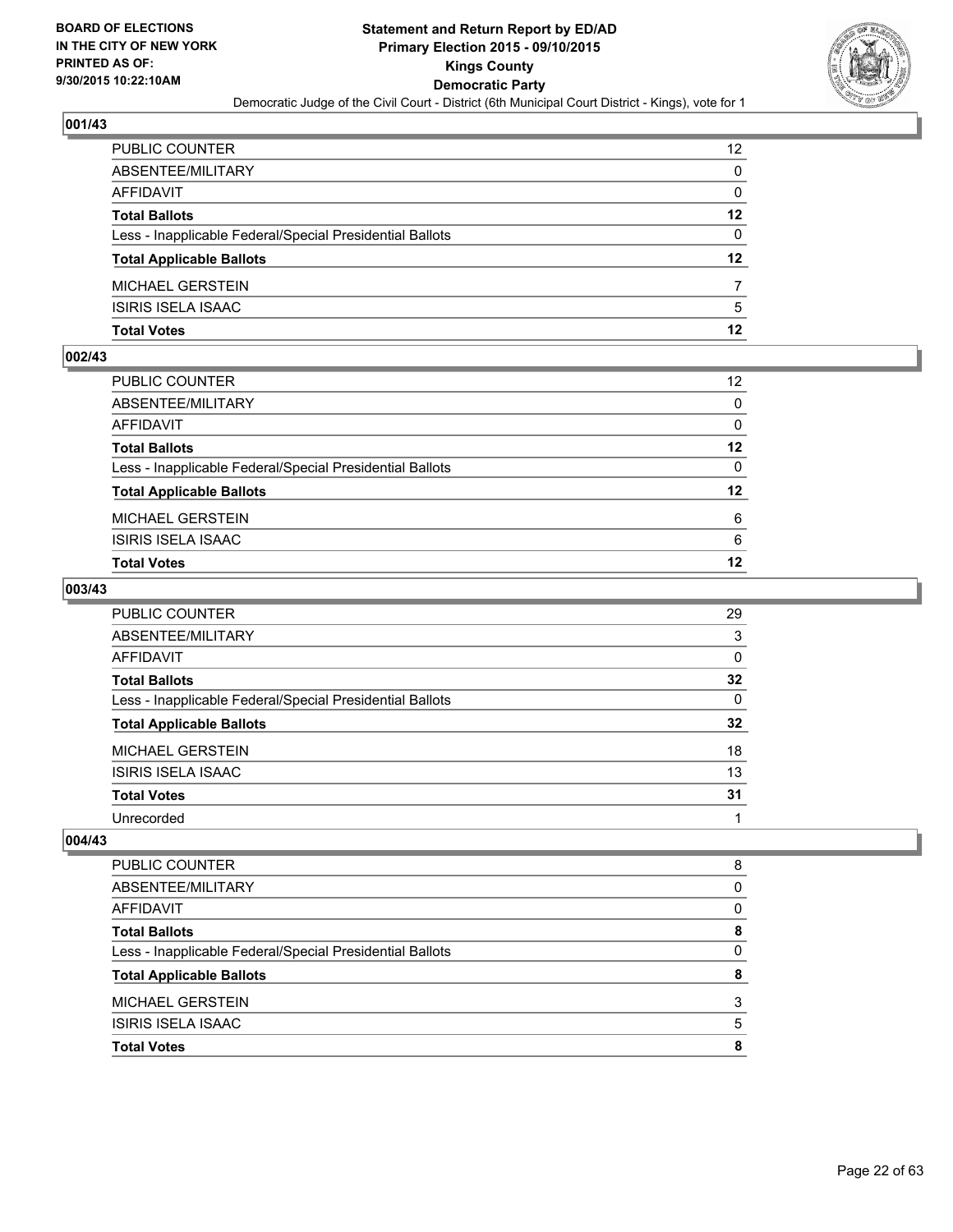

| PUBLIC COUNTER                                           | 9        |
|----------------------------------------------------------|----------|
| ABSENTEE/MILITARY                                        | 2        |
| AFFIDAVIT                                                | $\Omega$ |
| <b>Total Ballots</b>                                     | 11       |
| Less - Inapplicable Federal/Special Presidential Ballots | $\Omega$ |
| <b>Total Applicable Ballots</b>                          | 11       |
| MICHAEL GERSTEIN                                         | 4        |
| ISIRIS ISELA ISAAC                                       | 7        |
| Total Votes                                              | 11       |

## **006/43**

| PUBLIC COUNTER                                           | 5            |
|----------------------------------------------------------|--------------|
| ABSENTEE/MILITARY                                        | $\mathbf{0}$ |
| AFFIDAVIT                                                | $\Omega$     |
| <b>Total Ballots</b>                                     | 5            |
| Less - Inapplicable Federal/Special Presidential Ballots | $\mathbf{0}$ |
| <b>Total Applicable Ballots</b>                          | 5            |
| MICHAEL GERSTEIN                                         | 4            |
| ISIRIS ISELA ISAAC                                       |              |
| Total Votes                                              | 5            |
|                                                          |              |

## **007/43**

| PUBLIC COUNTER                                           | 18           |
|----------------------------------------------------------|--------------|
| ABSENTEE/MILITARY                                        |              |
| AFFIDAVIT                                                | $\Omega$     |
| <b>Total Ballots</b>                                     | 19           |
| Less - Inapplicable Federal/Special Presidential Ballots | $\mathbf{0}$ |
| <b>Total Applicable Ballots</b>                          | 19           |
| MICHAEL GERSTEIN                                         | 15           |
| ISIRIS ISELA ISAAC                                       | 4            |
| <b>Total Votes</b>                                       | 19           |
|                                                          |              |

| PUBLIC COUNTER                                           | 4 |
|----------------------------------------------------------|---|
| ABSENTEE/MILITARY                                        | 0 |
| <b>AFFIDAVIT</b>                                         | 0 |
| <b>Total Ballots</b>                                     | 4 |
| Less - Inapplicable Federal/Special Presidential Ballots | 0 |
| <b>Total Applicable Ballots</b>                          |   |
| <b>MICHAEL GERSTEIN</b>                                  |   |
|                                                          |   |
| <b>ISIRIS ISELA ISAAC</b>                                | 2 |
| <b>Total Votes</b>                                       | 3 |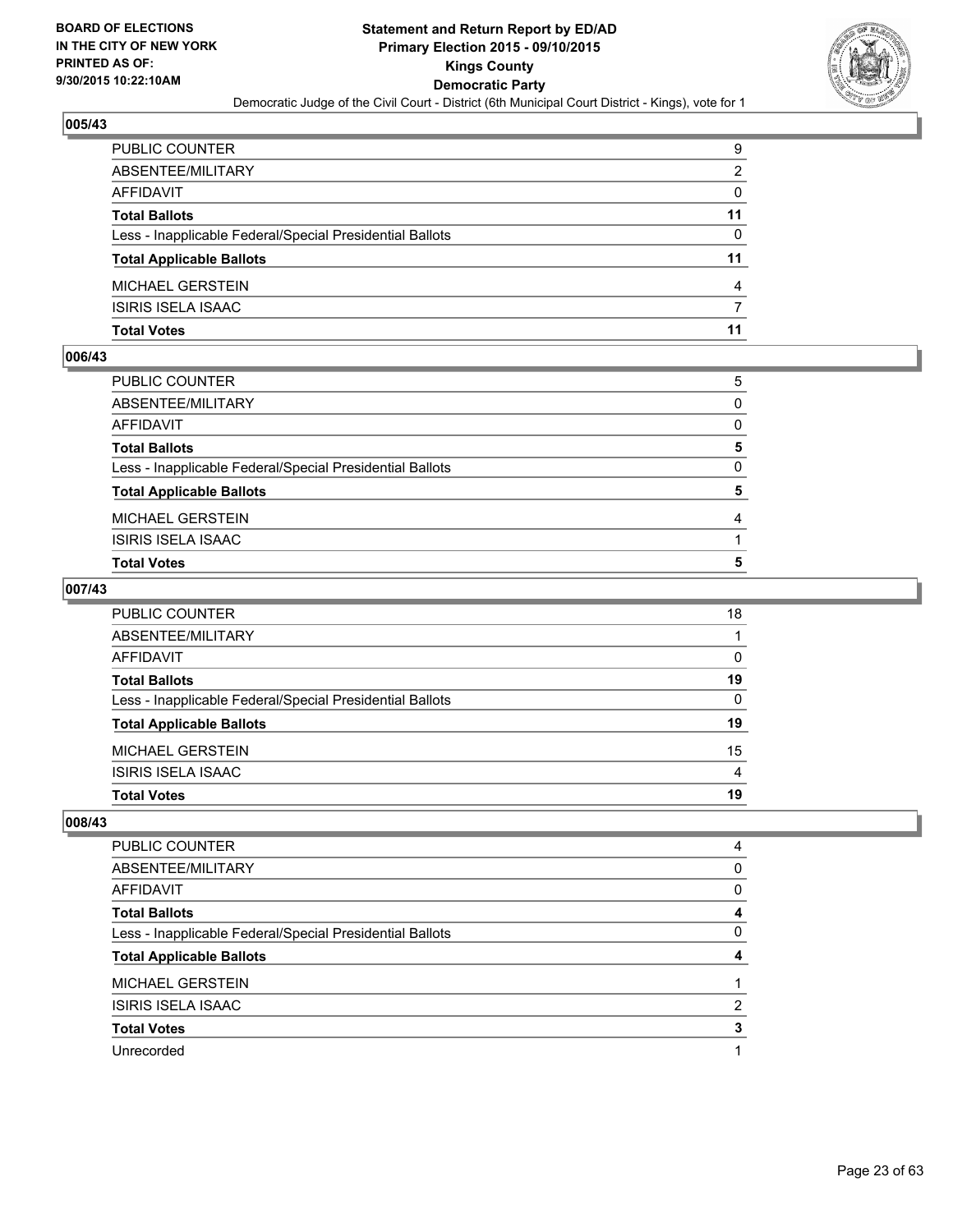

| PUBLIC COUNTER                                           | 10           |
|----------------------------------------------------------|--------------|
| ABSENTEE/MILITARY                                        | $\mathbf{0}$ |
| AFFIDAVIT                                                | $\mathbf{0}$ |
| <b>Total Ballots</b>                                     | 10           |
| Less - Inapplicable Federal/Special Presidential Ballots | $\Omega$     |
| <b>Total Applicable Ballots</b>                          | 10           |
| MICHAEL GERSTEIN                                         | 8            |
| ISIRIS ISELA ISAAC                                       | 2            |
| Total Votes                                              | 10           |

## **010/43**

| MICHAEL GERSTEIN                                         | 6        |
|----------------------------------------------------------|----------|
| <b>Total Applicable Ballots</b>                          | 8        |
| Less - Inapplicable Federal/Special Presidential Ballots | $\Omega$ |
| <b>Total Ballots</b>                                     | 8        |
| AFFIDAVIT                                                | 0        |
| ABSENTEE/MILITARY                                        |          |
| PUBLIC COUNTER                                           |          |

## **011/43**

| PUBLIC COUNTER                                           | 15       |
|----------------------------------------------------------|----------|
| ABSENTEE/MILITARY                                        |          |
| <b>AFFIDAVIT</b>                                         | $\Omega$ |
| <b>Total Ballots</b>                                     | 16       |
| Less - Inapplicable Federal/Special Presidential Ballots | $\Omega$ |
| <b>Total Applicable Ballots</b>                          | 16       |
| <b>MICHAEL GERSTEIN</b>                                  | 6        |
| <b>ISIRIS ISELA ISAAC</b>                                | 9        |
| <b>Total Votes</b>                                       | 15       |
| Unrecorded                                               |          |

| <b>PUBLIC COUNTER</b>                                    | 18 |
|----------------------------------------------------------|----|
| ABSENTEE/MILITARY                                        | 2  |
| AFFIDAVIT                                                | 0  |
| <b>Total Ballots</b>                                     | 20 |
| Less - Inapplicable Federal/Special Presidential Ballots | 0  |
| <b>Total Applicable Ballots</b>                          | 20 |
| <b>MICHAEL GERSTEIN</b>                                  | 10 |
| ISIRIS ISELA ISAAC                                       | 10 |
| <b>Total Votes</b>                                       | 20 |
|                                                          |    |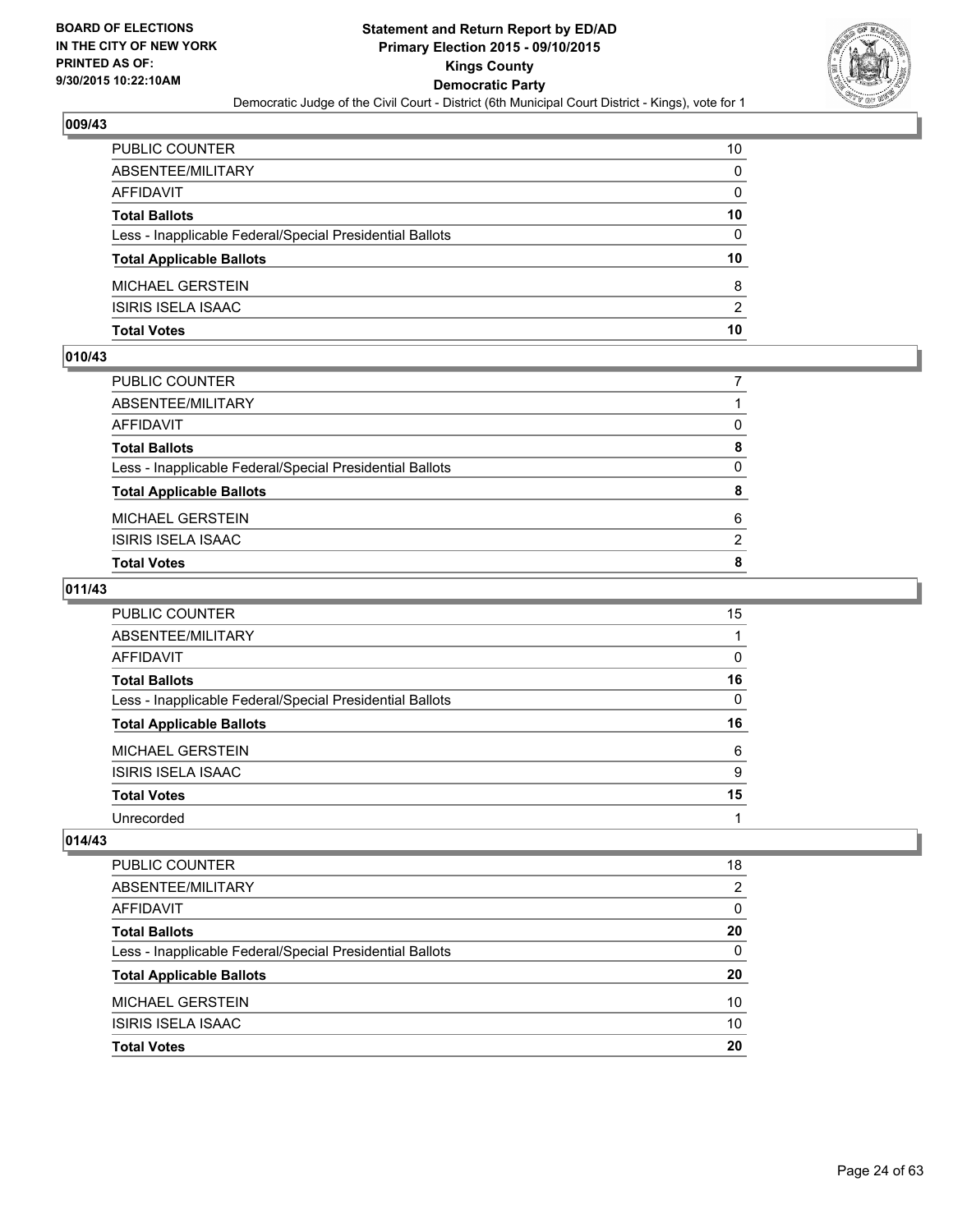

| PUBLIC COUNTER                                           | 18           |
|----------------------------------------------------------|--------------|
| ABSENTEE/MILITARY                                        | $\mathbf{0}$ |
| AFFIDAVIT                                                | $\mathbf{0}$ |
| <b>Total Ballots</b>                                     | 18           |
| Less - Inapplicable Federal/Special Presidential Ballots | $\Omega$     |
| <b>Total Applicable Ballots</b>                          | 18           |
| MICHAEL GERSTEIN                                         | 13           |
| ISIRIS ISELA ISAAC                                       | 5            |
| Total Votes                                              | 18           |

### **016/43**

| PUBLIC COUNTER                                           | 30           |
|----------------------------------------------------------|--------------|
| ABSENTEE/MILITARY                                        | 2            |
| AFFIDAVIT                                                | $\mathbf{0}$ |
| <b>Total Ballots</b>                                     | 32           |
| Less - Inapplicable Federal/Special Presidential Ballots | $\mathbf{0}$ |
| <b>Total Applicable Ballots</b>                          | 32           |
| MICHAEL GERSTEIN                                         | 20           |
| ISIRIS ISELA ISAAC                                       | 12           |
| Total Votes                                              | 32           |
|                                                          |              |

## **017/43**

| PUBLIC COUNTER                                           |          |
|----------------------------------------------------------|----------|
| ABSENTEE/MILITARY                                        |          |
| AFFIDAVIT                                                | $\Omega$ |
| <b>Total Ballots</b>                                     | 8        |
| Less - Inapplicable Federal/Special Presidential Ballots | 0        |
| <b>Total Applicable Ballots</b>                          | 8        |
| MICHAEL GERSTEIN                                         | 5        |
| ISIRIS ISELA ISAAC                                       | 3        |
| Total Votes                                              | 8        |
|                                                          |          |

| 14 |
|----|
| 3  |
| 0  |
| 17 |
| 0  |
| 17 |
| 11 |
| 6  |
| 17 |
|    |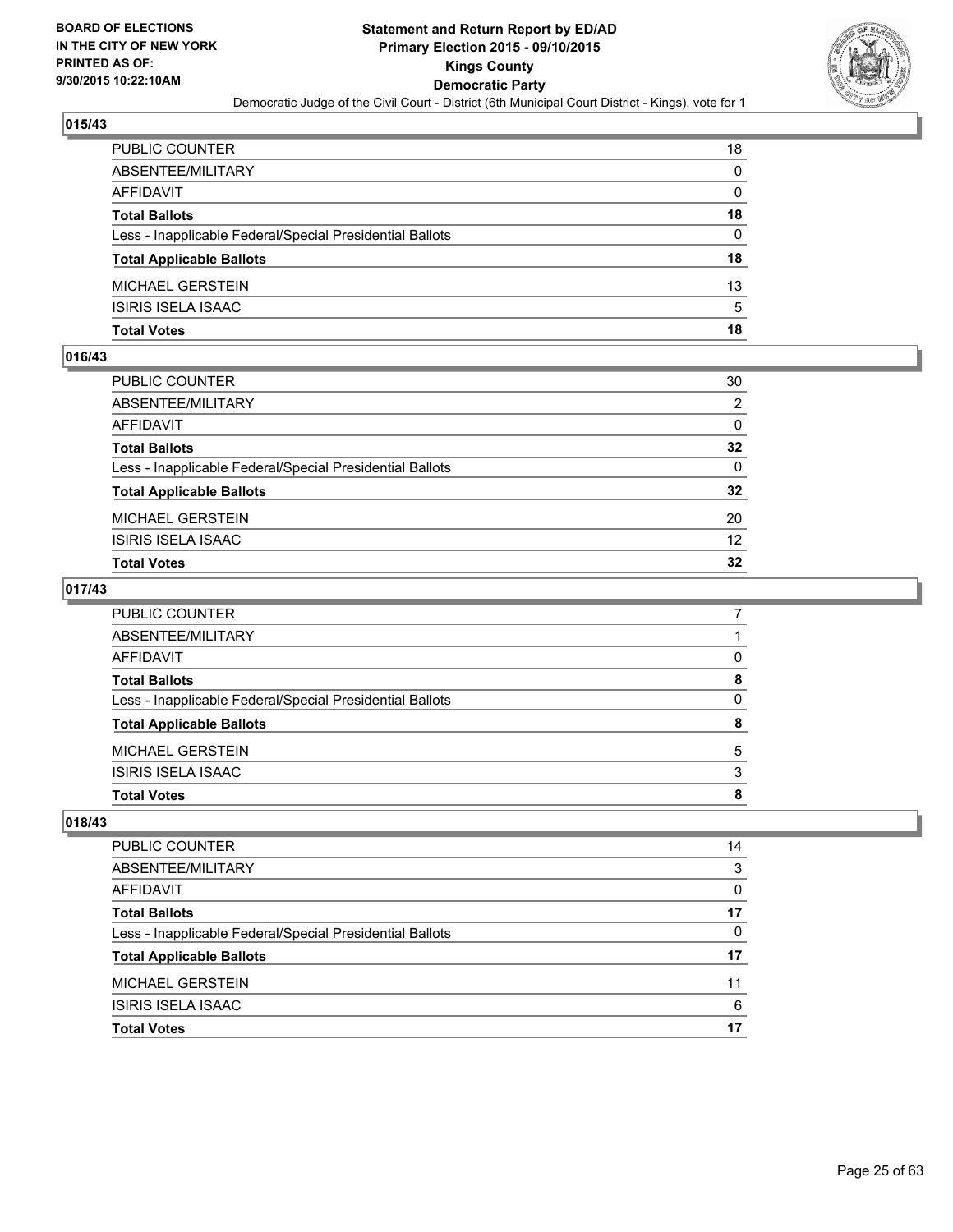

| PUBLIC COUNTER                                           | 12             |
|----------------------------------------------------------|----------------|
| ABSENTEE/MILITARY                                        |                |
| AFFIDAVIT                                                | 0              |
| Total Ballots                                            | 13             |
| Less - Inapplicable Federal/Special Presidential Ballots | $\Omega$       |
| <b>Total Applicable Ballots</b>                          | 13             |
| MICHAEL GERSTEIN                                         | 9              |
| ISIRIS ISELA ISAAC                                       | $\overline{4}$ |
| Total Votes                                              | 13             |

## **020/43**

| <b>Total Votes</b>                                       | 27       |
|----------------------------------------------------------|----------|
| <b>ISIRIS ISELA ISAAC</b>                                | 14       |
| MICHAEL GERSTEIN                                         | 13       |
| <b>Total Applicable Ballots</b>                          | 27       |
| Less - Inapplicable Federal/Special Presidential Ballots | $\Omega$ |
| <b>Total Ballots</b>                                     | 27       |
| AFFIDAVIT                                                | $\Omega$ |
| ABSENTEE/MILITARY                                        | 5        |
| PUBLIC COUNTER                                           | 22       |

## **021/43**

| PUBLIC COUNTER                                           | 23           |
|----------------------------------------------------------|--------------|
| ABSENTEE/MILITARY                                        |              |
| AFFIDAVIT                                                | $\mathbf{0}$ |
| Total Ballots                                            | 24           |
| Less - Inapplicable Federal/Special Presidential Ballots | $\Omega$     |
| <b>Total Applicable Ballots</b>                          | 24           |
| MICHAEL GERSTEIN                                         | 14           |
| ISIRIS ISELA ISAAC                                       | 10           |
| Total Votes                                              | 24           |
|                                                          |              |

| <b>PUBLIC COUNTER</b>                                    | 17 |
|----------------------------------------------------------|----|
| ABSENTEE/MILITARY                                        |    |
| AFFIDAVIT                                                | 0  |
| <b>Total Ballots</b>                                     | 18 |
| Less - Inapplicable Federal/Special Presidential Ballots | 0  |
| <b>Total Applicable Ballots</b>                          | 18 |
| <b>MICHAEL GERSTEIN</b>                                  | 11 |
| ISIRIS ISELA ISAAC                                       |    |
| <b>Total Votes</b>                                       | 18 |
|                                                          |    |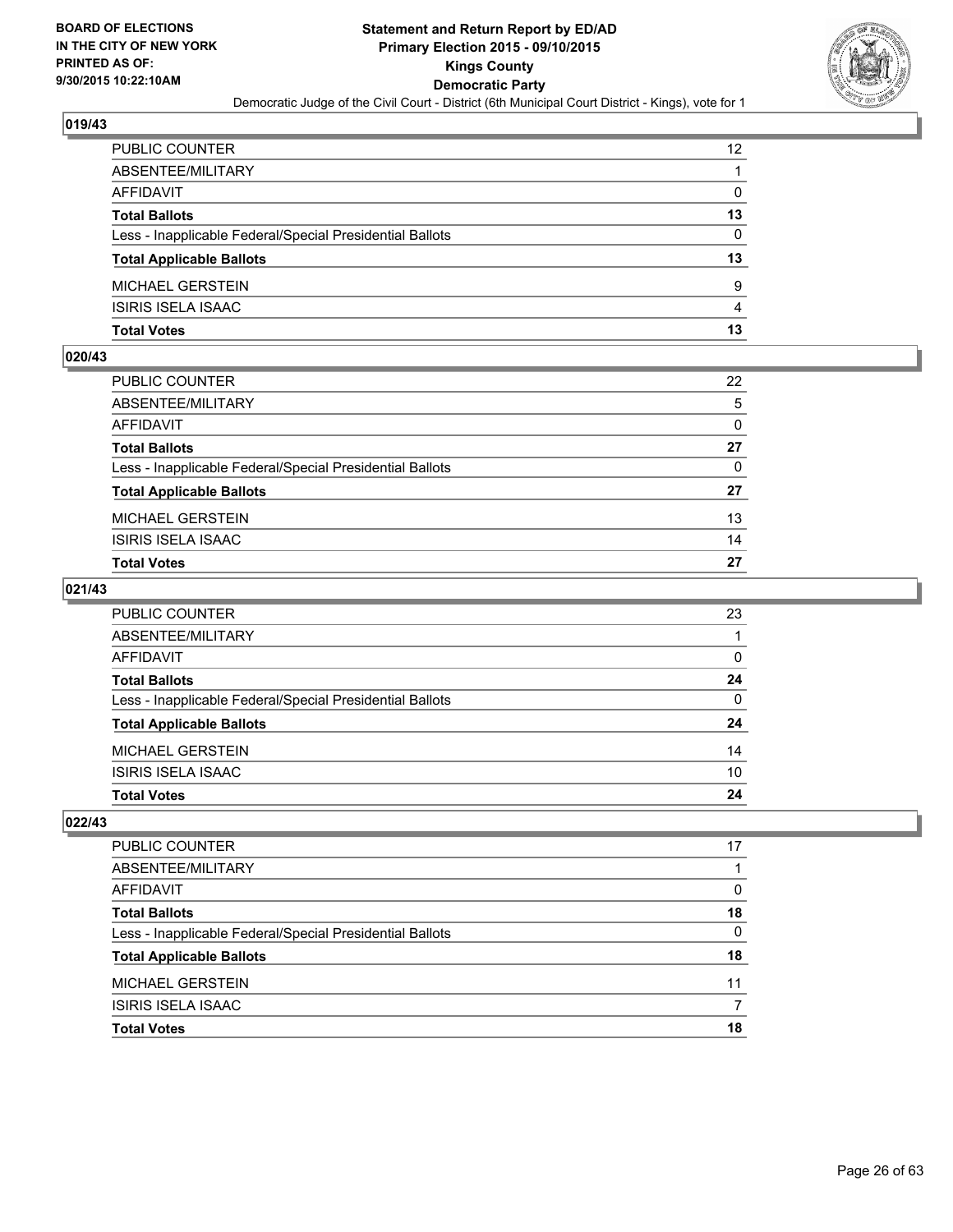

| PUBLIC COUNTER                                           | 35 |
|----------------------------------------------------------|----|
| ABSENTEE/MILITARY                                        | 0  |
| AFFIDAVIT                                                | 0  |
| Total Ballots                                            | 35 |
| Less - Inapplicable Federal/Special Presidential Ballots | 0  |
| <b>Total Applicable Ballots</b>                          | 35 |
| MICHAEL GERSTEIN                                         | 28 |
| ISIRIS ISELA ISAAC                                       | 6  |
| UNATTRIBUTABLE WRITE-IN (WRITE-IN)                       |    |
| Total Votes                                              | 35 |

#### **024/43**

| PUBLIC COUNTER                                           | 8        |
|----------------------------------------------------------|----------|
| ABSENTEE/MILITARY                                        |          |
| AFFIDAVIT                                                | 0        |
| Total Ballots                                            | 9        |
| Less - Inapplicable Federal/Special Presidential Ballots | $\Omega$ |
| <b>Total Applicable Ballots</b>                          | 9        |
| MICHAEL GERSTEIN                                         | 6        |
| ISIRIS ISELA ISAAC                                       | 3        |
| Total Votes                                              | 9        |
|                                                          |          |

# **025/43**

| PUBLIC COUNTER                                           | 15 |
|----------------------------------------------------------|----|
| ABSENTEE/MILITARY                                        |    |
| AFFIDAVIT                                                | 0  |
| <b>Total Ballots</b>                                     | 16 |
| Less - Inapplicable Federal/Special Presidential Ballots | 0  |
| <b>Total Applicable Ballots</b>                          | 16 |
| <b>MICHAEL GERSTEIN</b>                                  | 6  |
| <b>ISIRIS ISELA ISAAC</b>                                | 10 |
| <b>Total Votes</b>                                       | 16 |

| <b>PUBLIC COUNTER</b>                                    | 16           |
|----------------------------------------------------------|--------------|
| ABSENTEE/MILITARY                                        | 2            |
| AFFIDAVIT                                                | 0            |
| <b>Total Ballots</b>                                     | 18           |
| Less - Inapplicable Federal/Special Presidential Ballots | $\mathbf{0}$ |
| <b>Total Applicable Ballots</b>                          | 18           |
| <b>MICHAEL GERSTEIN</b>                                  | 8            |
| ISIRIS ISELA ISAAC                                       | 10           |
| <b>Total Votes</b>                                       | 18           |
|                                                          |              |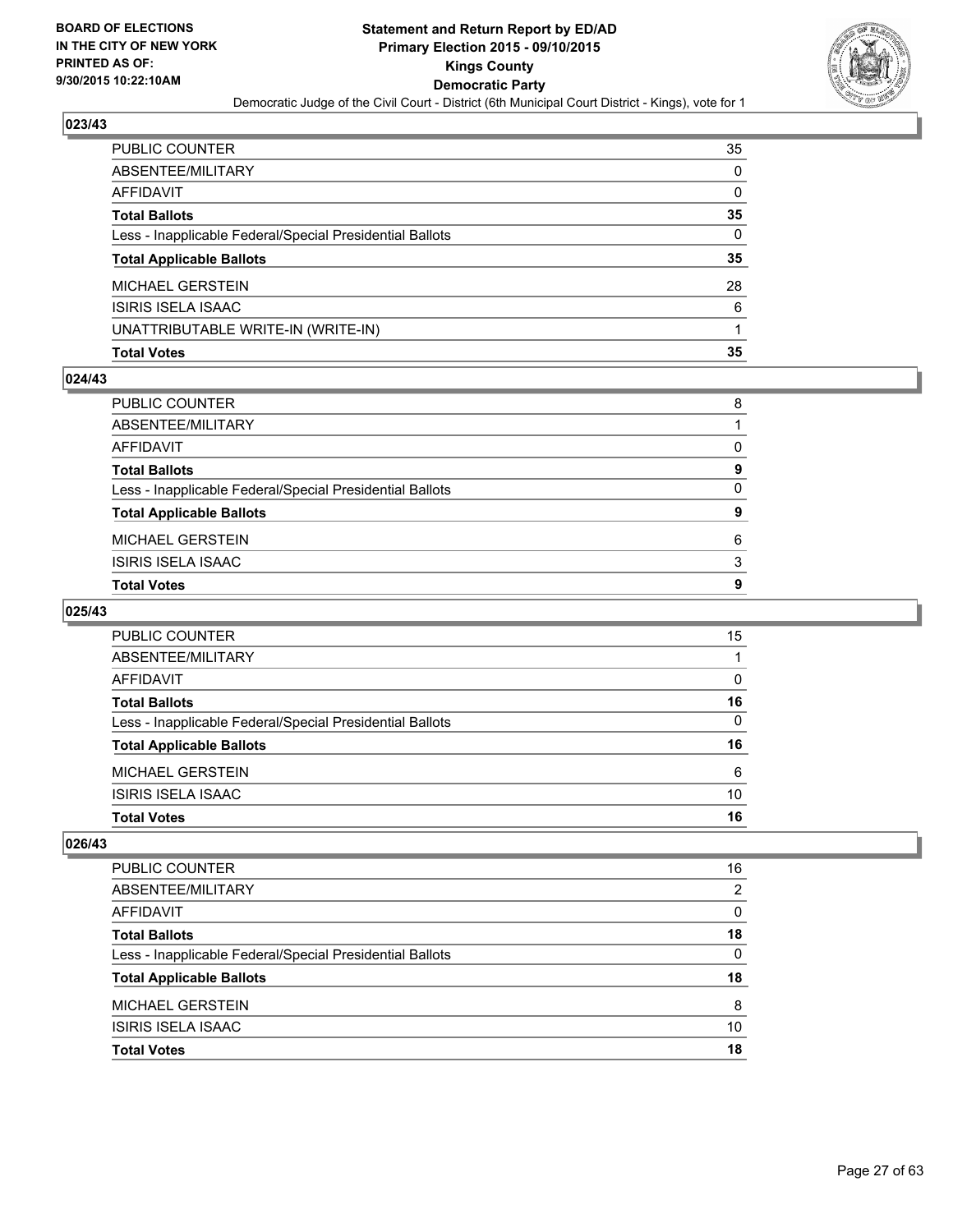

| PUBLIC COUNTER                                           | 13 |
|----------------------------------------------------------|----|
| ABSENTEE/MILITARY                                        |    |
| AFFIDAVIT                                                | 0  |
| Total Ballots                                            | 14 |
| Less - Inapplicable Federal/Special Presidential Ballots | 0  |
| <b>Total Applicable Ballots</b>                          | 14 |
| MICHAEL GERSTEIN                                         | 5  |
| ISIRIS ISELA ISAAC                                       | 8  |
| DEBRA RICE (WRITE-IN)                                    |    |
| Total Votes                                              | 14 |

#### **028/43**

| PUBLIC COUNTER                                           | 16           |
|----------------------------------------------------------|--------------|
| ABSENTEE/MILITARY                                        | 0            |
| AFFIDAVIT                                                | 0            |
| Total Ballots                                            | 16           |
| Less - Inapplicable Federal/Special Presidential Ballots | $\mathbf{0}$ |
| <b>Total Applicable Ballots</b>                          | 16           |
| MICHAEL GERSTEIN                                         | 9            |
| ISIRIS ISELA ISAAC                                       | 7            |
| <b>Total Votes</b>                                       | 16           |
|                                                          |              |

# **029/43**

| PUBLIC COUNTER                                           | 16       |
|----------------------------------------------------------|----------|
| ABSENTEE/MILITARY                                        |          |
| <b>AFFIDAVIT</b>                                         | 0        |
| <b>Total Ballots</b>                                     | 17       |
| Less - Inapplicable Federal/Special Presidential Ballots | $\Omega$ |
| <b>Total Applicable Ballots</b>                          | 17       |
| <b>MICHAEL GERSTEIN</b>                                  | 15       |
| <b>ISIRIS ISELA ISAAC</b>                                | 2        |
| <b>Total Votes</b>                                       | 17       |

| PUBLIC COUNTER                                           | 10 |
|----------------------------------------------------------|----|
| ABSENTEE/MILITARY                                        | 0  |
| AFFIDAVIT                                                | 0  |
| <b>Total Ballots</b>                                     | 10 |
| Less - Inapplicable Federal/Special Presidential Ballots | 0  |
| <b>Total Applicable Ballots</b>                          | 10 |
| <b>MICHAEL GERSTEIN</b>                                  | 8  |
| <b>ISIRIS ISELA ISAAC</b>                                | 2  |
| <b>Total Votes</b>                                       | 10 |
|                                                          |    |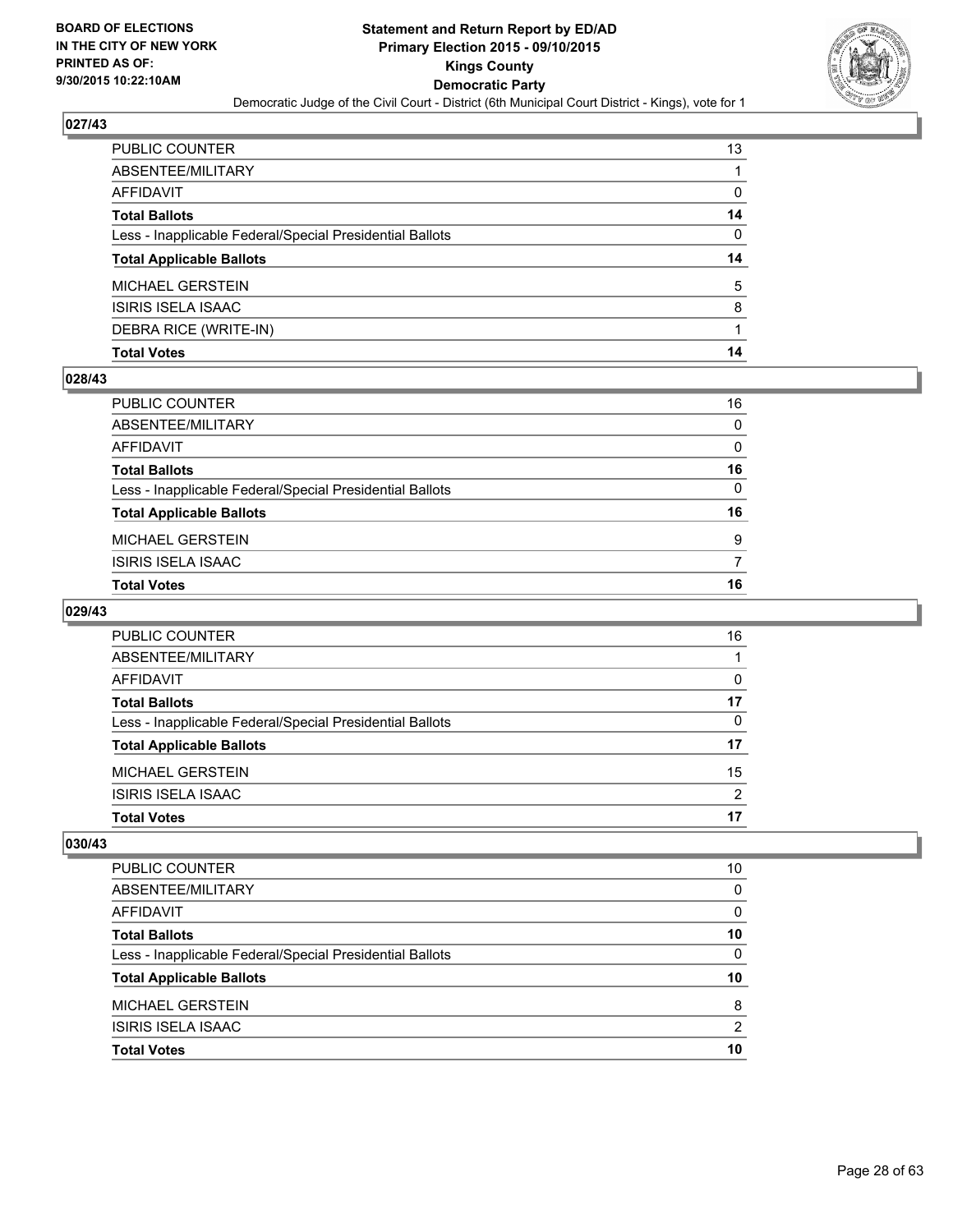

| PUBLIC COUNTER                                           | 32              |
|----------------------------------------------------------|-----------------|
| ABSENTEE/MILITARY                                        | $\Omega$        |
| AFFIDAVIT                                                | $\mathbf{0}$    |
| Total Ballots                                            | 32              |
| Less - Inapplicable Federal/Special Presidential Ballots | $\Omega$        |
| <b>Total Applicable Ballots</b>                          | $32\phantom{a}$ |
| MICHAEL GERSTEIN                                         | 18              |
| ISIRIS ISELA ISAAC                                       | 14              |
| Total Votes                                              | 32              |

# **032/43**

| PUBLIC COUNTER                                           | 12 <sup>2</sup> |
|----------------------------------------------------------|-----------------|
| ABSENTEE/MILITARY                                        | $\mathbf{0}$    |
| AFFIDAVIT                                                | 0               |
| Total Ballots                                            | 12              |
| Less - Inapplicable Federal/Special Presidential Ballots | $\mathbf{0}$    |
| <b>Total Applicable Ballots</b>                          | 12              |
| MICHAEL GERSTEIN                                         | 6               |
| ISIRIS ISELA ISAAC                                       | 5               |
| LEBRON JAMES (WRITE-IN)                                  |                 |
| <b>Total Votes</b>                                       | 12              |
|                                                          |                 |

# **033/43**

| PUBLIC COUNTER                                           | 25 |
|----------------------------------------------------------|----|
| ABSENTEE/MILITARY                                        | 2  |
| AFFIDAVIT                                                | 0  |
| <b>Total Ballots</b>                                     | 27 |
| Less - Inapplicable Federal/Special Presidential Ballots | 0  |
| <b>Total Applicable Ballots</b>                          | 27 |
| <b>MICHAEL GERSTEIN</b>                                  | 9  |
| <b>ISIRIS ISELA ISAAC</b>                                | 18 |
| <b>Total Votes</b>                                       | 27 |

| PUBLIC COUNTER                                           | 6        |
|----------------------------------------------------------|----------|
| ABSENTEE/MILITARY                                        | 0        |
| AFFIDAVIT                                                | 0        |
| <b>Total Ballots</b>                                     | 6        |
| Less - Inapplicable Federal/Special Presidential Ballots | 0        |
| <b>Total Applicable Ballots</b>                          | 6        |
| <b>MICHAEL GERSTEIN</b>                                  | 5        |
| <b>ISIRIS ISELA ISAAC</b>                                | $\Omega$ |
| <b>Total Votes</b>                                       | 5        |
| Unrecorded                                               |          |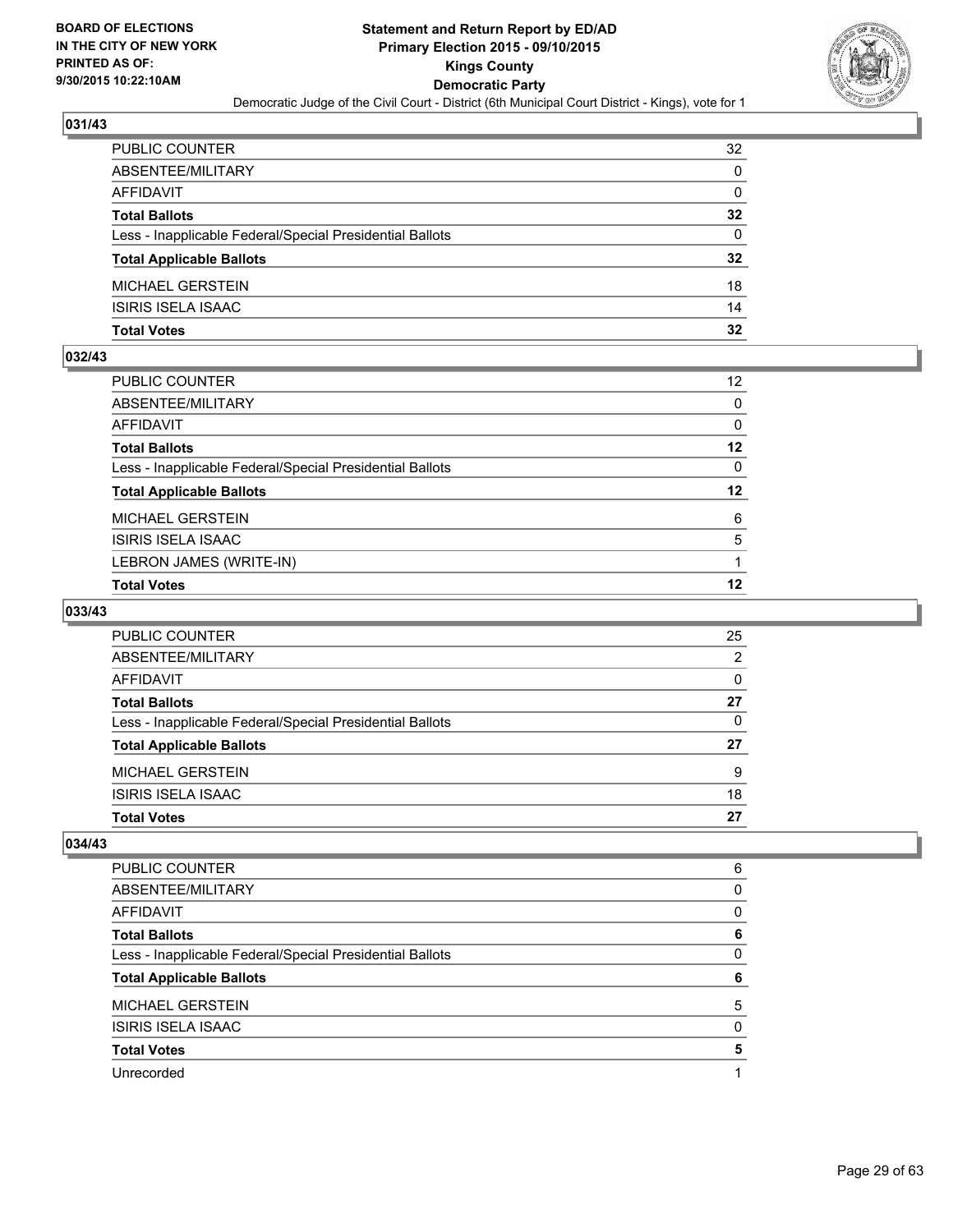

| PUBLIC COUNTER                                           | 19           |
|----------------------------------------------------------|--------------|
| ABSENTEE/MILITARY                                        | 2            |
| AFFIDAVIT                                                | $\mathbf{0}$ |
| Total Ballots                                            | 21           |
| Less - Inapplicable Federal/Special Presidential Ballots | $\Omega$     |
| <b>Total Applicable Ballots</b>                          | 21           |
| MICHAEL GERSTEIN                                         | 11           |
| ISIRIS ISELA ISAAC                                       | 10           |
| Total Votes                                              | 21           |

## **036/43**

| <b>Total Votes</b>                                       | 16           |
|----------------------------------------------------------|--------------|
| <b>ISIRIS ISELA ISAAC</b>                                | 9            |
| MICHAEL GERSTEIN                                         | 7            |
| <b>Total Applicable Ballots</b>                          | 16           |
| Less - Inapplicable Federal/Special Presidential Ballots | $\mathbf{0}$ |
| <b>Total Ballots</b>                                     | 16           |
| AFFIDAVIT                                                | $\Omega$     |
| ABSENTEE/MILITARY                                        | 2            |
| PUBLIC COUNTER                                           | 14           |

## **037/43**

| PUBLIC COUNTER                                           | 27              |
|----------------------------------------------------------|-----------------|
| ABSENTEE/MILITARY                                        | $\Omega$        |
| AFFIDAVIT                                                | $\Omega$        |
| <b>Total Ballots</b>                                     | 27              |
| Less - Inapplicable Federal/Special Presidential Ballots | $\Omega$        |
| <b>Total Applicable Ballots</b>                          | 27              |
| MICHAEL GERSTEIN                                         | 12 <sup>2</sup> |
| <b>ISIRIS ISELA ISAAC</b>                                | 15              |
| <b>Total Votes</b>                                       | 27              |

| <b>PUBLIC COUNTER</b>                                    | 87       |
|----------------------------------------------------------|----------|
| ABSENTEE/MILITARY                                        | 0        |
| <b>AFFIDAVIT</b>                                         | $\Omega$ |
| <b>Total Ballots</b>                                     | 87       |
| Less - Inapplicable Federal/Special Presidential Ballots | 0        |
| <b>Total Applicable Ballots</b>                          | 87       |
| <b>MICHAEL GERSTEIN</b>                                  | 55       |
| <b>ISIRIS ISELA ISAAC</b>                                | 32       |
| <b>Total Votes</b>                                       | 87       |
|                                                          |          |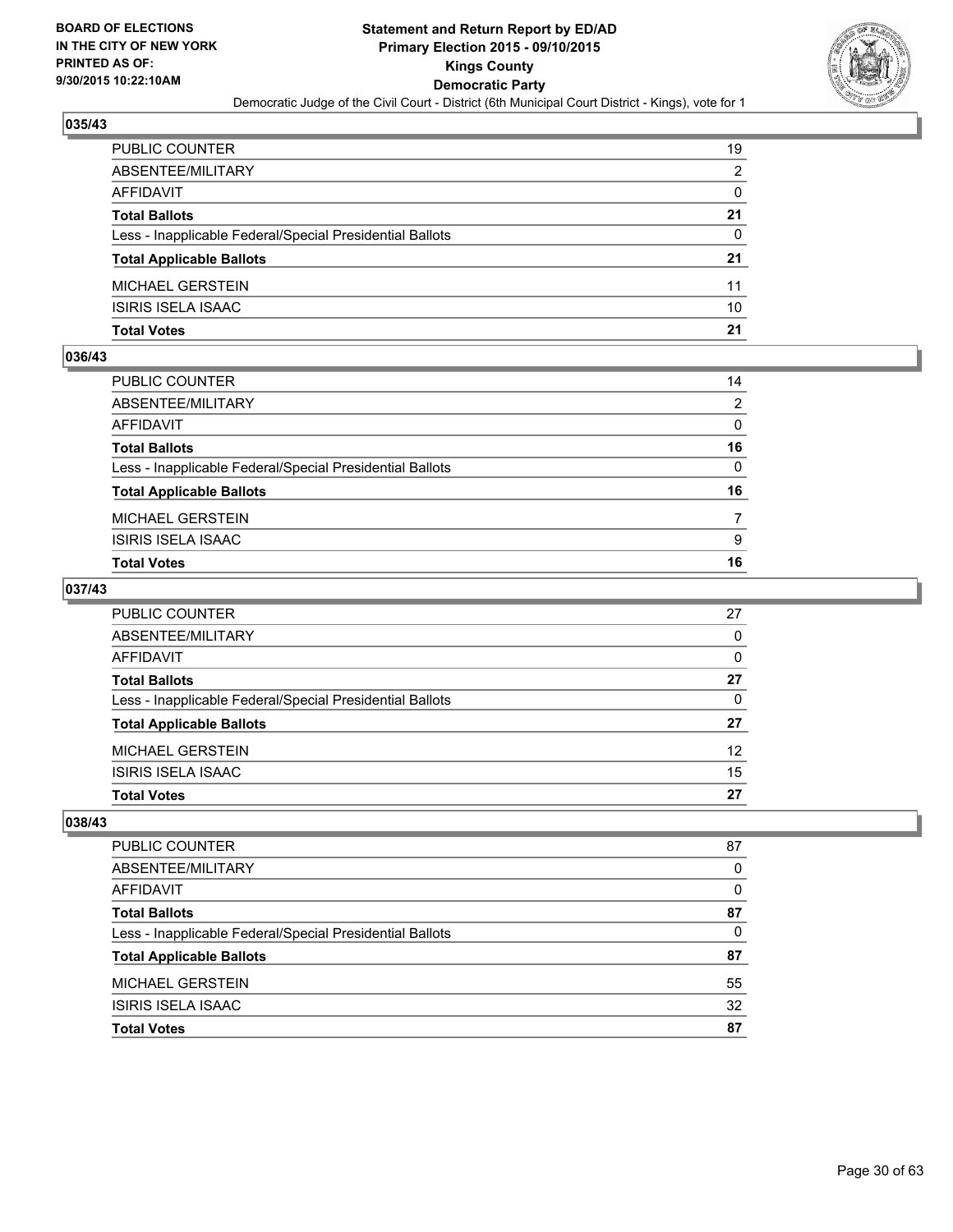

| PUBLIC COUNTER                                           | 32              |
|----------------------------------------------------------|-----------------|
| ABSENTEE/MILITARY                                        | $\mathbf{0}$    |
| AFFIDAVIT                                                | $\mathbf{0}$    |
| <b>Total Ballots</b>                                     | $32\phantom{a}$ |
| Less - Inapplicable Federal/Special Presidential Ballots | $\Omega$        |
| <b>Total Applicable Ballots</b>                          | $32\phantom{a}$ |
| MICHAEL GERSTEIN                                         | 17              |
| ISIRIS ISELA ISAAC                                       | 15              |
| Total Votes                                              | 32              |

## **040/43**

| <b>Total Votes</b>                                       | 22           |
|----------------------------------------------------------|--------------|
| <b>ISIRIS ISELA ISAAC</b>                                | 6            |
| MICHAEL GERSTEIN                                         | 16           |
| <b>Total Applicable Ballots</b>                          | $22 \,$      |
| Less - Inapplicable Federal/Special Presidential Ballots | $\mathbf{0}$ |
| <b>Total Ballots</b>                                     | 22           |
| AFFIDAVIT                                                | $\Omega$     |
| ABSENTEE/MILITARY                                        | $\Omega$     |
| PUBLIC COUNTER                                           | 22           |

## **073/43**

| PUBLIC COUNTER                                           | 18           |
|----------------------------------------------------------|--------------|
| ABSENTEE/MILITARY                                        |              |
| AFFIDAVIT                                                | 0            |
| Total Ballots                                            | 19           |
| Less - Inapplicable Federal/Special Presidential Ballots | $\mathbf{0}$ |
| <b>Total Applicable Ballots</b>                          | 19           |
| MICHAEL GERSTEIN                                         | 11           |
| ISIRIS ISELA ISAAC                                       | 8            |
| Total Votes                                              | 19           |
|                                                          |              |

| PUBLIC COUNTER                                           | 9 |
|----------------------------------------------------------|---|
| ABSENTEE/MILITARY                                        | 0 |
| AFFIDAVIT                                                | 0 |
| <b>Total Ballots</b>                                     | 9 |
| Less - Inapplicable Federal/Special Presidential Ballots | 0 |
| <b>Total Applicable Ballots</b>                          | 9 |
| <b>MICHAEL GERSTEIN</b>                                  | 2 |
| ISIRIS ISELA ISAAC                                       |   |
| <b>Total Votes</b>                                       | 9 |
|                                                          |   |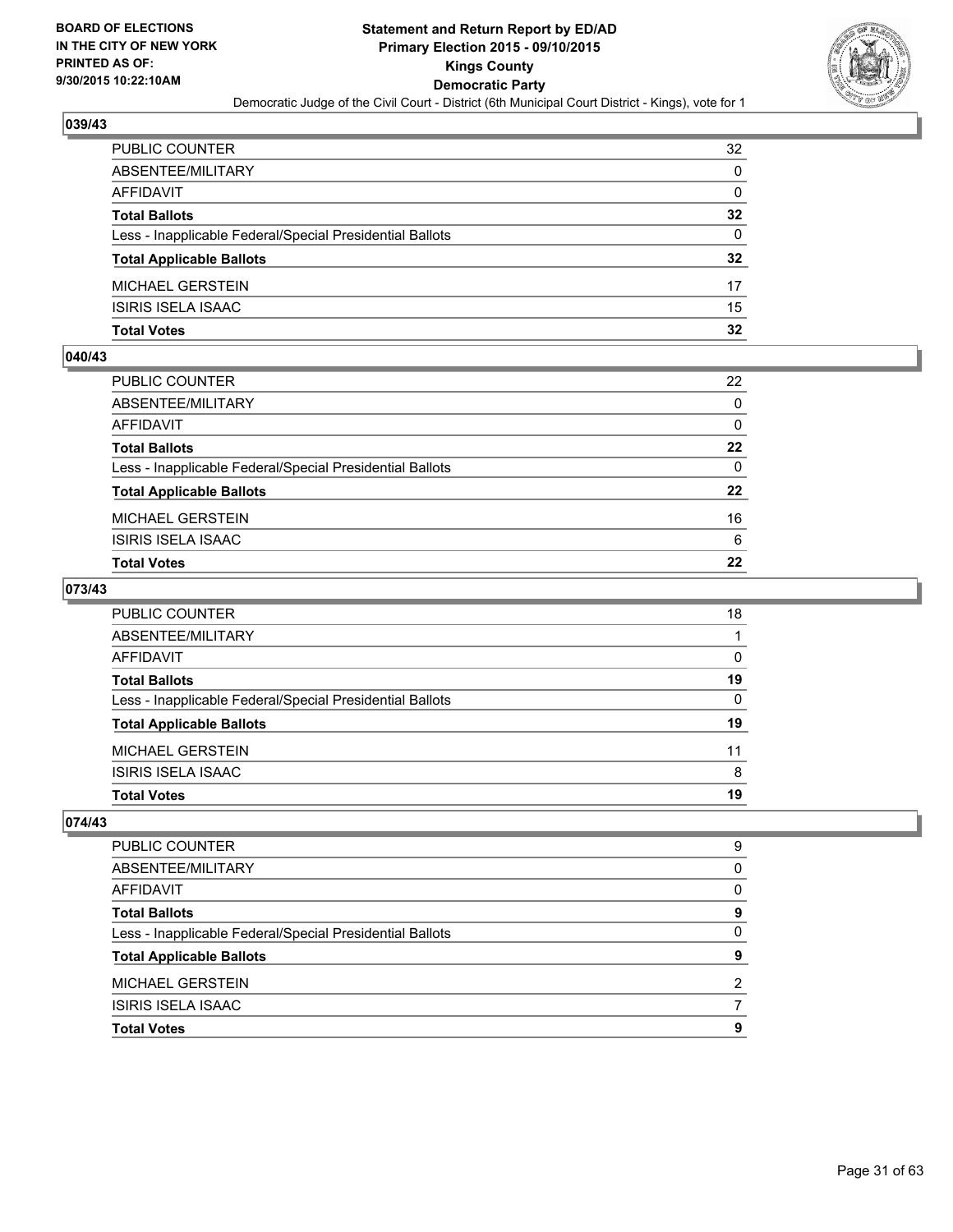

| PUBLIC COUNTER                                           | 24           |
|----------------------------------------------------------|--------------|
| ABSENTEE/MILITARY                                        | $\mathbf{0}$ |
| AFFIDAVIT                                                | $\mathbf{0}$ |
| Total Ballots                                            | 24           |
| Less - Inapplicable Federal/Special Presidential Ballots | $\Omega$     |
| <b>Total Applicable Ballots</b>                          | 24           |
| MICHAEL GERSTEIN                                         | 14           |
| ISIRIS ISELA ISAAC                                       | 10           |
| Total Votes                                              | 24           |

# **077/43**

| PUBLIC COUNTER                                           | 20              |
|----------------------------------------------------------|-----------------|
| ABSENTEE/MILITARY                                        | $\mathbf{0}$    |
| AFFIDAVIT                                                | 0               |
| Total Ballots                                            | 20              |
| Less - Inapplicable Federal/Special Presidential Ballots | $\mathbf{0}$    |
| <b>Total Applicable Ballots</b>                          | 20              |
| MICHAEL GERSTEIN                                         | 12 <sup>2</sup> |
| ISIRIS ISELA ISAAC                                       | 8               |
| Total Votes                                              | 20              |
|                                                          |                 |

| PUBLIC COUNTER                                           | 14       |
|----------------------------------------------------------|----------|
| ABSENTEE/MILITARY                                        | 20       |
| AFFIDAVIT                                                | $\Omega$ |
| <b>Total Ballots</b>                                     | 34       |
| Less - Inapplicable Federal/Special Presidential Ballots | $\Omega$ |
| <b>Total Applicable Ballots</b>                          | 34       |
| <b>MICHAEL GERSTEIN</b>                                  | 20       |
| <b>ISIRIS ISELA ISAAC</b>                                | 14       |
| <b>Total Votes</b>                                       | 34       |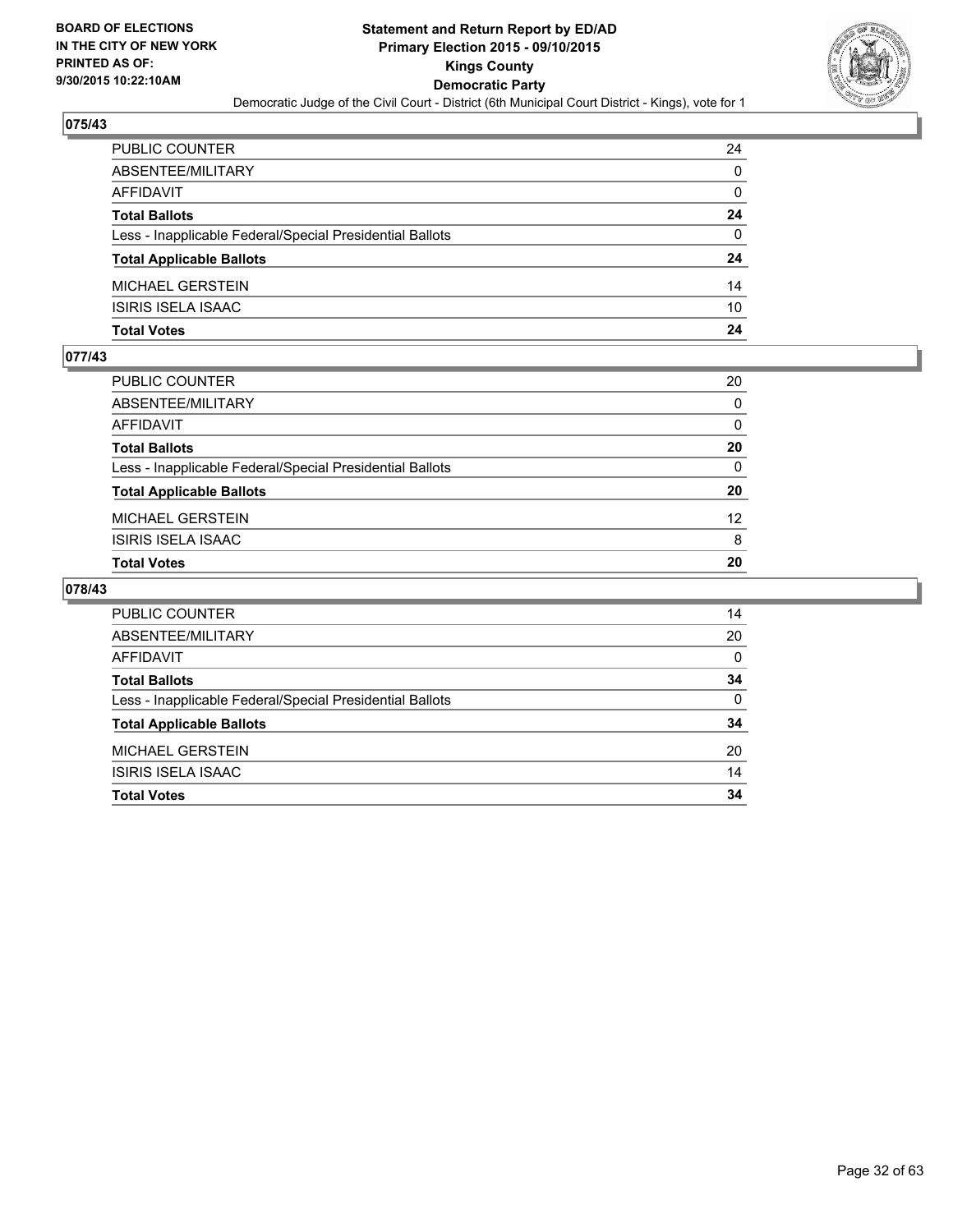

| PUBLIC COUNTER                                           | 21           |
|----------------------------------------------------------|--------------|
| ABSENTEE/MILITARY                                        |              |
| AFFIDAVIT                                                | $\mathbf{0}$ |
| Total Ballots                                            | 22           |
| Less - Inapplicable Federal/Special Presidential Ballots | $\Omega$     |
| <b>Total Applicable Ballots</b>                          | $22 \,$      |
| MICHAEL GERSTEIN                                         | 19           |
| ISIRIS ISELA ISAAC                                       | 3            |
| Total Votes                                              | 22           |

## **026/44**

| Total Votes                                              | 27           |
|----------------------------------------------------------|--------------|
| ISIRIS ISELA ISAAC                                       | 2            |
| MICHAEL GERSTEIN                                         | 25           |
| <b>Total Applicable Ballots</b>                          | 27           |
| Less - Inapplicable Federal/Special Presidential Ballots | $\mathbf{0}$ |
| Total Ballots                                            | 27           |
| AFFIDAVIT                                                | $\Omega$     |
| ABSENTEE/MILITARY                                        |              |
| PUBLIC COUNTER                                           | 26           |
|                                                          |              |

## **027/44**

| PUBLIC COUNTER                                           | 17           |
|----------------------------------------------------------|--------------|
| ABSENTEE/MILITARY                                        | $\mathbf{0}$ |
| AFFIDAVIT                                                | $\mathbf{0}$ |
| <b>Total Ballots</b>                                     | 17           |
| Less - Inapplicable Federal/Special Presidential Ballots | $\mathbf{0}$ |
| <b>Total Applicable Ballots</b>                          | 17           |
| MICHAEL GERSTEIN                                         | 17           |
| ISIRIS ISELA ISAAC                                       | $\mathbf{0}$ |
| Total Votes                                              | 17           |
|                                                          |              |

| <b>PUBLIC COUNTER</b>                                    | 8  |
|----------------------------------------------------------|----|
| ABSENTEE/MILITARY                                        | 0  |
| AFFIDAVIT                                                | 2  |
| <b>Total Ballots</b>                                     | 10 |
| Less - Inapplicable Federal/Special Presidential Ballots | 0  |
| <b>Total Applicable Ballots</b>                          | 10 |
| <b>MICHAEL GERSTEIN</b>                                  | 5  |
| <b>ISIRIS ISELA ISAAC</b>                                | 5  |
| <b>Total Votes</b>                                       | 10 |
|                                                          |    |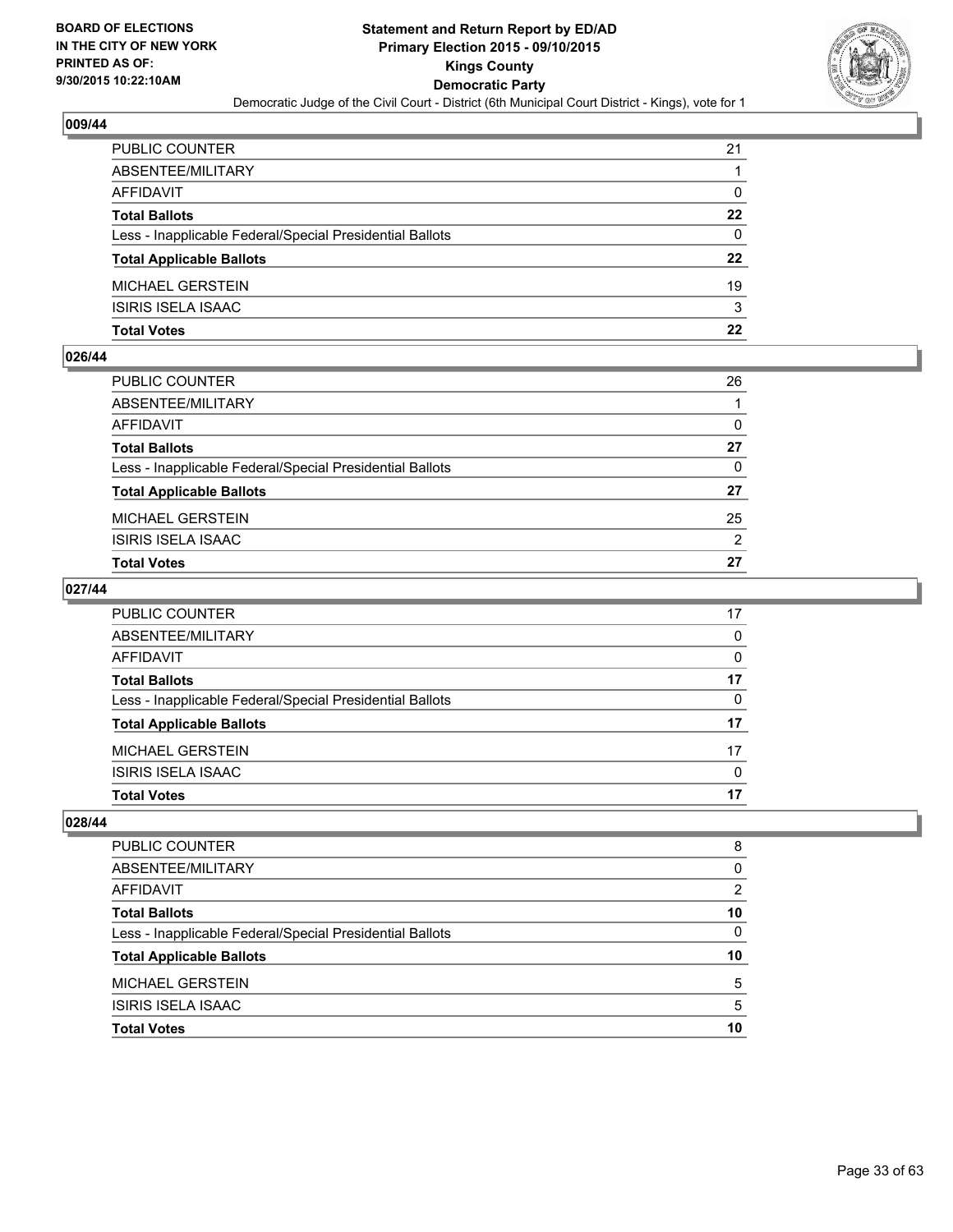

| PUBLIC COUNTER                                           | 22           |
|----------------------------------------------------------|--------------|
| ABSENTEE/MILITARY                                        | 8            |
| AFFIDAVIT                                                | $\mathbf{0}$ |
| Total Ballots                                            | 30           |
| Less - Inapplicable Federal/Special Presidential Ballots | $\Omega$     |
| <b>Total Applicable Ballots</b>                          | 30           |
| MICHAEL GERSTEIN                                         | 24           |
| ISIRIS ISELA ISAAC                                       | 6            |
| Total Votes                                              | 30           |

## **030/44**

| Total Votes                                              | 26           |
|----------------------------------------------------------|--------------|
| ISIRIS ISELA ISAAC                                       | 3            |
| MICHAEL GERSTEIN                                         | 23           |
| <b>Total Applicable Ballots</b>                          | 26           |
| Less - Inapplicable Federal/Special Presidential Ballots | $\mathbf{0}$ |
| Total Ballots                                            | 26           |
| AFFIDAVIT                                                | 0            |
| ABSENTEE/MILITARY                                        |              |
| PUBLIC COUNTER                                           | 25           |
|                                                          |              |

## **031/44**

| PUBLIC COUNTER                                           | 64           |
|----------------------------------------------------------|--------------|
| ABSENTEE/MILITARY                                        | 2            |
| AFFIDAVIT                                                | $\Omega$     |
| <b>Total Ballots</b>                                     | 66           |
| Less - Inapplicable Federal/Special Presidential Ballots | $\mathbf{0}$ |
| <b>Total Applicable Ballots</b>                          | 66           |
| MICHAEL GERSTEIN                                         | 60           |
| ISIRIS ISELA ISAAC                                       | 6            |
| <b>Total Votes</b>                                       | 66           |
|                                                          |              |

| <b>PUBLIC COUNTER</b>                                    | 26       |
|----------------------------------------------------------|----------|
| ABSENTEE/MILITARY                                        |          |
| AFFIDAVIT                                                | 0        |
| <b>Total Ballots</b>                                     | 27       |
| Less - Inapplicable Federal/Special Presidential Ballots | 0        |
| <b>Total Applicable Ballots</b>                          | 27       |
| <b>MICHAEL GERSTEIN</b>                                  | 27       |
| <b>ISIRIS ISELA ISAAC</b>                                | $\Omega$ |
| <b>Total Votes</b>                                       | 27       |
|                                                          |          |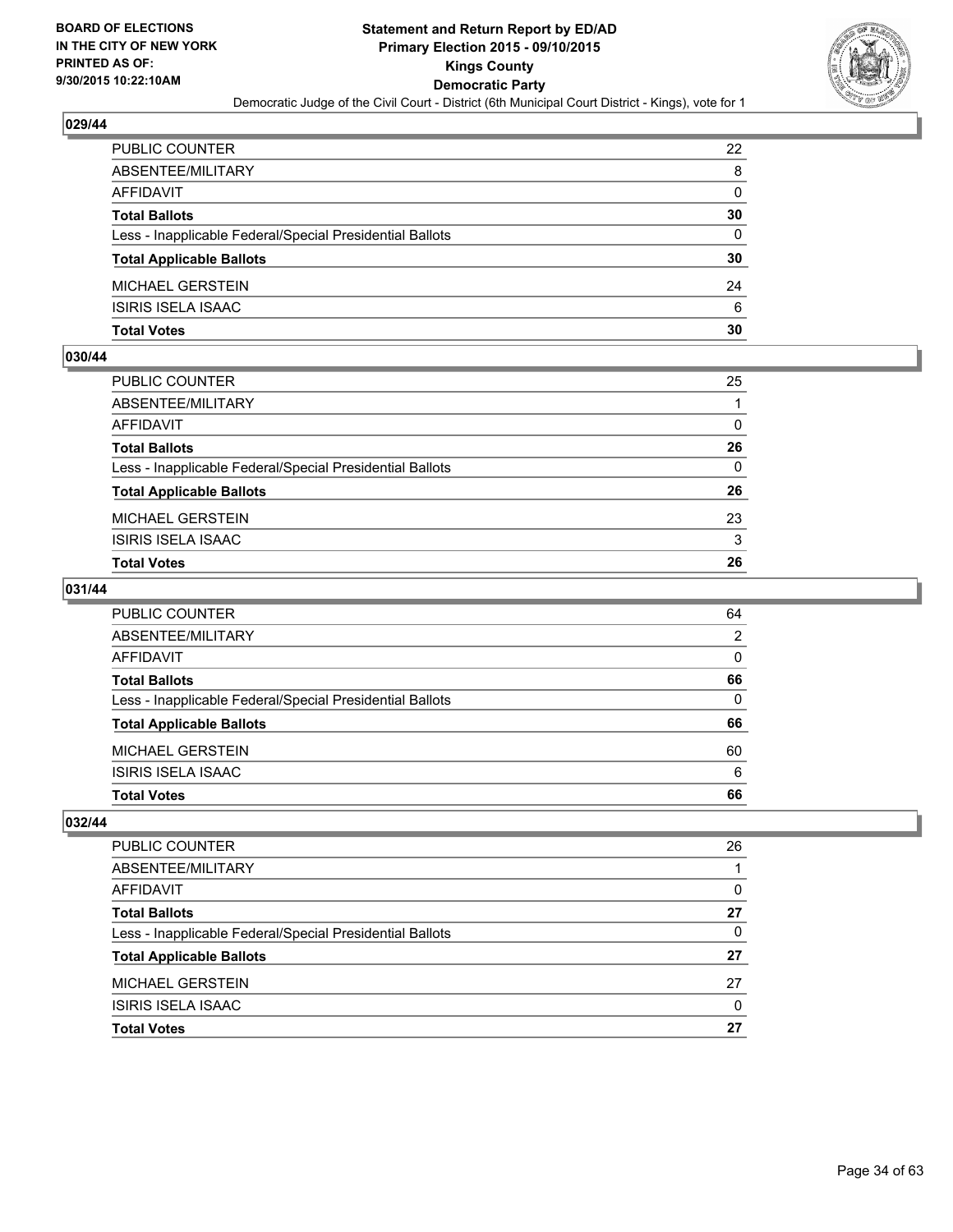![](_page_34_Picture_2.jpeg)

| <b>Total Votes</b>                                       | 30           |
|----------------------------------------------------------|--------------|
| JIM BRENNAN (WRITE-IN)                                   |              |
| ISIRIS ISELA ISAAC                                       | 11           |
| MICHAEL GERSTEIN                                         | 18           |
| <b>Total Applicable Ballots</b>                          | 30           |
| Less - Inapplicable Federal/Special Presidential Ballots | $\mathbf{0}$ |
| <b>Total Ballots</b>                                     | 30           |
| AFFIDAVIT                                                |              |
| ABSENTEE/MILITARY                                        | 3            |
| PUBLIC COUNTER                                           | 26           |

## **034/44**

| PUBLIC COUNTER                                           | 22           |
|----------------------------------------------------------|--------------|
| ABSENTEE/MILITARY                                        | 2            |
| AFFIDAVIT                                                | $\mathbf{0}$ |
| <b>Total Ballots</b>                                     | 24           |
| Less - Inapplicable Federal/Special Presidential Ballots | $\mathbf{0}$ |
| <b>Total Applicable Ballots</b>                          | 24           |
| MICHAEL GERSTEIN                                         | 15           |
| ISIRIS ISELA ISAAC                                       |              |
|                                                          | 8            |
| MARTY GOLDEN (WRITE-IN)                                  |              |
| <b>Total Votes</b>                                       | 24           |

## **035/44**

| <b>PUBLIC COUNTER</b>                                    | 32 |
|----------------------------------------------------------|----|
| ABSENTEE/MILITARY                                        | 0  |
| AFFIDAVIT                                                | 0  |
| <b>Total Ballots</b>                                     | 32 |
| Less - Inapplicable Federal/Special Presidential Ballots | 0  |
| <b>Total Applicable Ballots</b>                          | 32 |
| <b>MICHAEL GERSTEIN</b>                                  | 29 |
| <b>ISIRIS ISELA ISAAC</b>                                | 3  |
| <b>Total Votes</b>                                       | 32 |
|                                                          |    |

| PUBLIC COUNTER                                           | 20 |
|----------------------------------------------------------|----|
| ABSENTEE/MILITARY                                        |    |
| AFFIDAVIT                                                | 3  |
| <b>Total Ballots</b>                                     | 24 |
| Less - Inapplicable Federal/Special Presidential Ballots | 0  |
| <b>Total Applicable Ballots</b>                          | 24 |
| <b>MICHAEL GERSTEIN</b>                                  | 18 |
| <b>ISIRIS ISELA ISAAC</b>                                | 6  |
| <b>Total Votes</b>                                       | 24 |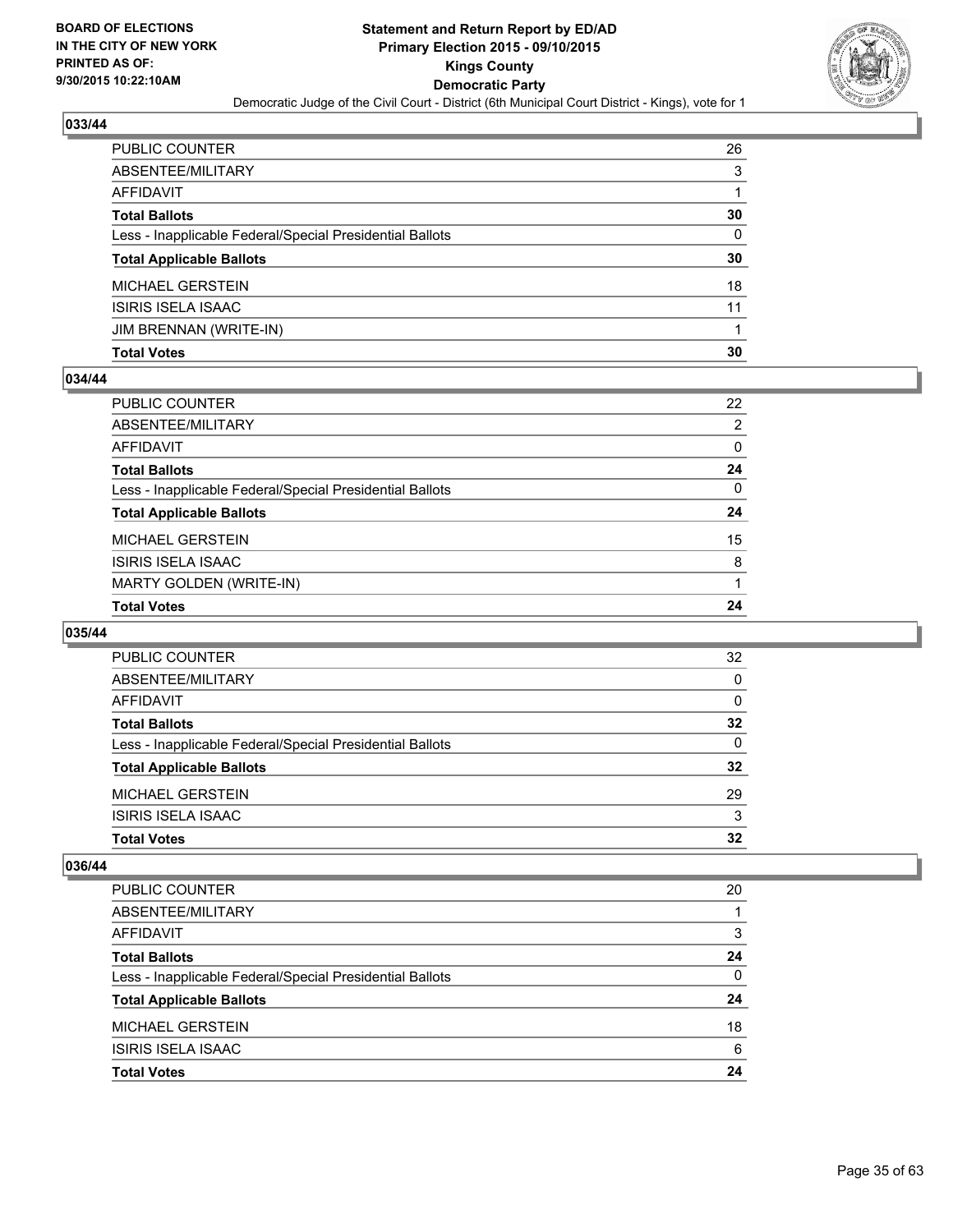![](_page_35_Picture_2.jpeg)

| PUBLIC COUNTER                                           | 9            |
|----------------------------------------------------------|--------------|
| ABSENTEE/MILITARY                                        | $\mathbf{0}$ |
| AFFIDAVIT                                                | 0            |
| Total Ballots                                            | 9            |
| Less - Inapplicable Federal/Special Presidential Ballots | $\Omega$     |
| <b>Total Applicable Ballots</b>                          | 9            |
| MICHAEL GERSTEIN                                         |              |
| ISIRIS ISELA ISAAC                                       | 2            |
| Total Votes                                              | 9            |

## **038/44**

| <b>Total Votes</b>                                       | 42           |
|----------------------------------------------------------|--------------|
|                                                          |              |
| ISIRIS ISELA ISAAC                                       | 6            |
| <b>MICHAEL GERSTEIN</b>                                  | 36           |
| <b>Total Applicable Ballots</b>                          | 42           |
| Less - Inapplicable Federal/Special Presidential Ballots | $\Omega$     |
| <b>Total Ballots</b>                                     | 42           |
| <b>AFFIDAVIT</b>                                         | $\Omega$     |
| ABSENTEE/MILITARY                                        | $\mathbf{0}$ |
| PUBLIC COUNTER                                           | 42           |

## **039/44**

| PUBLIC COUNTER                                           | 11 |
|----------------------------------------------------------|----|
| ABSENTEE/MILITARY                                        | 9  |
| AFFIDAVIT                                                |    |
| <b>Total Ballots</b>                                     | 21 |
| Less - Inapplicable Federal/Special Presidential Ballots | 0  |
| <b>Total Applicable Ballots</b>                          | 21 |
| MICHAEL GERSTEIN                                         | 10 |
| ISIRIS ISELA ISAAC                                       | 10 |
| SHARON CLARKE (WRITE-IN)                                 |    |
| <b>Total Votes</b>                                       | 21 |

| <b>Total Votes</b>                                       | 0        |
|----------------------------------------------------------|----------|
| ISIRIS ISELA ISAAC                                       | $\Omega$ |
| <b>MICHAEL GERSTEIN</b>                                  | 0        |
| <b>Total Applicable Ballots</b>                          | 0        |
| Less - Inapplicable Federal/Special Presidential Ballots | 0        |
| <b>Total Ballots</b>                                     | 0        |
| AFFIDAVIT                                                | 0        |
| ABSENTEE/MILITARY                                        | 0        |
| <b>PUBLIC COUNTER</b>                                    | 0        |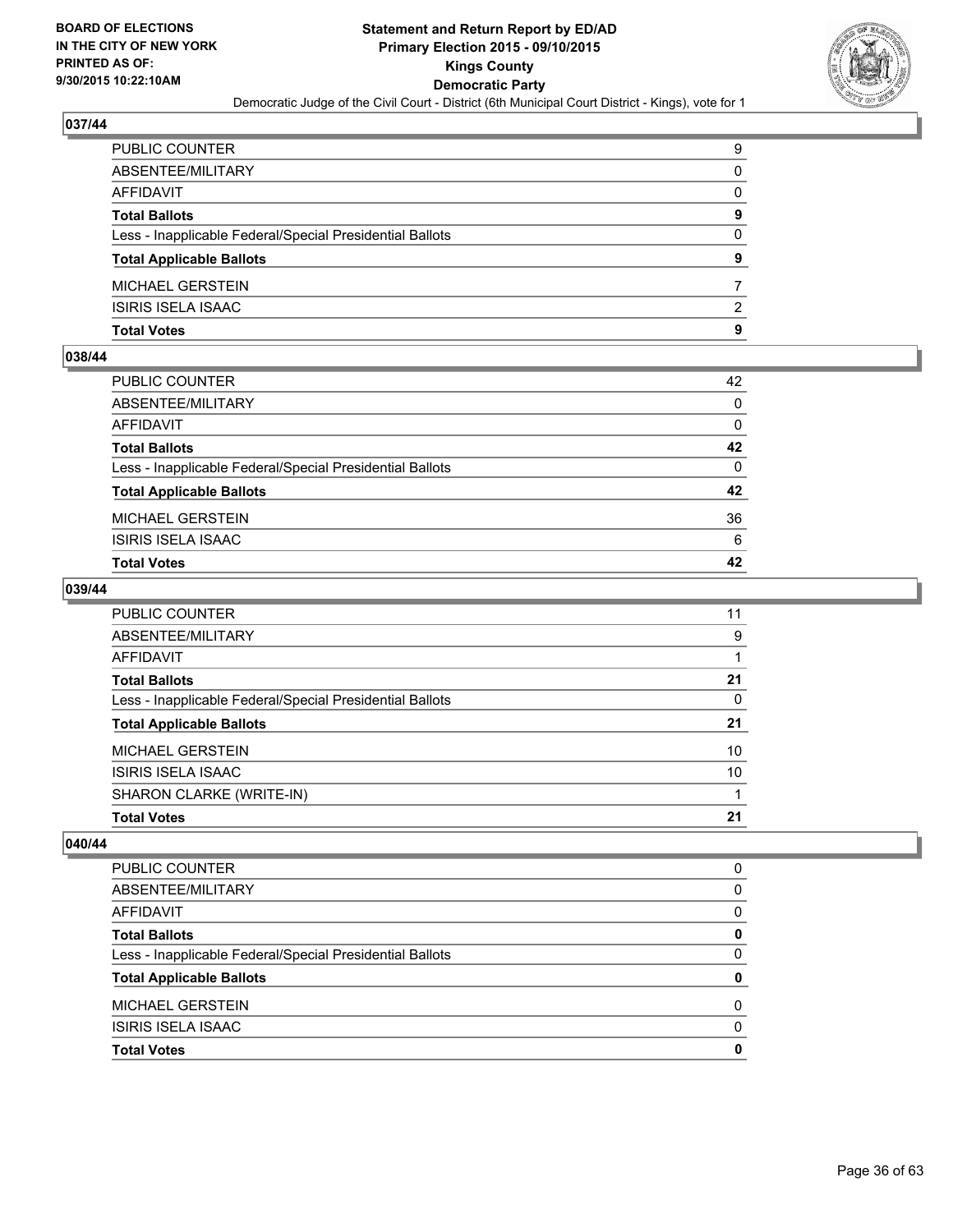![](_page_36_Picture_2.jpeg)

| PUBLIC COUNTER                                           | 3            |
|----------------------------------------------------------|--------------|
| ABSENTEE/MILITARY                                        | 0            |
| AFFIDAVIT                                                | $\mathbf{0}$ |
| <b>Total Ballots</b>                                     | 3            |
| Less - Inapplicable Federal/Special Presidential Ballots | 0            |
| <b>Total Applicable Ballots</b>                          | 3            |
| MICHAEL GERSTEIN                                         | 2            |
| ISIRIS ISELA ISAAC                                       |              |
| Total Votes                                              | з            |

## **042/44**

| PUBLIC COUNTER                                           | 9        |
|----------------------------------------------------------|----------|
| ABSENTEE/MILITARY                                        | $\Omega$ |
| AFFIDAVIT                                                | $\Omega$ |
| <b>Total Ballots</b>                                     | 9        |
| Less - Inapplicable Federal/Special Presidential Ballots | $\Omega$ |
| <b>Total Applicable Ballots</b>                          | 9        |
| MICHAEL GERSTEIN                                         |          |
| <b>ISIRIS ISELA ISAAC</b>                                | 2        |
| <b>Total Votes</b>                                       | 9        |
|                                                          |          |

## **043/44**

| PUBLIC COUNTER                                           | 16           |
|----------------------------------------------------------|--------------|
| ABSENTEE/MILITARY                                        |              |
| AFFIDAVIT                                                | $\mathbf{0}$ |
| Total Ballots                                            | 17           |
| Less - Inapplicable Federal/Special Presidential Ballots | $\mathbf{0}$ |
| <b>Total Applicable Ballots</b>                          | 17           |
| MICHAEL GERSTEIN                                         | 14           |
| ISIRIS ISELA ISAAC                                       | 2            |
| F. RICHARD HURBEY (WRITE-IN)                             |              |
| Total Votes                                              | 17           |

| <b>PUBLIC COUNTER</b>                                    | 9  |
|----------------------------------------------------------|----|
| ABSENTEE/MILITARY                                        | 2  |
| AFFIDAVIT                                                | 0  |
| <b>Total Ballots</b>                                     | 11 |
| Less - Inapplicable Federal/Special Presidential Ballots | 0  |
| <b>Total Applicable Ballots</b>                          | 11 |
| <b>MICHAEL GERSTEIN</b>                                  |    |
| ISIRIS ISELA ISAAC                                       | 3  |
| ROBERT BLANNETT (WRITE-IN)                               |    |
| <b>Total Votes</b>                                       | 11 |
|                                                          |    |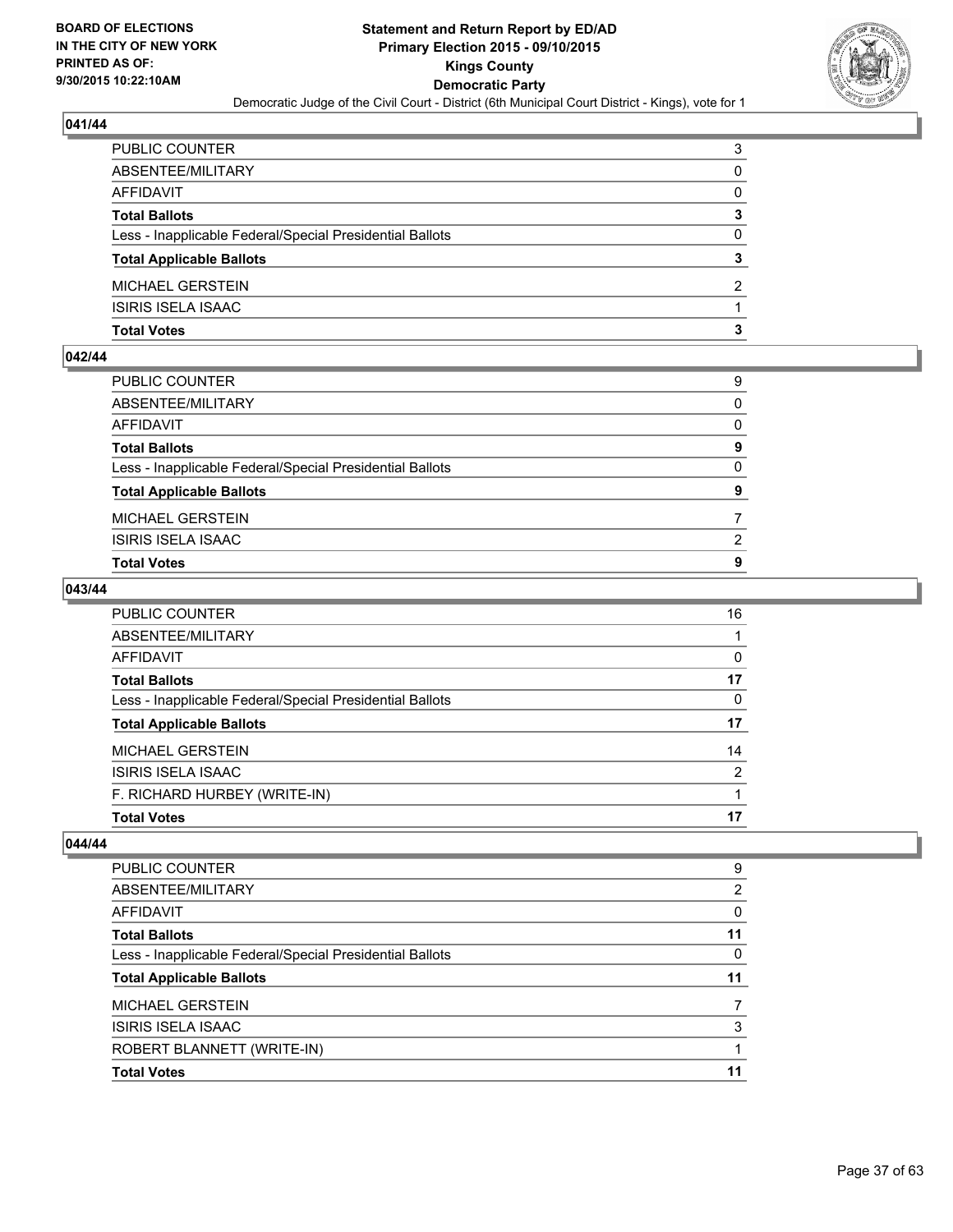![](_page_37_Picture_2.jpeg)

| PUBLIC COUNTER                                           | 6            |
|----------------------------------------------------------|--------------|
| ABSENTEE/MILITARY                                        | 7            |
| AFFIDAVIT                                                | $\mathbf{0}$ |
| <b>Total Ballots</b>                                     | 13           |
| Less - Inapplicable Federal/Special Presidential Ballots | $\Omega$     |
| <b>Total Applicable Ballots</b>                          | 13           |
| MICHAEL GERSTEIN                                         | 11           |
| ISIRIS ISELA ISAAC                                       | 2            |
| Total Votes                                              | 13           |

## **046/44**

| <b>Total Votes</b>                                       | 5        |
|----------------------------------------------------------|----------|
| <b>ISIRIS ISELA ISAAC</b>                                | 3        |
| MICHAEL GERSTEIN                                         | 2        |
| <b>Total Applicable Ballots</b>                          | 5        |
| Less - Inapplicable Federal/Special Presidential Ballots | $\Omega$ |
| <b>Total Ballots</b>                                     | 5        |
| AFFIDAVIT                                                | $\Omega$ |
| ABSENTEE/MILITARY                                        | $\Omega$ |
| PUBLIC COUNTER                                           | 5        |

## **047/44**

| PUBLIC COUNTER                                           |              |
|----------------------------------------------------------|--------------|
| ABSENTEE/MILITARY                                        | 0            |
| AFFIDAVIT                                                | 0            |
| <b>Total Ballots</b>                                     |              |
| Less - Inapplicable Federal/Special Presidential Ballots | 0            |
| <b>Total Applicable Ballots</b>                          |              |
| MICHAEL GERSTEIN                                         | <sup>0</sup> |
| ISIRIS ISELA ISAAC                                       |              |
| Total Votes                                              |              |
|                                                          |              |

| PUBLIC COUNTER                                           | 19 |
|----------------------------------------------------------|----|
| ABSENTEE/MILITARY                                        |    |
| AFFIDAVIT                                                | 0  |
| <b>Total Ballots</b>                                     | 20 |
| Less - Inapplicable Federal/Special Presidential Ballots | 0  |
| <b>Total Applicable Ballots</b>                          | 20 |
| <b>MICHAEL GERSTEIN</b>                                  | 15 |
| ISIRIS ISELA ISAAC                                       | 5  |
| <b>Total Votes</b>                                       | 20 |
|                                                          |    |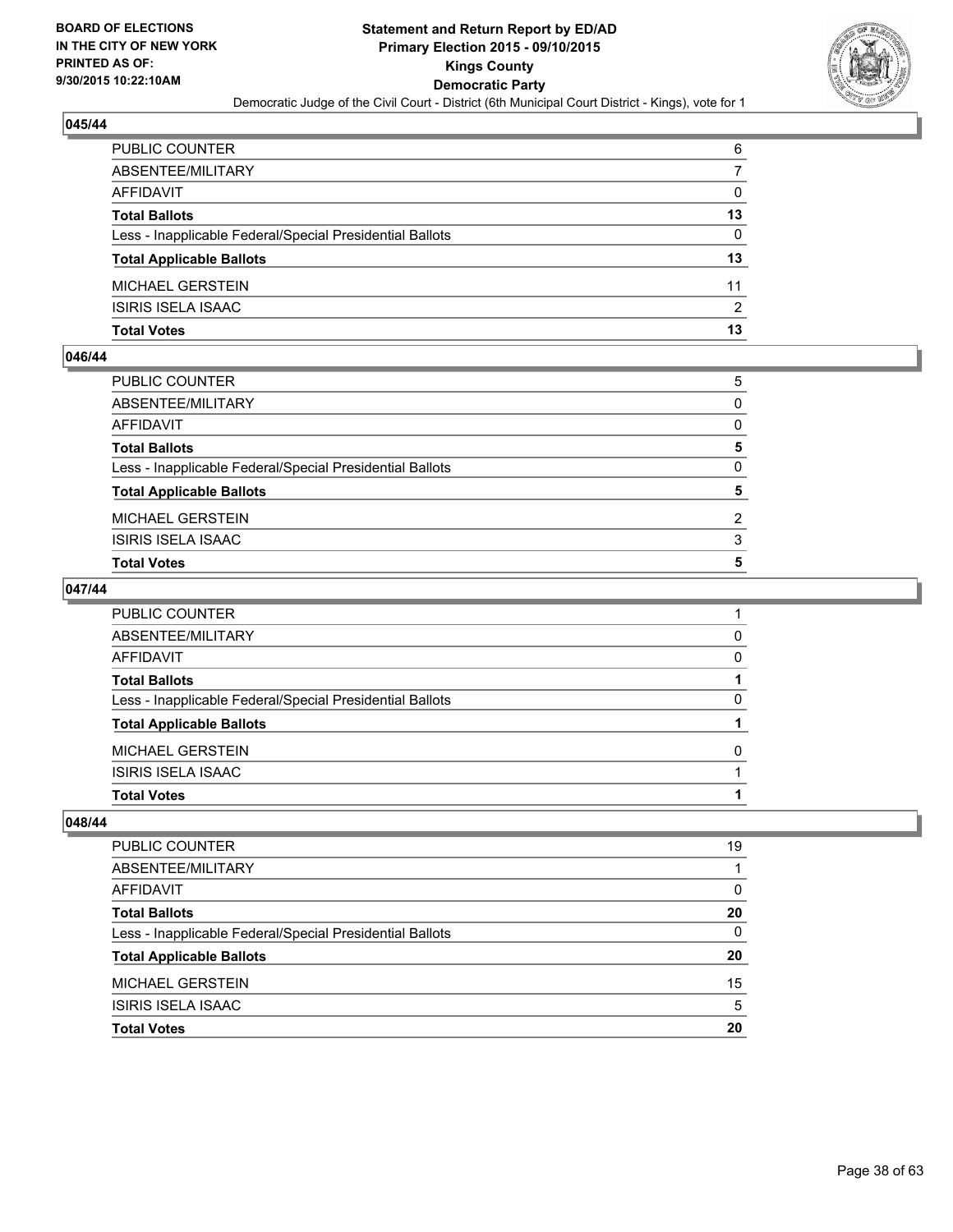![](_page_38_Picture_2.jpeg)

| PUBLIC COUNTER                                           | 23 |
|----------------------------------------------------------|----|
| ABSENTEE/MILITARY                                        | 3  |
| AFFIDAVIT                                                | 0  |
| Total Ballots                                            | 26 |
| Less - Inapplicable Federal/Special Presidential Ballots | 0  |
| <b>Total Applicable Ballots</b>                          | 26 |
| MICHAEL GERSTEIN                                         | 19 |
| ISIRIS ISELA ISAAC                                       | 6  |
| <b>Total Votes</b>                                       | 25 |
| Unrecorded                                               |    |

#### **050/44**

| PUBLIC COUNTER                                           | 18 |
|----------------------------------------------------------|----|
| ABSENTEE/MILITARY                                        | 0  |
| AFFIDAVIT                                                | 0  |
| Total Ballots                                            | 18 |
| Less - Inapplicable Federal/Special Presidential Ballots | 0  |
| <b>Total Applicable Ballots</b>                          | 18 |
| MICHAEL GERSTEIN                                         | 13 |
| ISIRIS ISELA ISAAC                                       | 5  |
| Total Votes                                              | 18 |
|                                                          |    |

## **068/44**

| <b>PUBLIC COUNTER</b>                                    | 18 |
|----------------------------------------------------------|----|
| ABSENTEE/MILITARY                                        | 0  |
| AFFIDAVIT                                                | 0  |
| <b>Total Ballots</b>                                     | 18 |
| Less - Inapplicable Federal/Special Presidential Ballots | 0  |
| <b>Total Applicable Ballots</b>                          | 18 |
| <b>MICHAEL GERSTEIN</b>                                  | 12 |
| <b>ISIRIS ISELA ISAAC</b>                                | 5  |
| <b>Total Votes</b>                                       | 17 |
| Unrecorded                                               |    |

| PUBLIC COUNTER                                           | 38       |
|----------------------------------------------------------|----------|
| ABSENTEE/MILITARY                                        | 0        |
| AFFIDAVIT                                                |          |
| <b>Total Ballots</b>                                     | 39       |
| Less - Inapplicable Federal/Special Presidential Ballots | $\Omega$ |
| <b>Total Applicable Ballots</b>                          | 39       |
| <b>MICHAEL GERSTEIN</b>                                  | 29       |
| <b>ISIRIS ISELA ISAAC</b>                                | 10       |
| <b>Total Votes</b>                                       | 39       |
|                                                          |          |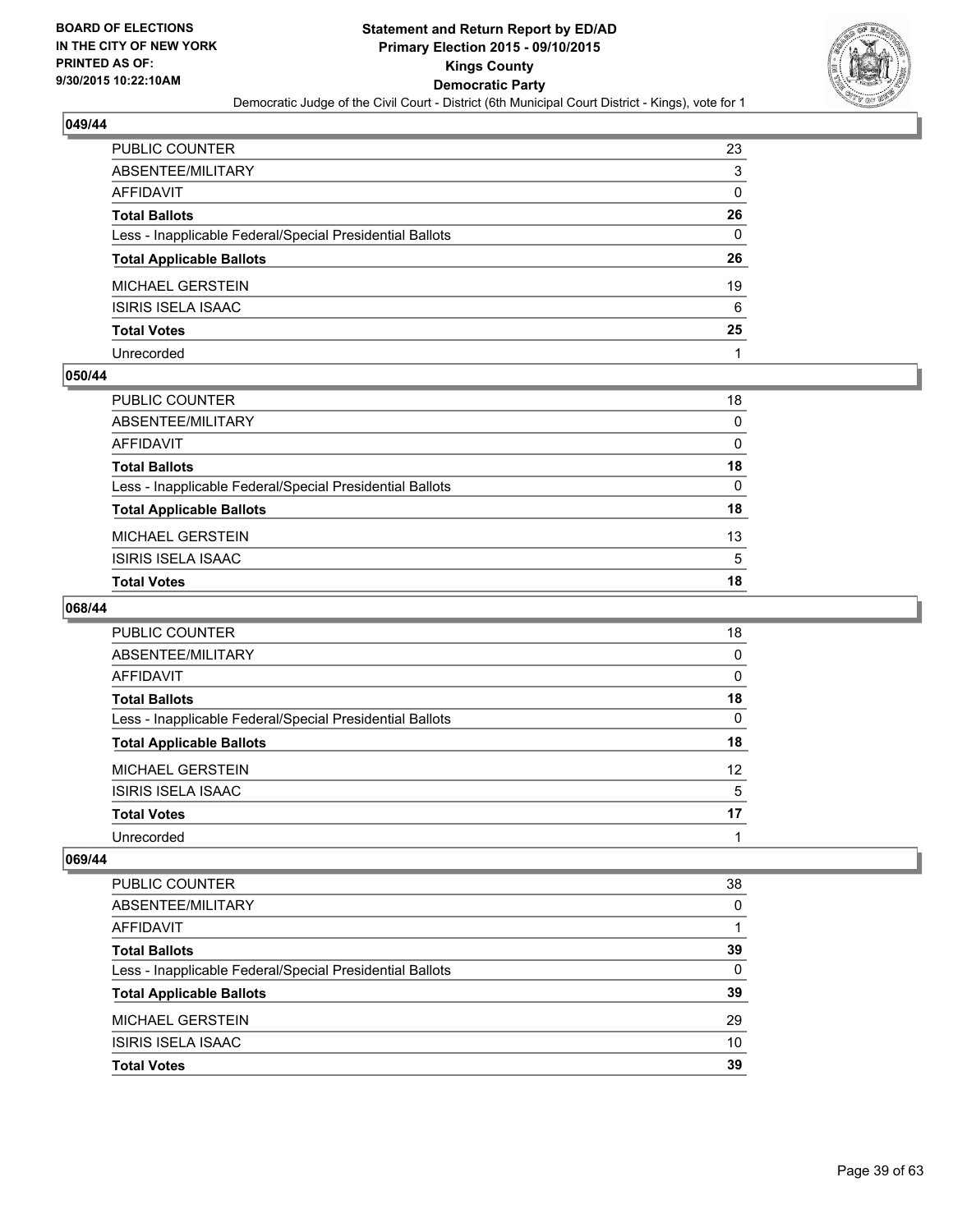![](_page_39_Picture_2.jpeg)

| PUBLIC COUNTER                                           | 26           |
|----------------------------------------------------------|--------------|
| ABSENTEE/MILITARY                                        | $\mathbf{0}$ |
| AFFIDAVIT                                                |              |
| Total Ballots                                            | 27           |
| Less - Inapplicable Federal/Special Presidential Ballots | $\Omega$     |
| <b>Total Applicable Ballots</b>                          | 27           |
| MICHAEL GERSTEIN                                         | 25           |
| ISIRIS ISELA ISAAC                                       | 2            |
| Total Votes                                              | 27           |

# **071/44**

| Total Votes                                              | 29           |
|----------------------------------------------------------|--------------|
| ISIRIS ISELA ISAAC                                       | 4            |
| MICHAEL GERSTEIN                                         | 25           |
| <b>Total Applicable Ballots</b>                          | 29           |
| Less - Inapplicable Federal/Special Presidential Ballots | $\mathbf{0}$ |
| Total Ballots                                            | 29           |
| AFFIDAVIT                                                | $\mathbf{0}$ |
| ABSENTEE/MILITARY                                        | $\mathbf{0}$ |
| PUBLIC COUNTER                                           | 29           |
|                                                          |              |

## **072/44**

| PUBLIC COUNTER                                           | 24           |
|----------------------------------------------------------|--------------|
| ABSENTEE/MILITARY                                        | $\mathbf{0}$ |
| AFFIDAVIT                                                |              |
| <b>Total Ballots</b>                                     | 25           |
| Less - Inapplicable Federal/Special Presidential Ballots | $\mathbf{0}$ |
| <b>Total Applicable Ballots</b>                          | 25           |
| MICHAEL GERSTEIN                                         | 19           |
| ISIRIS ISELA ISAAC                                       | 6            |
| Total Votes                                              | 25           |
|                                                          |              |

| PUBLIC COUNTER                                           | 27 |
|----------------------------------------------------------|----|
| ABSENTEE/MILITARY                                        |    |
| AFFIDAVIT                                                | 0  |
| <b>Total Ballots</b>                                     | 28 |
| Less - Inapplicable Federal/Special Presidential Ballots | 0  |
| <b>Total Applicable Ballots</b>                          | 28 |
| <b>MICHAEL GERSTEIN</b>                                  | 19 |
| <b>ISIRIS ISELA ISAAC</b>                                | 8  |
| LAURA HORLICK (WRITE-IN)                                 |    |
| <b>Total Votes</b>                                       | 28 |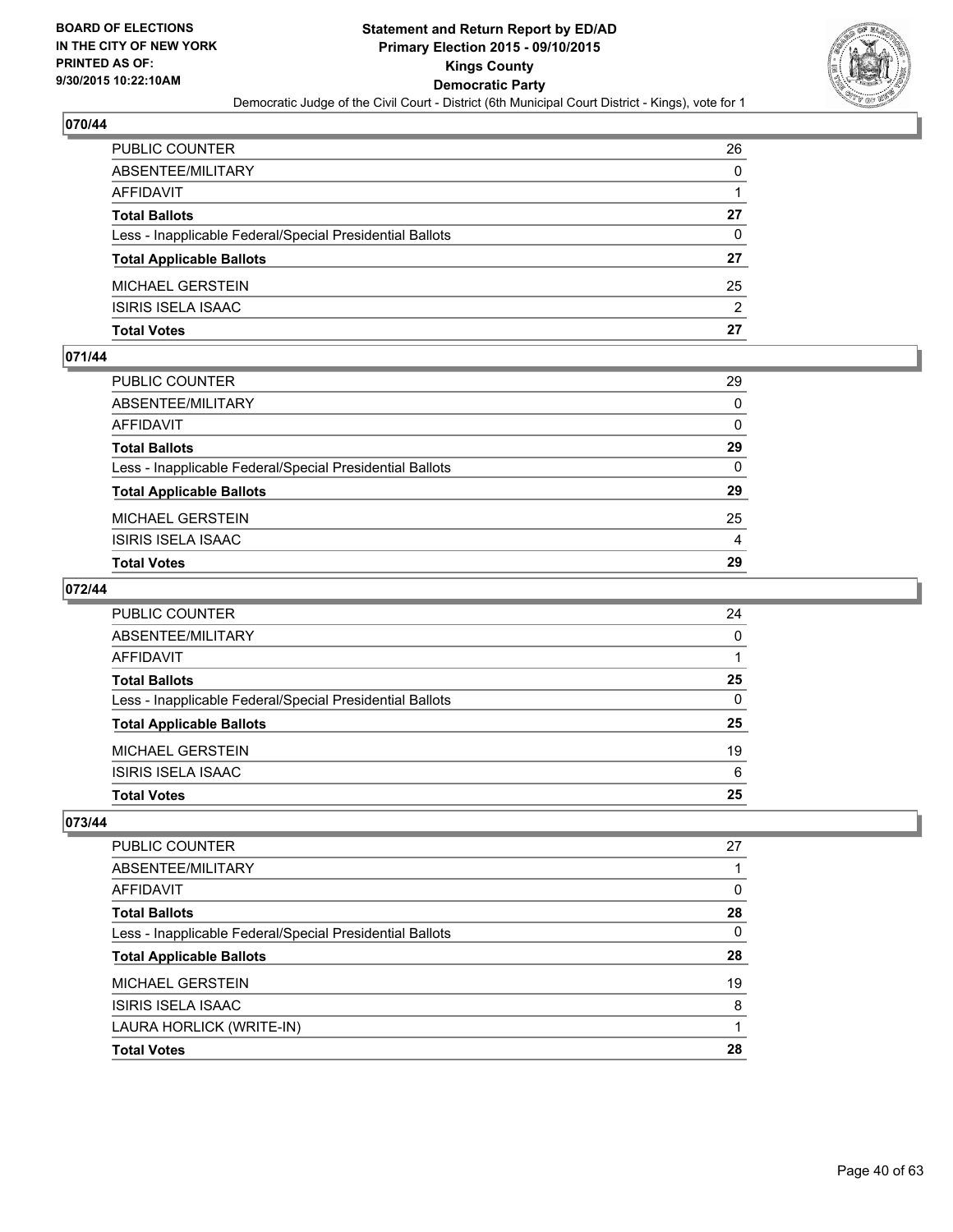![](_page_40_Picture_2.jpeg)

| PUBLIC COUNTER                                           | 28 |
|----------------------------------------------------------|----|
| ABSENTEE/MILITARY                                        |    |
| AFFIDAVIT                                                |    |
| Total Ballots                                            | 30 |
| Less - Inapplicable Federal/Special Presidential Ballots | 0  |
| <b>Total Applicable Ballots</b>                          | 30 |
| MICHAEL GERSTEIN                                         | 21 |
| ISIRIS ISELA ISAAC                                       | 9  |
| Total Votes                                              | 30 |

## **075/44**

| <b>Total Votes</b>                                       | 27           |
|----------------------------------------------------------|--------------|
| ISIRIS ISELA ISAAC                                       | 7            |
| MICHAEL GERSTEIN                                         | 20           |
| <b>Total Applicable Ballots</b>                          | 27           |
| Less - Inapplicable Federal/Special Presidential Ballots | $\mathbf{0}$ |
| <b>Total Ballots</b>                                     | 27           |
| AFFIDAVIT                                                | $\Omega$     |
| ABSENTEE/MILITARY                                        | 2            |
| PUBLIC COUNTER                                           | 25           |

## **076/44**

| PUBLIC COUNTER                                           | 11           |
|----------------------------------------------------------|--------------|
| ABSENTEE/MILITARY                                        | 2            |
| AFFIDAVIT                                                | $\Omega$     |
| <b>Total Ballots</b>                                     | 13           |
| Less - Inapplicable Federal/Special Presidential Ballots | $\mathbf{0}$ |
| <b>Total Applicable Ballots</b>                          | 13           |
| MICHAEL GERSTEIN                                         | 9            |
| ISIRIS ISELA ISAAC                                       | 4            |
| <b>Total Votes</b>                                       | 13           |
|                                                          |              |

| PUBLIC COUNTER                                           | 30 |
|----------------------------------------------------------|----|
| ABSENTEE/MILITARY                                        | 0  |
| AFFIDAVIT                                                | 0  |
| <b>Total Ballots</b>                                     | 30 |
| Less - Inapplicable Federal/Special Presidential Ballots | 0  |
| <b>Total Applicable Ballots</b>                          | 30 |
| <b>MICHAEL GERSTEIN</b>                                  | 25 |
| ISIRIS ISELA ISAAC                                       | 5  |
| <b>Total Votes</b>                                       | 30 |
|                                                          |    |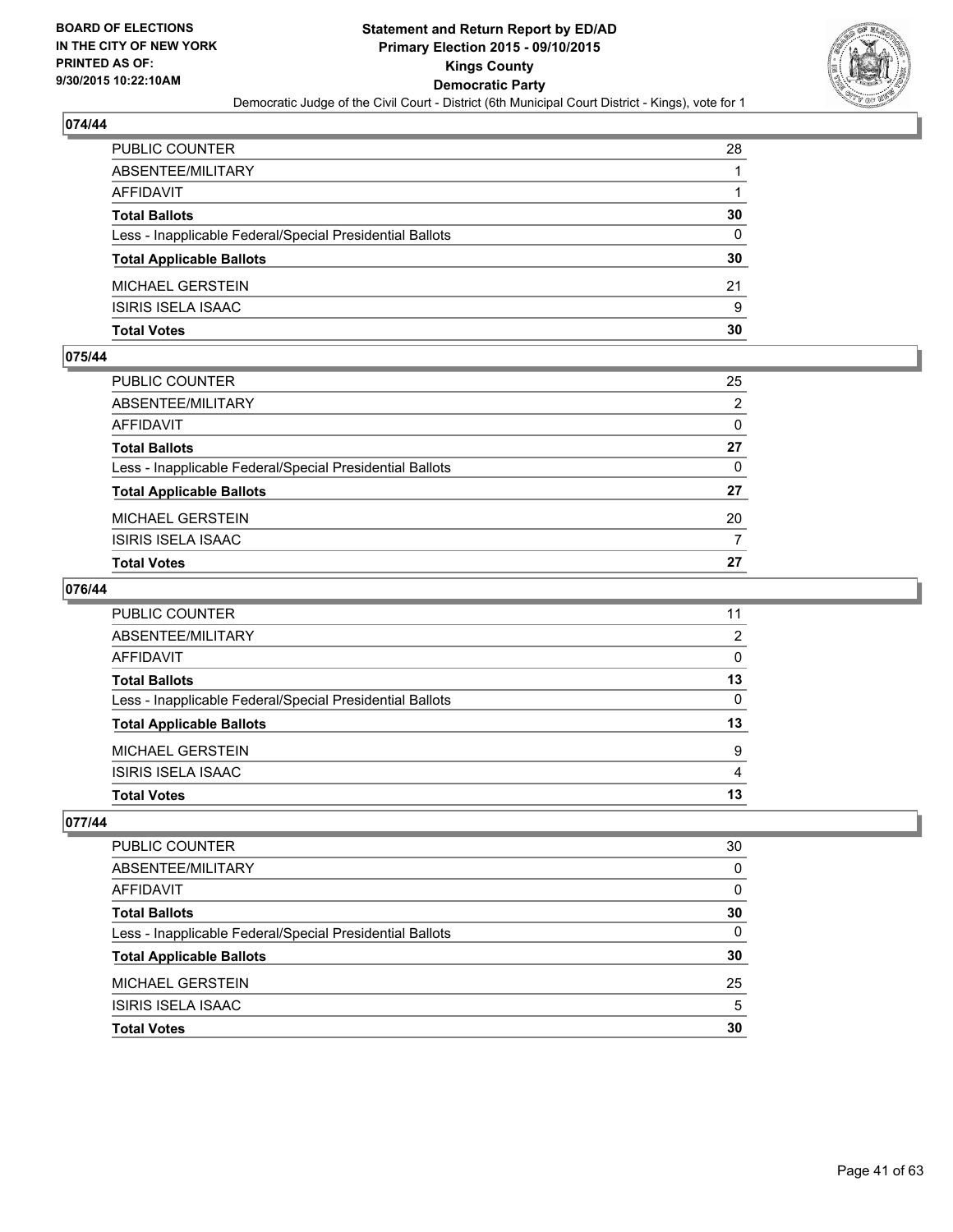![](_page_41_Picture_2.jpeg)

| PUBLIC COUNTER                                           | 36           |
|----------------------------------------------------------|--------------|
| ABSENTEE/MILITARY                                        | $\mathbf{0}$ |
| AFFIDAVIT                                                | $\mathbf{0}$ |
| Total Ballots                                            | 36           |
| Less - Inapplicable Federal/Special Presidential Ballots | $\mathbf{0}$ |
| <b>Total Applicable Ballots</b>                          | 36           |
| MICHAEL GERSTEIN                                         | 29           |
| ISIRIS ISELA ISAAC                                       | 6            |
| VALERIE BEYDAISCH (WRITE-IN)                             |              |
| <b>Total Votes</b>                                       | 36           |

#### **079/44**

| PUBLIC COUNTER                                           | 26           |
|----------------------------------------------------------|--------------|
| ABSENTEE/MILITARY                                        | $\mathbf{0}$ |
| AFFIDAVIT                                                | $\mathbf{0}$ |
| <b>Total Ballots</b>                                     | 26           |
| Less - Inapplicable Federal/Special Presidential Ballots | $\Omega$     |
| <b>Total Applicable Ballots</b>                          | 26           |
| MICHAEL GERSTEIN                                         | 18           |
| ISIRIS ISELA ISAAC                                       | 7            |
| <b>Total Votes</b>                                       | 25           |
|                                                          |              |
| Unrecorded                                               |              |

#### **080/44**

| <b>Total Votes</b>                                       | 24 |
|----------------------------------------------------------|----|
| <b>ISIRIS ISELA ISAAC</b>                                | 6  |
| <b>MICHAEL GERSTEIN</b>                                  | 18 |
| <b>Total Applicable Ballots</b>                          | 24 |
| Less - Inapplicable Federal/Special Presidential Ballots | 0  |
| <b>Total Ballots</b>                                     | 24 |
| AFFIDAVIT                                                | 0  |
| ABSENTEE/MILITARY                                        | 0  |
| <b>PUBLIC COUNTER</b>                                    | 24 |

## **083/44 COMBINED into: 080/44**

**084/44 COMBINED into: 087/44**

| PUBLIC COUNTER                                           | 6        |
|----------------------------------------------------------|----------|
| ABSENTEE/MILITARY                                        | 0        |
| <b>AFFIDAVIT</b>                                         | 0        |
| <b>Total Ballots</b>                                     | 6        |
| Less - Inapplicable Federal/Special Presidential Ballots | $\Omega$ |
| <b>Total Applicable Ballots</b>                          | 6        |
| <b>MICHAEL GERSTEIN</b>                                  | 4        |
| ISIRIS ISELA ISAAC                                       | 2        |
| <b>Total Votes</b>                                       | 6        |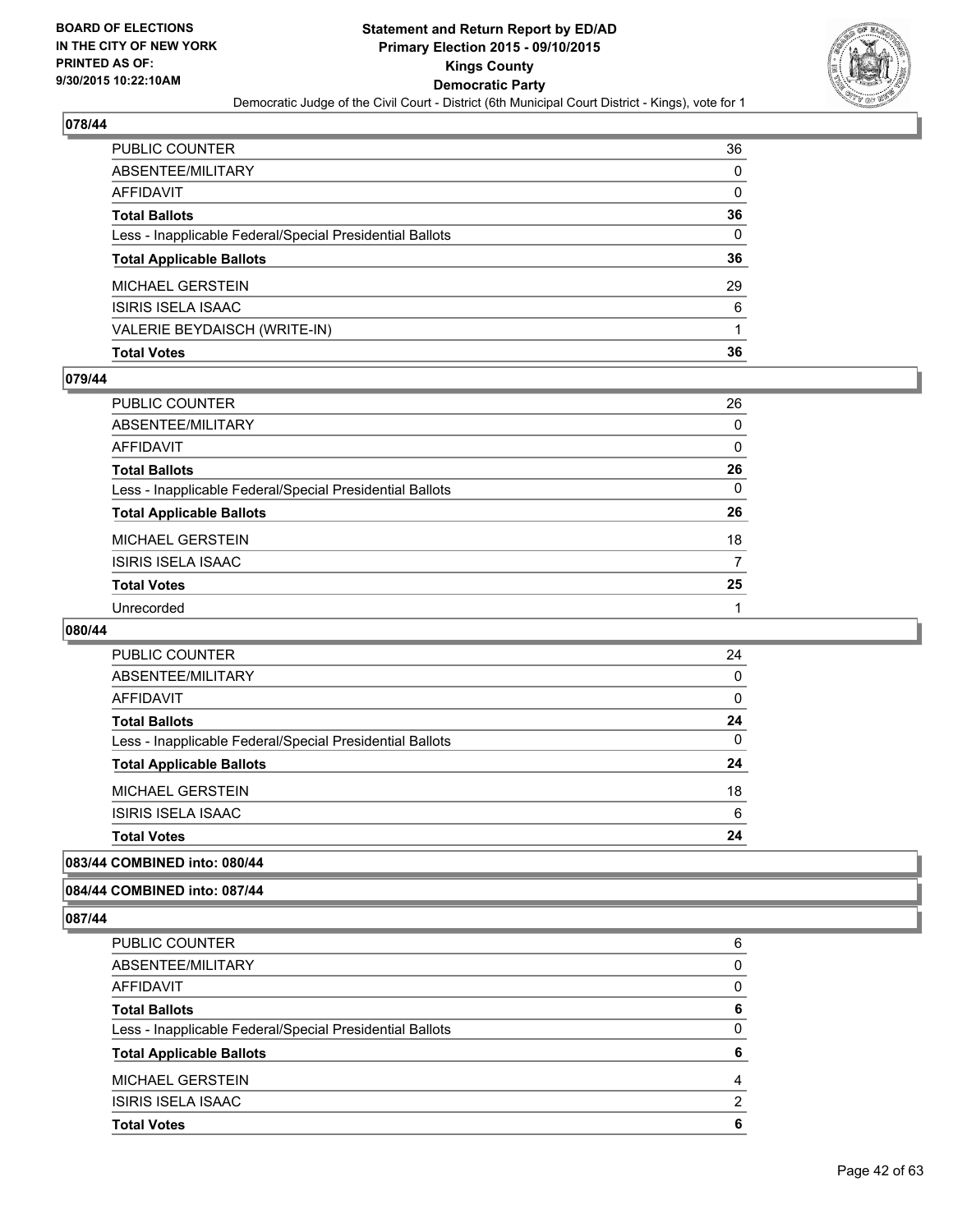![](_page_42_Picture_2.jpeg)

| PUBLIC COUNTER                                           | 19           |
|----------------------------------------------------------|--------------|
| ABSENTEE/MILITARY                                        | 2            |
| AFFIDAVIT                                                | $\mathbf{0}$ |
| Total Ballots                                            | 21           |
| Less - Inapplicable Federal/Special Presidential Ballots | $\Omega$     |
| <b>Total Applicable Ballots</b>                          | 21           |
| MICHAEL GERSTEIN                                         | 20           |
| ISIRIS ISELA ISAAC                                       |              |
| Total Votes                                              | 21           |

## **055/48**

| Total Votes                                              | 42           |
|----------------------------------------------------------|--------------|
| ISIRIS ISELA ISAAC                                       | $\mathbf{0}$ |
| MICHAEL GERSTEIN                                         | 42           |
| <b>Total Applicable Ballots</b>                          | 42           |
| Less - Inapplicable Federal/Special Presidential Ballots | $\mathbf{0}$ |
| Total Ballots                                            | 42           |
| AFFIDAVIT                                                | $\Omega$     |
| ABSENTEE/MILITARY                                        |              |
| PUBLIC COUNTER                                           | 41           |
|                                                          |              |

#### **056/48**

| PUBLIC COUNTER                                           | 27             |
|----------------------------------------------------------|----------------|
| ABSENTEE/MILITARY                                        | $\overline{2}$ |
| <b>AFFIDAVIT</b>                                         |                |
| <b>Total Ballots</b>                                     | 30             |
| Less - Inapplicable Federal/Special Presidential Ballots | 0              |
| <b>Total Applicable Ballots</b>                          | 30             |
| <b>MICHAEL GERSTEIN</b>                                  | 25             |
| ISIRIS ISELA ISAAC                                       | 3              |
| ARTHUR KATZ (WRITE-IN)                                   |                |
| <b>Total Votes</b>                                       | 29             |
| Unrecorded                                               |                |
|                                                          |                |

| PUBLIC COUNTER                                           | 5 |
|----------------------------------------------------------|---|
| ABSENTEE/MILITARY                                        | 0 |
| AFFIDAVIT                                                | 0 |
| <b>Total Ballots</b>                                     | 5 |
| Less - Inapplicable Federal/Special Presidential Ballots | 0 |
| <b>Total Applicable Ballots</b>                          | 5 |
| <b>MICHAEL GERSTEIN</b>                                  | 4 |
| ISIRIS ISELA ISAAC                                       |   |
| <b>Total Votes</b>                                       | 5 |
|                                                          |   |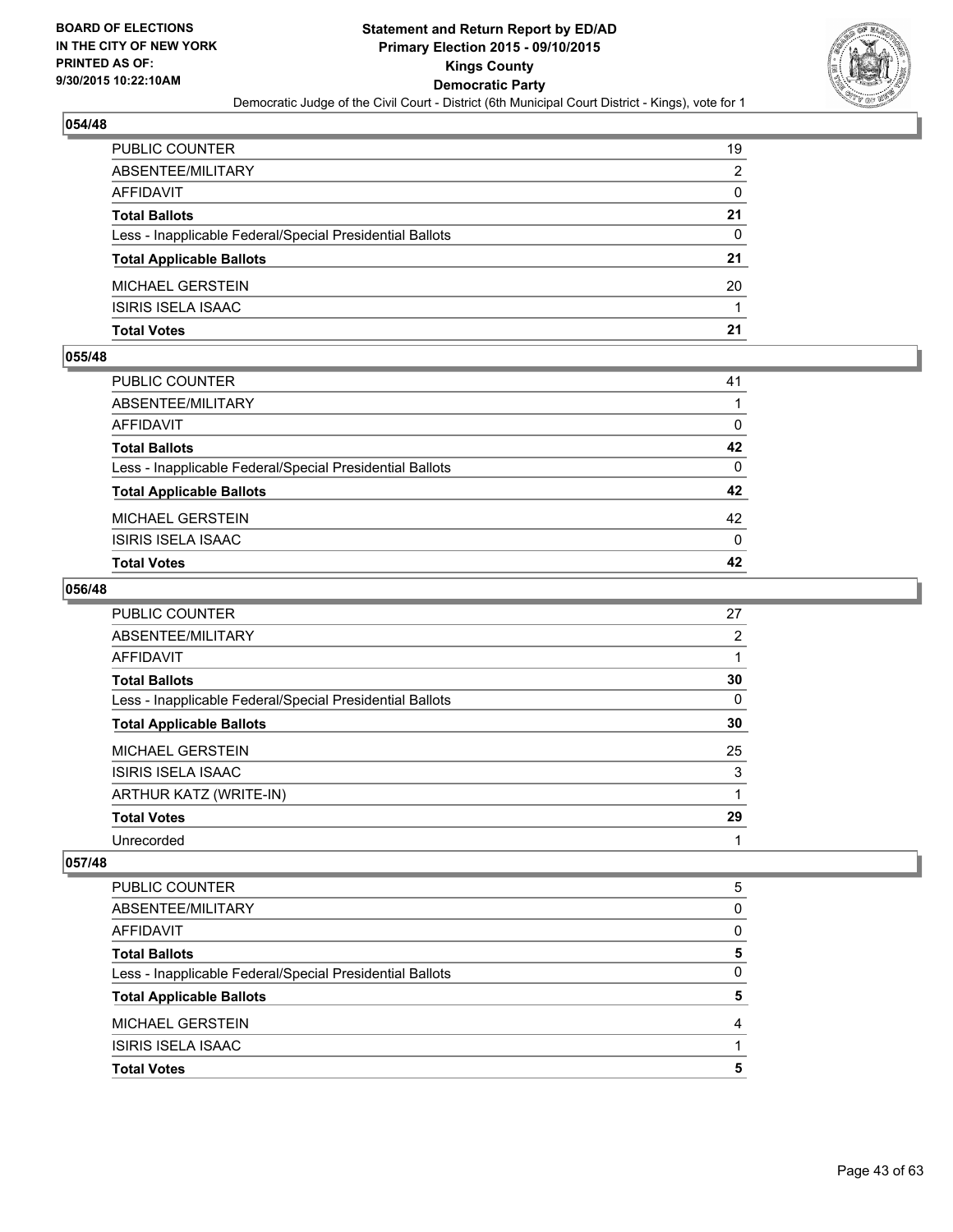![](_page_43_Picture_2.jpeg)

| PUBLIC COUNTER                                           | 32           |
|----------------------------------------------------------|--------------|
| ABSENTEE/MILITARY                                        | 5            |
| AFFIDAVIT                                                | $\mathbf{0}$ |
| <b>Total Ballots</b>                                     | 37           |
| Less - Inapplicable Federal/Special Presidential Ballots | $\Omega$     |
| <b>Total Applicable Ballots</b>                          | 37           |
| MICHAEL GERSTEIN                                         | 32           |
| ISIRIS ISELA ISAAC                                       | 5            |
| Total Votes                                              | 37           |

## **059/48**

| <b>Total Votes</b>                                       | 42       |
|----------------------------------------------------------|----------|
| ISIRIS ISELA ISAAC                                       |          |
| <b>MICHAEL GERSTEIN</b>                                  | 41       |
| <b>Total Applicable Ballots</b>                          | 42       |
| Less - Inapplicable Federal/Special Presidential Ballots | $\Omega$ |
| <b>Total Ballots</b>                                     | 42       |
| <b>AFFIDAVIT</b>                                         | $\Omega$ |
| ABSENTEE/MILITARY                                        |          |
| PUBLIC COUNTER                                           | 41       |

#### **060/48**

| PUBLIC COUNTER                                           | 48           |
|----------------------------------------------------------|--------------|
| ABSENTEE/MILITARY                                        | $\mathbf{0}$ |
| AFFIDAVIT                                                | $\mathbf{0}$ |
| Total Ballots                                            | 48           |
| Less - Inapplicable Federal/Special Presidential Ballots | $\mathbf{0}$ |
| <b>Total Applicable Ballots</b>                          | 48           |
| MICHAEL GERSTEIN                                         | 45           |
| ISIRIS ISELA ISAAC                                       | 3            |
| Total Votes                                              | 48           |
|                                                          |              |

| <b>PUBLIC COUNTER</b>                                    | 26 |
|----------------------------------------------------------|----|
| ABSENTEE/MILITARY                                        | 0  |
| AFFIDAVIT                                                | 0  |
| <b>Total Ballots</b>                                     | 26 |
| Less - Inapplicable Federal/Special Presidential Ballots | 0  |
| <b>Total Applicable Ballots</b>                          | 26 |
| <b>MICHAEL GERSTEIN</b>                                  | 21 |
| <b>ISIRIS ISELA ISAAC</b>                                | 5  |
| <b>Total Votes</b>                                       | 26 |
|                                                          |    |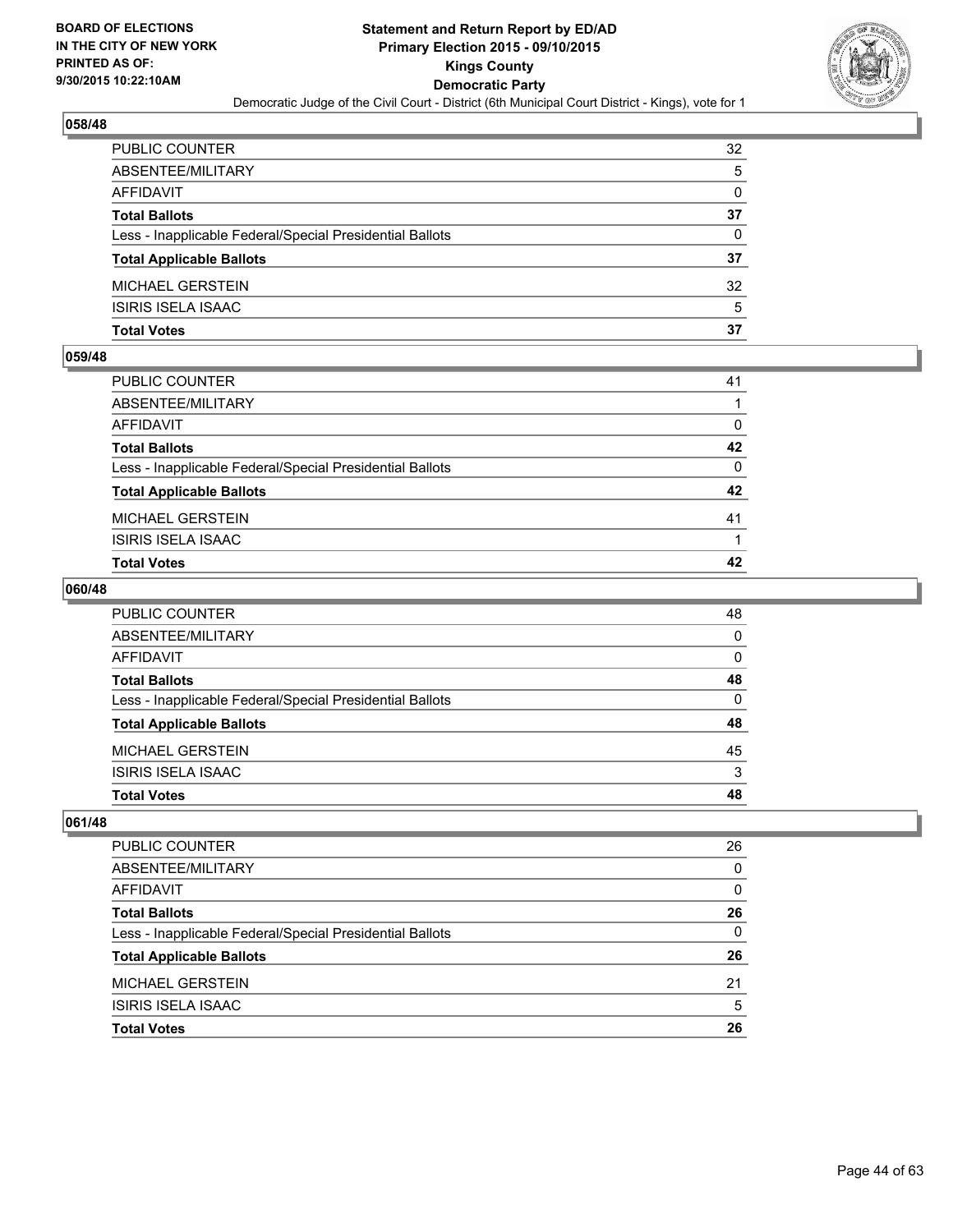![](_page_44_Picture_2.jpeg)

| <b>Total Votes</b>                                       | 42           |
|----------------------------------------------------------|--------------|
| PAUL DANN (WRITE-IN)                                     |              |
| MIRABEL SHEA (WRITE-IN)                                  |              |
| ISIRIS ISELA ISAAC                                       | 6            |
| MICHAEL GERSTEIN                                         | 34           |
| <b>Total Applicable Ballots</b>                          | 42           |
| Less - Inapplicable Federal/Special Presidential Ballots | $\mathbf{0}$ |
| Total Ballots                                            | 42           |
| AFFIDAVIT                                                | 0            |
| ABSENTEE/MILITARY                                        |              |
| PUBLIC COUNTER                                           | 41           |

## **063/48**

| PUBLIC COUNTER                                           | 10              |
|----------------------------------------------------------|-----------------|
| ABSENTEE/MILITARY                                        | $\mathbf 0$     |
| AFFIDAVIT                                                | $\mathbf{0}$    |
| Total Ballots                                            | 10              |
| Less - Inapplicable Federal/Special Presidential Ballots | $\mathbf{0}$    |
| <b>Total Applicable Ballots</b>                          | 10              |
| MICHAEL GERSTEIN                                         | 10 <sup>°</sup> |
| ISIRIS ISELA ISAAC                                       | $\mathbf{0}$    |
| <b>Total Votes</b>                                       | 10              |
|                                                          |                 |

### **064/48**

| PUBLIC COUNTER                                           | 32 |
|----------------------------------------------------------|----|
| ABSENTEE/MILITARY                                        |    |
| AFFIDAVIT                                                | 0  |
| <b>Total Ballots</b>                                     | 33 |
| Less - Inapplicable Federal/Special Presidential Ballots | 0  |
| <b>Total Applicable Ballots</b>                          | 33 |
| <b>MICHAEL GERSTEIN</b>                                  | 31 |
| <b>ISIRIS ISELA ISAAC</b>                                | 0  |
| DAVID SABGHR (WRITE-IN)                                  |    |
| IAN D. GIRSHEK (WRITE-IN)                                |    |
| <b>Total Votes</b>                                       | 33 |
|                                                          |    |

| PUBLIC COUNTER                                           | 22       |
|----------------------------------------------------------|----------|
| ABSENTEE/MILITARY                                        |          |
| AFFIDAVIT                                                | $\Omega$ |
| <b>Total Ballots</b>                                     | 23       |
| Less - Inapplicable Federal/Special Presidential Ballots | 0        |
| <b>Total Applicable Ballots</b>                          | 23       |
| <b>MICHAEL GERSTEIN</b>                                  | 23       |
| <b>ISIRIS ISELA ISAAC</b>                                | $\Omega$ |
| <b>Total Votes</b>                                       | 23       |
|                                                          |          |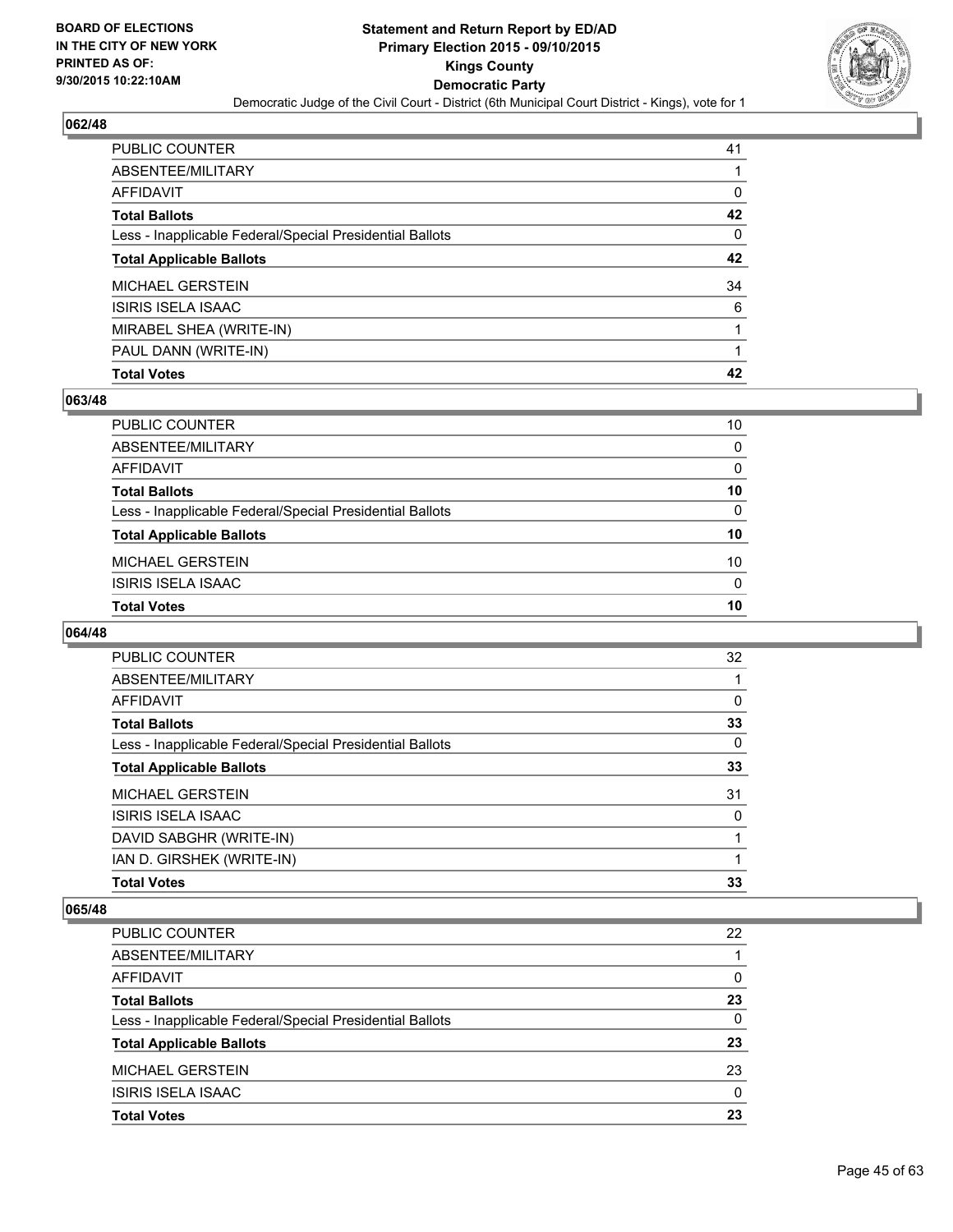![](_page_45_Picture_2.jpeg)

| Total Votes                                              | 14           |
|----------------------------------------------------------|--------------|
| ISIRIS ISELA ISAAC                                       | $\mathbf{0}$ |
| MICHAEL GERSTEIN                                         | 14           |
| <b>Total Applicable Ballots</b>                          | 14           |
| Less - Inapplicable Federal/Special Presidential Ballots | $\Omega$     |
| <b>Total Ballots</b>                                     | 14           |
| AFFIDAVIT                                                | $\mathbf{0}$ |
| ABSENTEE/MILITARY                                        | $\Omega$     |
| PUBLIC COUNTER                                           | 14           |

| PUBLIC COUNTER                                           | 25       |
|----------------------------------------------------------|----------|
| ABSENTEE/MILITARY                                        | 6        |
| <b>AFFIDAVIT</b>                                         | $\Omega$ |
| <b>Total Ballots</b>                                     | 31       |
| Less - Inapplicable Federal/Special Presidential Ballots | $\Omega$ |
| <b>Total Applicable Ballots</b>                          | 31       |
| <b>MICHAEL GERSTEIN</b>                                  | 30       |
| <b>ISIRIS ISELA ISAAC</b>                                |          |
| <b>Total Votes</b>                                       | 31       |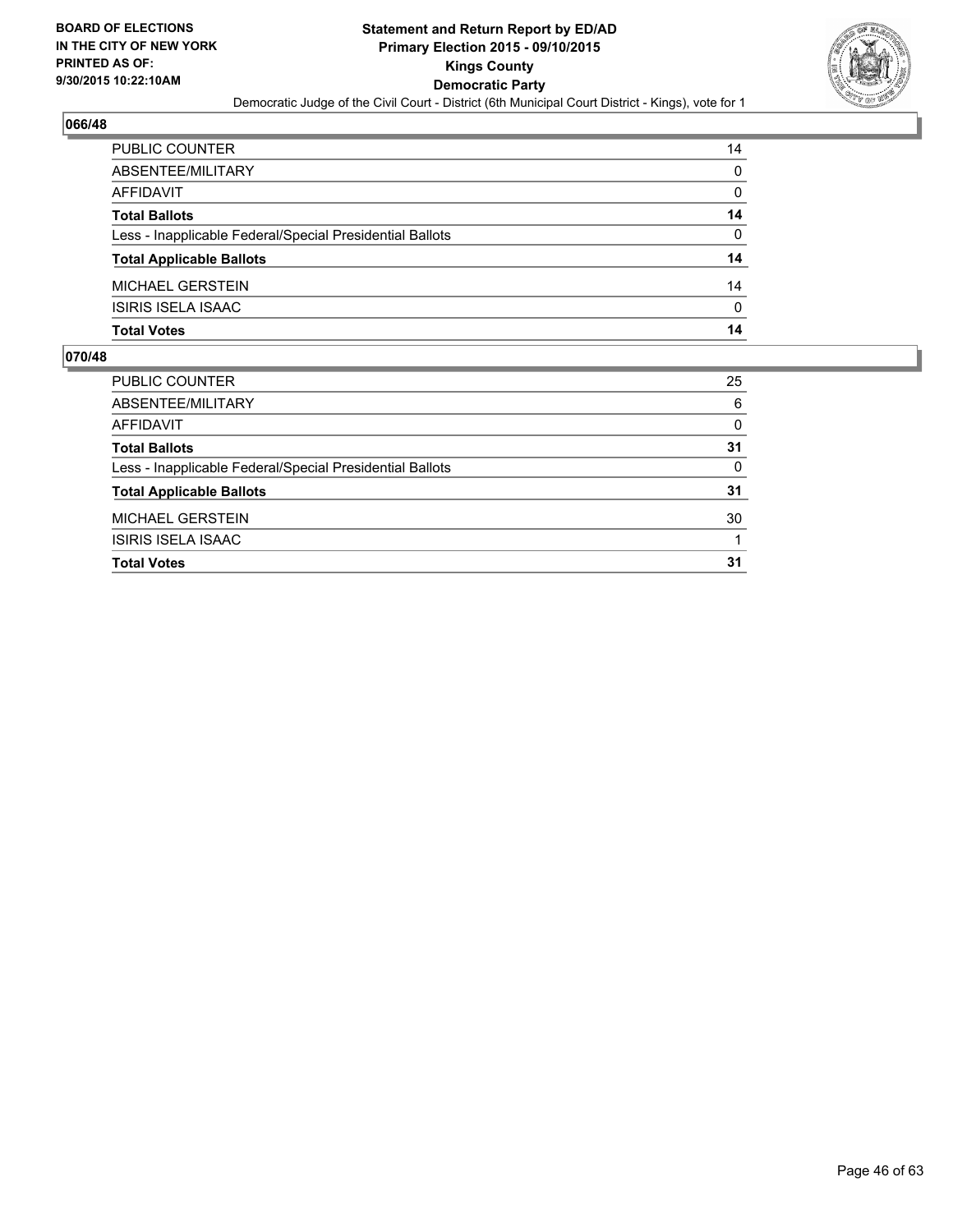![](_page_46_Picture_2.jpeg)

| PUBLIC COUNTER                                           | 23           |
|----------------------------------------------------------|--------------|
| ABSENTEE/MILITARY                                        |              |
| AFFIDAVIT                                                | $\mathbf{0}$ |
| Total Ballots                                            | 24           |
| Less - Inapplicable Federal/Special Presidential Ballots | $\Omega$     |
| <b>Total Applicable Ballots</b>                          | 24           |
| MICHAEL GERSTEIN                                         | 20           |
| ISIRIS ISELA ISAAC                                       | 4            |
| Total Votes                                              | 24           |

# **064/52**

| Total Votes                                              | 17           |
|----------------------------------------------------------|--------------|
| ISIRIS ISELA ISAAC                                       | 6            |
| MICHAEL GERSTEIN                                         | 11           |
| <b>Total Applicable Ballots</b>                          | 17           |
| Less - Inapplicable Federal/Special Presidential Ballots | $\mathbf{0}$ |
| Total Ballots                                            | 17           |
| AFFIDAVIT                                                | $\Omega$     |
| ABSENTEE/MILITARY                                        |              |
| PUBLIC COUNTER                                           | 16           |

#### **065/52**

| PUBLIC COUNTER                                           | 11           |
|----------------------------------------------------------|--------------|
| ABSENTEE/MILITARY                                        | $\mathbf{0}$ |
| AFFIDAVIT                                                | 0            |
| <b>Total Ballots</b>                                     | 11           |
| Less - Inapplicable Federal/Special Presidential Ballots | $\Omega$     |
| <b>Total Applicable Ballots</b>                          | 11           |
| MICHAEL GERSTEIN                                         | 9            |
| ISIRIS ISELA ISAAC                                       | 2            |
| <b>Total Votes</b>                                       | 11           |
|                                                          |              |

| PUBLIC COUNTER                                           | 20 |
|----------------------------------------------------------|----|
| ABSENTEE/MILITARY                                        | 0  |
| AFFIDAVIT                                                | 0  |
| <b>Total Ballots</b>                                     | 20 |
| Less - Inapplicable Federal/Special Presidential Ballots | 0  |
| <b>Total Applicable Ballots</b>                          | 20 |
| <b>MICHAEL GERSTEIN</b>                                  | 16 |
| ISIRIS ISELA ISAAC                                       | 3  |
| UNATTRIBUTABLE WRITE-IN (WRITE-IN)                       |    |
| <b>Total Votes</b>                                       | 20 |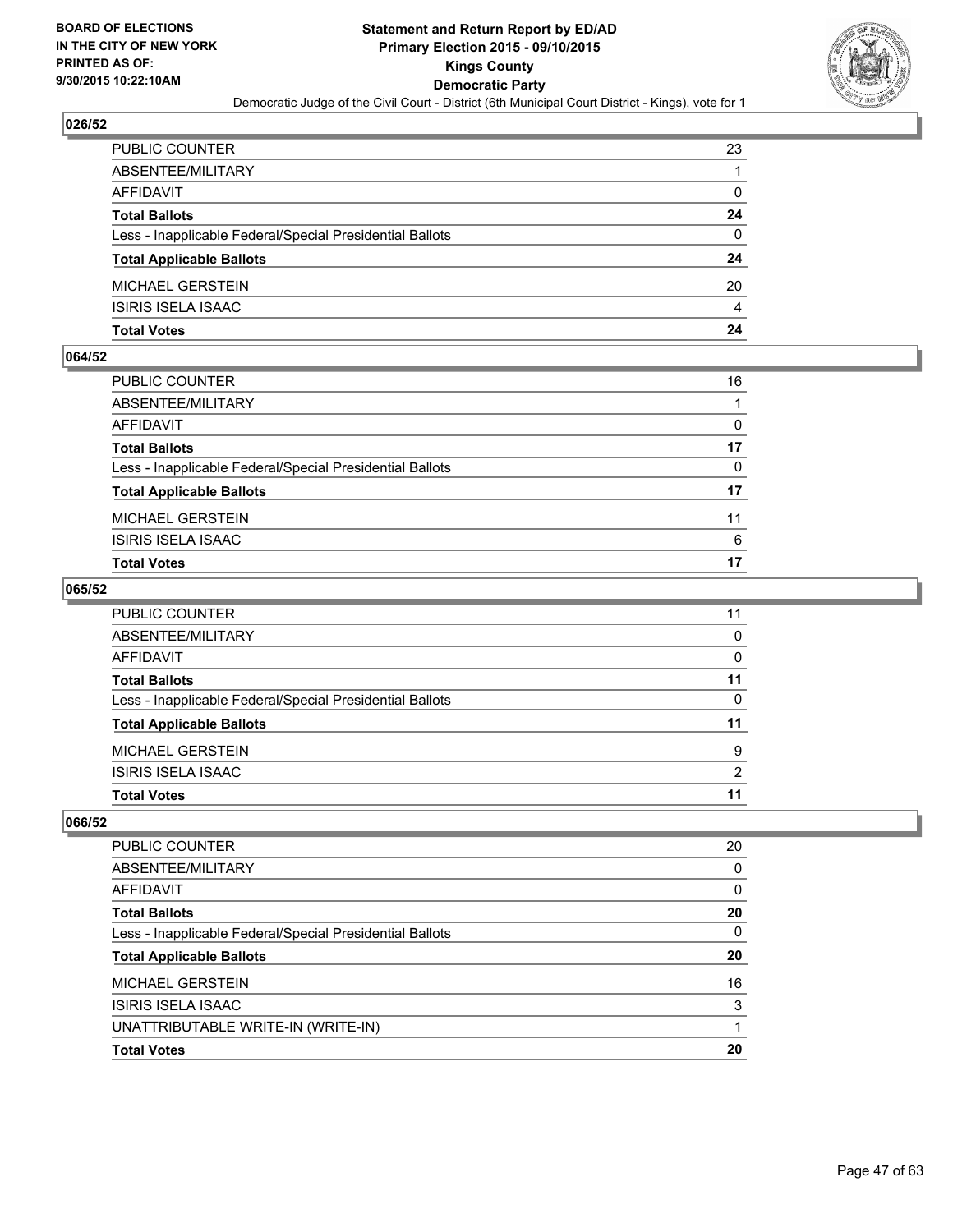![](_page_47_Picture_2.jpeg)

| PUBLIC COUNTER                                           | 15 |
|----------------------------------------------------------|----|
| ABSENTEE/MILITARY                                        | 0  |
| AFFIDAVIT                                                | 0  |
| Total Ballots                                            | 15 |
| Less - Inapplicable Federal/Special Presidential Ballots | 0  |
| <b>Total Applicable Ballots</b>                          | 15 |
| MICHAEL GERSTEIN                                         | 11 |
| ISIRIS ISELA ISAAC                                       | 3  |
| <b>Total Votes</b>                                       | 14 |
| Unrecorded                                               |    |

## **068/52**

| PUBLIC COUNTER                                           | 62 |
|----------------------------------------------------------|----|
| ABSENTEE/MILITARY                                        |    |
| AFFIDAVIT                                                | 0  |
| Total Ballots                                            | 63 |
| Less - Inapplicable Federal/Special Presidential Ballots | 0  |
| <b>Total Applicable Ballots</b>                          | 63 |
| MICHAEL GERSTEIN                                         | 52 |
| ISIRIS ISELA ISAAC                                       | 11 |
| <b>Total Votes</b>                                       | 63 |
|                                                          |    |

# **069/52**

| <b>Total Votes</b>                                       | 35       |
|----------------------------------------------------------|----------|
|                                                          |          |
| <b>ISIRIS ISELA ISAAC</b>                                | 15       |
| <b>MICHAEL GERSTEIN</b>                                  | 20       |
| <b>Total Applicable Ballots</b>                          | 35       |
| Less - Inapplicable Federal/Special Presidential Ballots | $\Omega$ |
| <b>Total Ballots</b>                                     | 35       |
| AFFIDAVIT                                                | $\Omega$ |
| ABSENTEE/MILITARY                                        | 2        |
| PUBLIC COUNTER                                           | 33       |

| <b>PUBLIC COUNTER</b>                                    | 25 |
|----------------------------------------------------------|----|
| ABSENTEE/MILITARY                                        | 0  |
| AFFIDAVIT                                                | 0  |
| <b>Total Ballots</b>                                     | 25 |
| Less - Inapplicable Federal/Special Presidential Ballots | 0  |
| <b>Total Applicable Ballots</b>                          | 25 |
| <b>MICHAEL GERSTEIN</b>                                  | 23 |
| ISIRIS ISELA ISAAC                                       | 2  |
| <b>Total Votes</b>                                       | 25 |
|                                                          |    |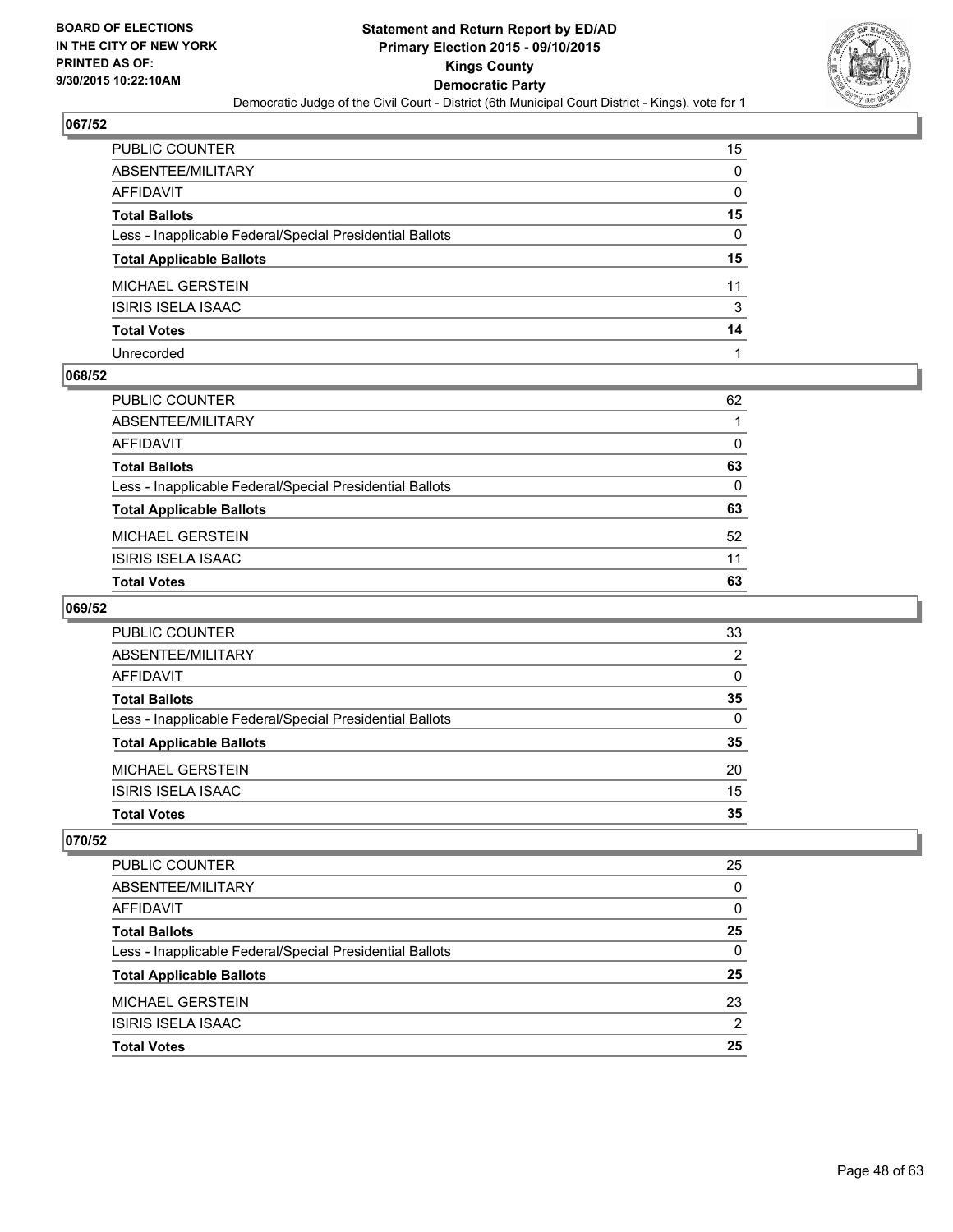![](_page_48_Picture_2.jpeg)

| PUBLIC COUNTER                                           | 25           |
|----------------------------------------------------------|--------------|
| ABSENTEE/MILITARY                                        | 3            |
| AFFIDAVIT                                                | $\mathbf{0}$ |
| <b>Total Ballots</b>                                     | 28           |
| Less - Inapplicable Federal/Special Presidential Ballots | $\Omega$     |
| <b>Total Applicable Ballots</b>                          | 28           |
| MICHAEL GERSTEIN                                         | 21           |
| ISIRIS ISELA ISAAC                                       | 7            |
| Total Votes                                              | 28           |

#### **072/52**

| PUBLIC COUNTER                                           | 5            |
|----------------------------------------------------------|--------------|
| ABSENTEE/MILITARY                                        |              |
| AFFIDAVIT                                                |              |
| <b>Total Ballots</b>                                     |              |
| Less - Inapplicable Federal/Special Presidential Ballots | $\mathbf{0}$ |
| <b>Total Applicable Ballots</b>                          |              |
| MICHAEL GERSTEIN                                         | 6            |
| ISIRIS ISELA ISAAC                                       |              |
| Total Votes                                              |              |
|                                                          |              |

## **073/52**

| PUBLIC COUNTER                                           | 34           |
|----------------------------------------------------------|--------------|
| ABSENTEE/MILITARY                                        | 2            |
| AFFIDAVIT                                                | $\mathbf{0}$ |
| <b>Total Ballots</b>                                     | 36           |
| Less - Inapplicable Federal/Special Presidential Ballots | $\mathbf{0}$ |
| <b>Total Applicable Ballots</b>                          | 36           |
| MICHAEL GERSTEIN                                         | 27           |
| <b>ISIRIS ISELA ISAAC</b>                                | 9            |
| <b>Total Votes</b>                                       | 36           |
|                                                          |              |

| PUBLIC COUNTER                                           | 25 |
|----------------------------------------------------------|----|
| ABSENTEE/MILITARY                                        | 2  |
| AFFIDAVIT                                                | 0  |
| <b>Total Ballots</b>                                     | 27 |
| Less - Inapplicable Federal/Special Presidential Ballots | 0  |
| <b>Total Applicable Ballots</b>                          | 27 |
| <b>MICHAEL GERSTEIN</b>                                  | 22 |
| ISIRIS ISELA ISAAC                                       | 5  |
| <b>Total Votes</b>                                       | 27 |
|                                                          |    |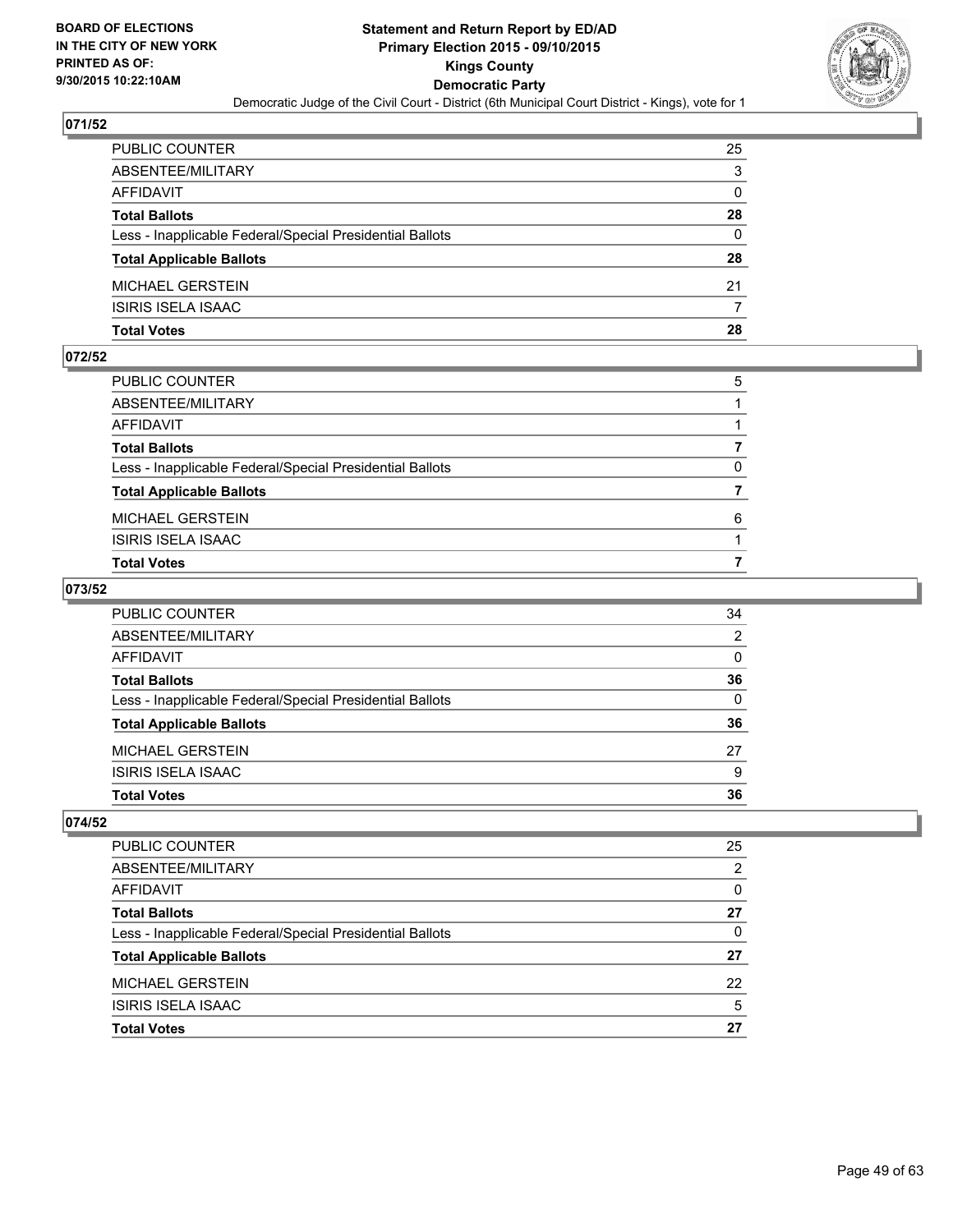![](_page_49_Picture_2.jpeg)

| PUBLIC COUNTER                                           | 19           |
|----------------------------------------------------------|--------------|
| ABSENTEE/MILITARY                                        | $\mathbf{0}$ |
| AFFIDAVIT                                                | $\mathbf{0}$ |
| <b>Total Ballots</b>                                     | 19           |
| Less - Inapplicable Federal/Special Presidential Ballots | $\Omega$     |
| <b>Total Applicable Ballots</b>                          | 19           |
| MICHAEL GERSTEIN                                         | 17           |
| ISIRIS ISELA ISAAC                                       | 2            |
| Total Votes                                              | 19           |

#### **076/52**

| <b>Total Votes</b>                                       | 8        |
|----------------------------------------------------------|----------|
| <b>ISIRIS ISELA ISAAC</b>                                | $\Omega$ |
| MICHAEL GERSTEIN                                         | 8        |
| <b>Total Applicable Ballots</b>                          | 8        |
| Less - Inapplicable Federal/Special Presidential Ballots | 0        |
| <b>Total Ballots</b>                                     | 8        |
| AFFIDAVIT                                                | $\Omega$ |
| ABSENTEE/MILITARY                                        | $\Omega$ |
| PUBLIC COUNTER                                           | 8        |

#### **092/52**

| Total Votes                                              | 19           |
|----------------------------------------------------------|--------------|
| UNATTRIBUTABLE WRITE-IN (WRITE-IN)                       |              |
| ISIRIS ISELA ISAAC                                       | 3            |
| MICHAEL GERSTEIN                                         | 15           |
| <b>Total Applicable Ballots</b>                          | 19           |
| Less - Inapplicable Federal/Special Presidential Ballots | $\mathbf{0}$ |
| Total Ballots                                            | 19           |
| AFFIDAVIT                                                | $\mathbf{0}$ |
| ABSENTEE/MILITARY                                        |              |
| PUBLIC COUNTER                                           | 18           |

| <b>Total Votes</b>                                       | 15             |
|----------------------------------------------------------|----------------|
| ISIRIS ISELA ISAAC                                       | $\overline{4}$ |
| <b>MICHAEL GERSTEIN</b>                                  | 11             |
| <b>Total Applicable Ballots</b>                          | 15             |
| Less - Inapplicable Federal/Special Presidential Ballots | 0              |
| <b>Total Ballots</b>                                     | 15             |
| AFFIDAVIT                                                | $\Omega$       |
| ABSENTEE/MILITARY                                        | 0              |
| <b>PUBLIC COUNTER</b>                                    | 15             |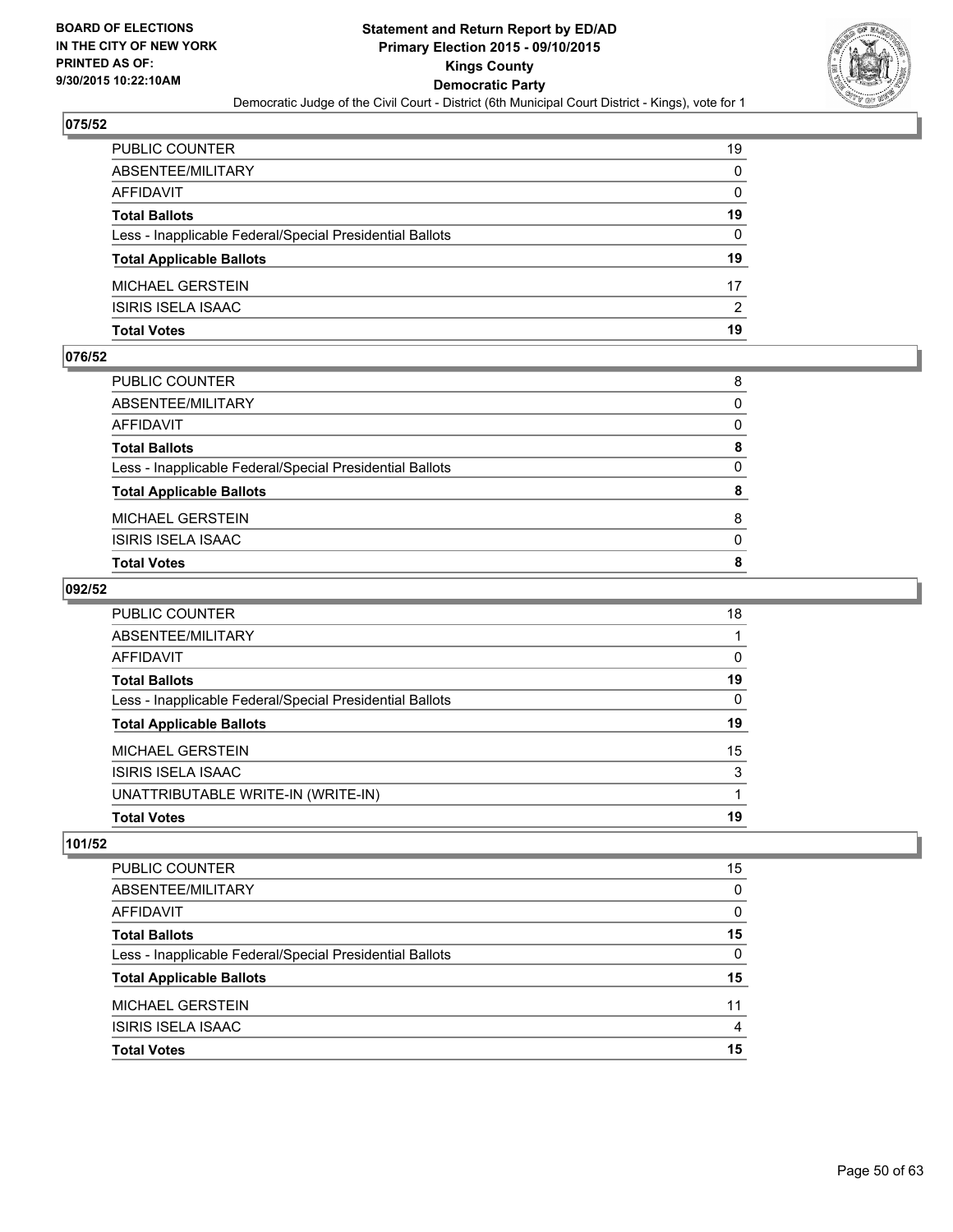![](_page_50_Picture_2.jpeg)

| <b>Total Votes</b>                                       | 15 |
|----------------------------------------------------------|----|
| STEVEN E. SHOVERS (WRITE-IN)                             |    |
| ISIRIS ISELA ISAAC                                       | 2  |
| <b>MICHAEL GERSTEIN</b>                                  | 12 |
| <b>Total Applicable Ballots</b>                          | 15 |
| Less - Inapplicable Federal/Special Presidential Ballots | 0  |
| <b>Total Ballots</b>                                     | 15 |
| AFFIDAVIT                                                | 0  |
| ABSENTEE/MILITARY                                        | 0  |
| <b>PUBLIC COUNTER</b>                                    | 15 |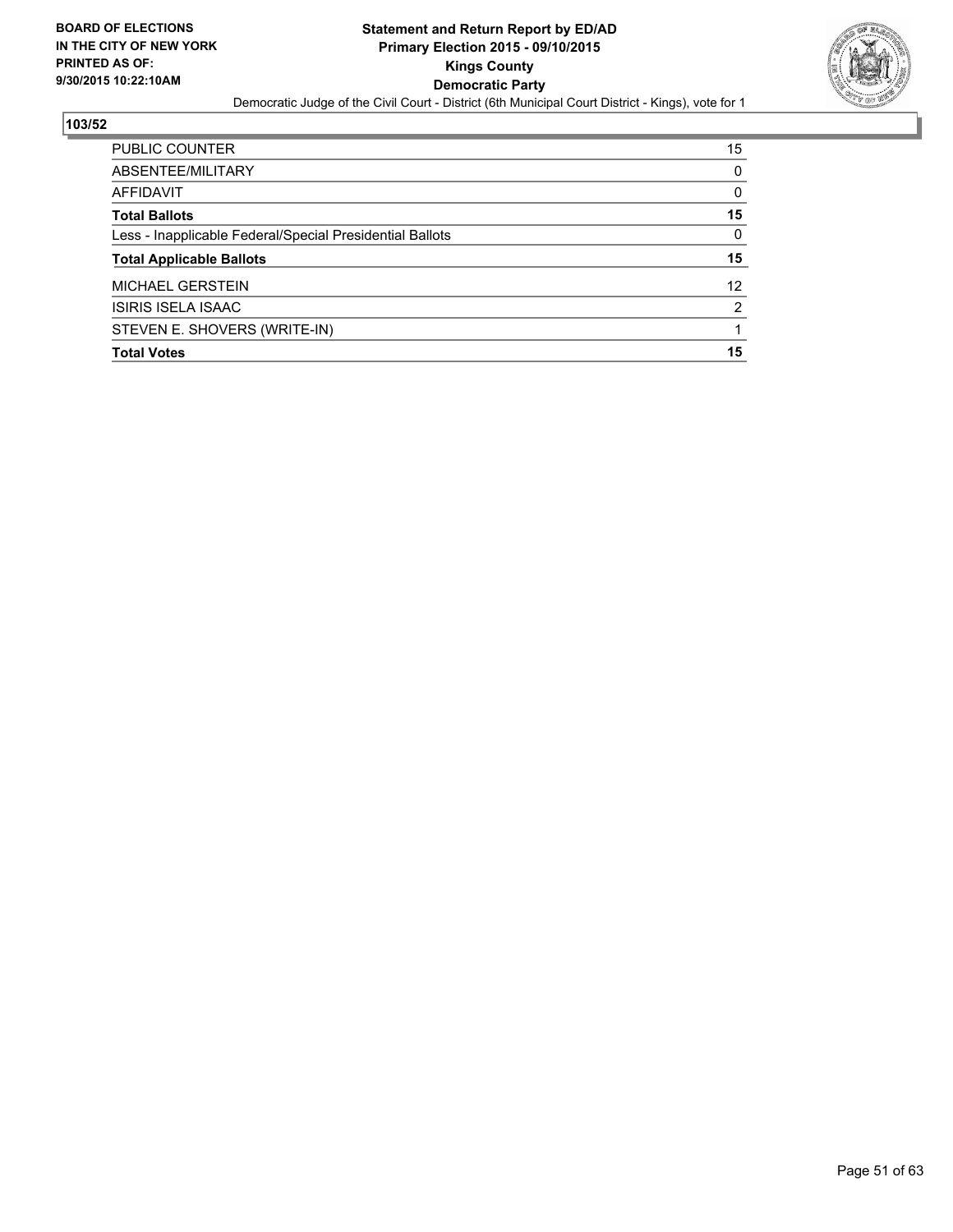![](_page_51_Picture_2.jpeg)

| PUBLIC COUNTER                                           | 12 <sup>2</sup> |
|----------------------------------------------------------|-----------------|
| ABSENTEE/MILITARY                                        |                 |
| AFFIDAVIT                                                | $\mathbf{0}$    |
| <b>Total Ballots</b>                                     | 13              |
| Less - Inapplicable Federal/Special Presidential Ballots | $\Omega$        |
| <b>Total Applicable Ballots</b>                          | 13              |
| MICHAEL GERSTEIN                                         | 10              |
| ISIRIS ISELA ISAAC                                       | 3               |
| Total Votes                                              | 13              |

### **060/57**

| <b>Total Votes</b>                                       | 8        |
|----------------------------------------------------------|----------|
| <b>ISIRIS ISELA ISAAC</b>                                | 3        |
| MICHAEL GERSTEIN                                         | 5        |
| <b>Total Applicable Ballots</b>                          | 8        |
| Less - Inapplicable Federal/Special Presidential Ballots | $\Omega$ |
| <b>Total Ballots</b>                                     | 8        |
| AFFIDAVIT                                                |          |
| ABSENTEE/MILITARY                                        | 0        |
| PUBLIC COUNTER                                           |          |

## **061/57**

| PUBLIC COUNTER                                           |          |
|----------------------------------------------------------|----------|
| ABSENTEE/MILITARY                                        | 0        |
| AFFIDAVIT                                                | $\Omega$ |
| <b>Total Ballots</b>                                     |          |
| Less - Inapplicable Federal/Special Presidential Ballots | 0        |
| <b>Total Applicable Ballots</b>                          |          |
| MICHAEL GERSTEIN                                         |          |
| ISIRIS ISELA ISAAC                                       | $\Omega$ |
| Total Votes                                              |          |
|                                                          |          |

| PUBLIC COUNTER                                           | 10 |
|----------------------------------------------------------|----|
| ABSENTEE/MILITARY                                        | 0  |
| <b>AFFIDAVIT</b>                                         | 0  |
| <b>Total Ballots</b>                                     | 10 |
| Less - Inapplicable Federal/Special Presidential Ballots | 0  |
| <b>Total Applicable Ballots</b>                          | 10 |
| <b>MICHAEL GERSTEIN</b>                                  | 3  |
| <b>ISIRIS ISELA ISAAC</b>                                | 6  |
| LETITIA JAMES (WRITE-IN)                                 |    |
| <b>Total Votes</b>                                       | 10 |
|                                                          |    |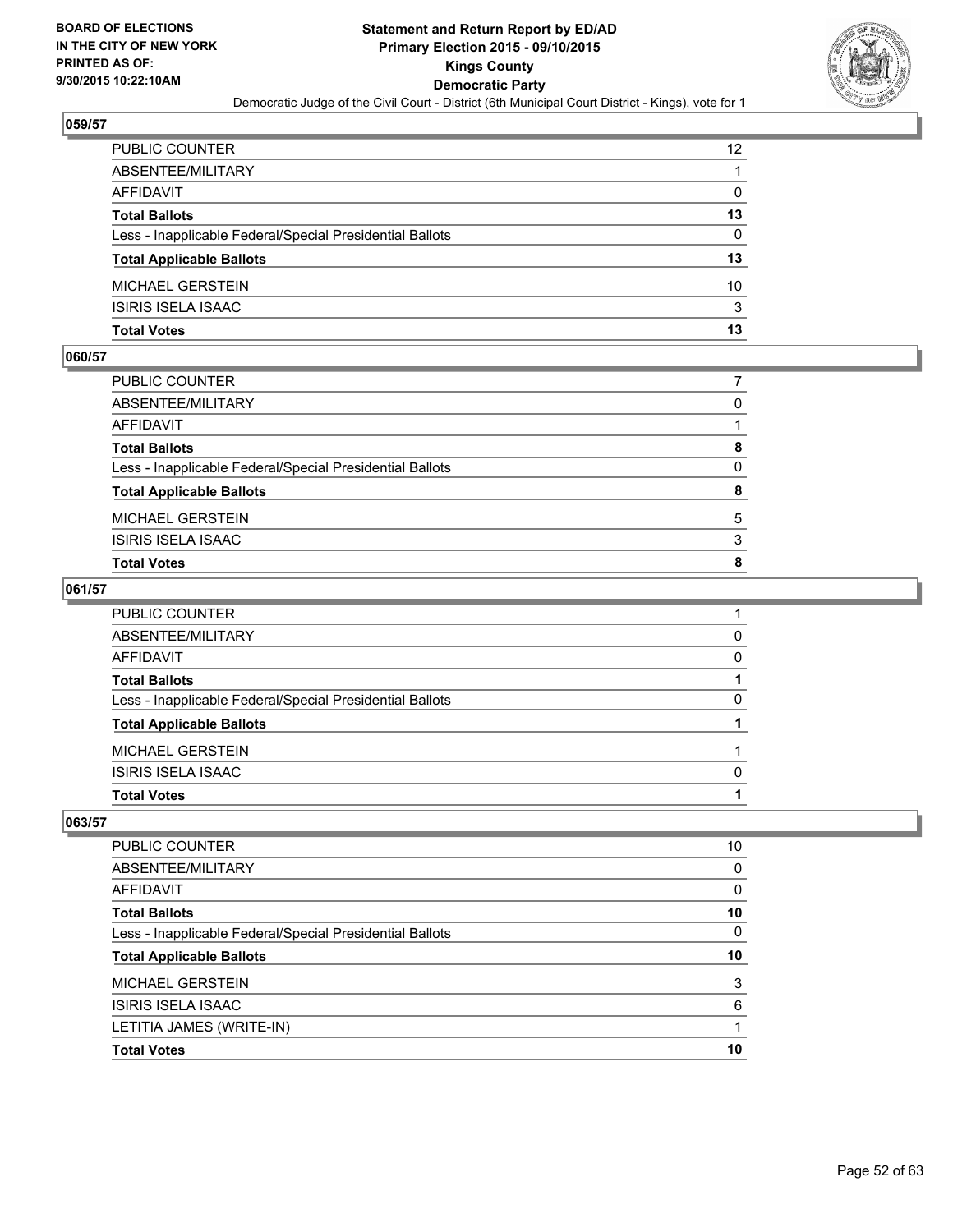![](_page_52_Picture_2.jpeg)

| PUBLIC COUNTER                                           | 14           |
|----------------------------------------------------------|--------------|
| ABSENTEE/MILITARY                                        | $\Omega$     |
| AFFIDAVIT                                                | $\mathbf{0}$ |
| Total Ballots                                            | 14           |
| Less - Inapplicable Federal/Special Presidential Ballots | $\Omega$     |
| <b>Total Applicable Ballots</b>                          | 14           |
| MICHAEL GERSTEIN                                         | 7            |
| ISIRIS ISELA ISAAC                                       | 7            |
| Total Votes                                              | 14           |

## **065/57**

| <b>Total Votes</b>                                       | 18       |
|----------------------------------------------------------|----------|
| <b>ISIRIS ISELA ISAAC</b>                                | 10       |
| <b>MICHAEL GERSTEIN</b>                                  | 8        |
| <b>Total Applicable Ballots</b>                          | 18       |
| Less - Inapplicable Federal/Special Presidential Ballots | $\Omega$ |
| <b>Total Ballots</b>                                     | 18       |
| <b>AFFIDAVIT</b>                                         |          |
| ABSENTEE/MILITARY                                        |          |
| PUBLIC COUNTER                                           | 16       |

#### **066/57**

| PUBLIC COUNTER                                           | 16           |
|----------------------------------------------------------|--------------|
| ABSENTEE/MILITARY                                        | $\mathbf{0}$ |
| AFFIDAVIT                                                | $\Omega$     |
| <b>Total Ballots</b>                                     | 16           |
| Less - Inapplicable Federal/Special Presidential Ballots | 0            |
| <b>Total Applicable Ballots</b>                          | 16           |
| MICHAEL GERSTEIN                                         | 11           |
| <b>ISIRIS ISELA ISAAC</b>                                | 5            |
| <b>Total Votes</b>                                       | 16           |
|                                                          |              |

| <b>PUBLIC COUNTER</b>                                    | 9  |
|----------------------------------------------------------|----|
| ABSENTEE/MILITARY                                        |    |
| AFFIDAVIT                                                | 0  |
| <b>Total Ballots</b>                                     | 10 |
| Less - Inapplicable Federal/Special Presidential Ballots | 0  |
|                                                          |    |
| <b>Total Applicable Ballots</b>                          | 10 |
| <b>MICHAEL GERSTEIN</b>                                  |    |
| <b>ISIRIS ISELA ISAAC</b>                                | 2  |
| <b>Total Votes</b>                                       | 9  |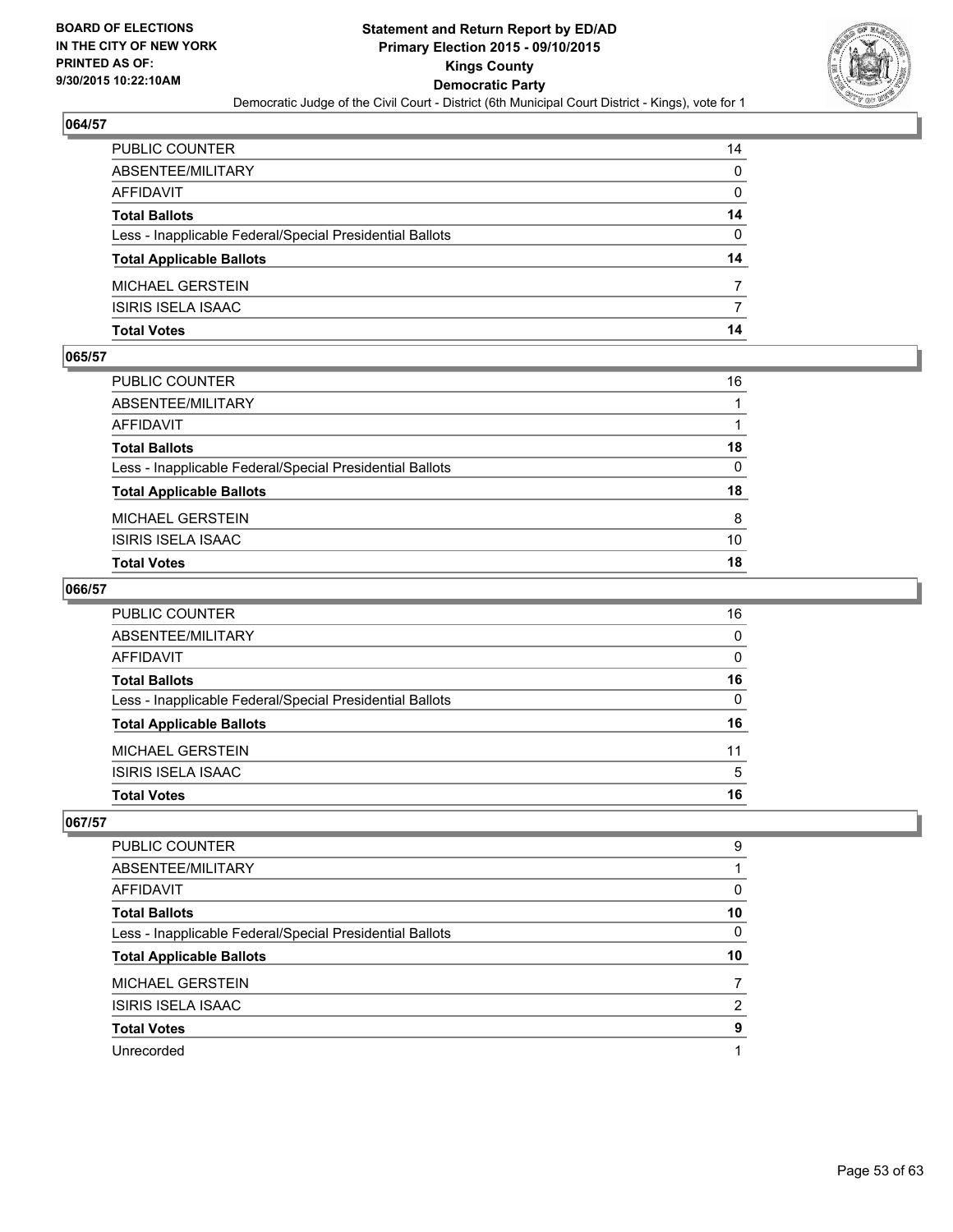![](_page_53_Picture_2.jpeg)

| PUBLIC COUNTER                                           | 31           |
|----------------------------------------------------------|--------------|
| ABSENTEE/MILITARY                                        | $\mathbf{0}$ |
| AFFIDAVIT                                                | $\mathbf{0}$ |
| <b>Total Ballots</b>                                     | 31           |
| Less - Inapplicable Federal/Special Presidential Ballots | $\Omega$     |
| <b>Total Applicable Ballots</b>                          | 31           |
| MICHAEL GERSTEIN                                         | 16           |
| ISIRIS ISELA ISAAC                                       | 15           |
| Total Votes                                              | 31           |

## **069/57**

| PUBLIC COUNTER                                           | 12 <sup>2</sup> |
|----------------------------------------------------------|-----------------|
| ABSENTEE/MILITARY                                        |                 |
| AFFIDAVIT                                                | $\mathbf{0}$    |
| Total Ballots                                            | 13              |
| Less - Inapplicable Federal/Special Presidential Ballots | $\Omega$        |
| <b>Total Applicable Ballots</b>                          | 13              |
| MICHAEL GERSTEIN                                         | 7               |
| ISIRIS ISELA ISAAC                                       | 6               |
| Total Votes                                              | 13              |
|                                                          |                 |

## **070/57**

| PUBLIC COUNTER                                           | 11           |
|----------------------------------------------------------|--------------|
| ABSENTEE/MILITARY                                        |              |
| AFFIDAVIT                                                | 0            |
| <b>Total Ballots</b>                                     | $12 \,$      |
| Less - Inapplicable Federal/Special Presidential Ballots | $\mathbf{0}$ |
| <b>Total Applicable Ballots</b>                          | 12           |
| MICHAEL GERSTEIN                                         |              |
| ISIRIS ISELA ISAAC                                       | 5            |
| Total Votes                                              | 12           |
|                                                          |              |

| <b>PUBLIC COUNTER</b>                                    | 5 |
|----------------------------------------------------------|---|
| ABSENTEE/MILITARY                                        | 0 |
| AFFIDAVIT                                                | 0 |
| <b>Total Ballots</b>                                     | 5 |
| Less - Inapplicable Federal/Special Presidential Ballots | 0 |
| <b>Total Applicable Ballots</b>                          | 5 |
| <b>MICHAEL GERSTEIN</b>                                  | 3 |
| <b>ISIRIS ISELA ISAAC</b>                                | 2 |
| <b>Total Votes</b>                                       | 5 |
|                                                          |   |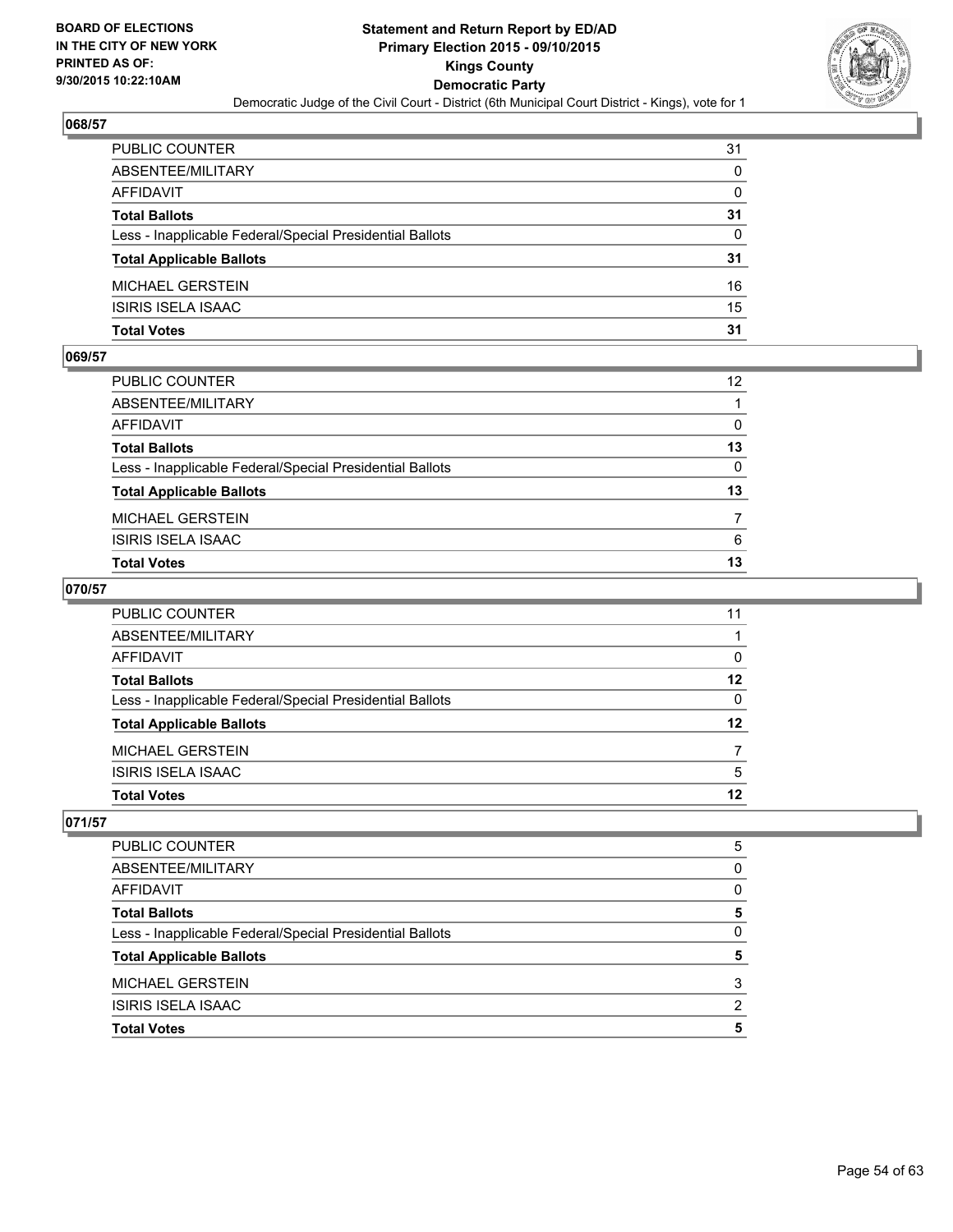![](_page_54_Picture_2.jpeg)

| PUBLIC COUNTER                                           | 20           |
|----------------------------------------------------------|--------------|
| ABSENTEE/MILITARY                                        | 48           |
| AFFIDAVIT                                                | $\mathbf{0}$ |
| Total Ballots                                            | 68           |
| Less - Inapplicable Federal/Special Presidential Ballots | $\mathbf{0}$ |
| <b>Total Applicable Ballots</b>                          | 68           |
| MICHAEL GERSTEIN                                         | 37           |
| ISIRIS ISELA ISAAC                                       | 31           |
| Total Votes                                              | 68           |

## **073/57**

| PUBLIC COUNTER                                           | 12 <sup>2</sup> |
|----------------------------------------------------------|-----------------|
|                                                          |                 |
| ABSENTEE/MILITARY                                        | $\mathbf{0}$    |
| AFFIDAVIT                                                | $\mathbf{0}$    |
| Total Ballots                                            | 12              |
| Less - Inapplicable Federal/Special Presidential Ballots | $\mathbf{0}$    |
| <b>Total Applicable Ballots</b>                          | 12              |
| MICHAEL GERSTEIN                                         | 8               |
| ISIRIS ISELA ISAAC                                       | $\overline{4}$  |
| Total Votes                                              | 12              |
|                                                          |                 |

## **074/57**

| PUBLIC COUNTER                                           | 29           |
|----------------------------------------------------------|--------------|
| ABSENTEE/MILITARY                                        | 2            |
| AFFIDAVIT                                                | $\Omega$     |
| Total Ballots                                            | 31           |
| Less - Inapplicable Federal/Special Presidential Ballots | $\mathbf{0}$ |
| <b>Total Applicable Ballots</b>                          | 31           |
| MICHAEL GERSTEIN                                         | 18           |
| ISIRIS ISELA ISAAC                                       | 13           |
| Total Votes                                              | 31           |
|                                                          |              |

| PUBLIC COUNTER                                           | 25 |
|----------------------------------------------------------|----|
| ABSENTEE/MILITARY                                        | 0  |
| AFFIDAVIT                                                | 0  |
| <b>Total Ballots</b>                                     | 25 |
| Less - Inapplicable Federal/Special Presidential Ballots | 0  |
| <b>Total Applicable Ballots</b>                          | 25 |
| <b>MICHAEL GERSTEIN</b>                                  | 10 |
| ISIRIS ISELA ISAAC                                       | 15 |
| <b>Total Votes</b>                                       | 25 |
|                                                          |    |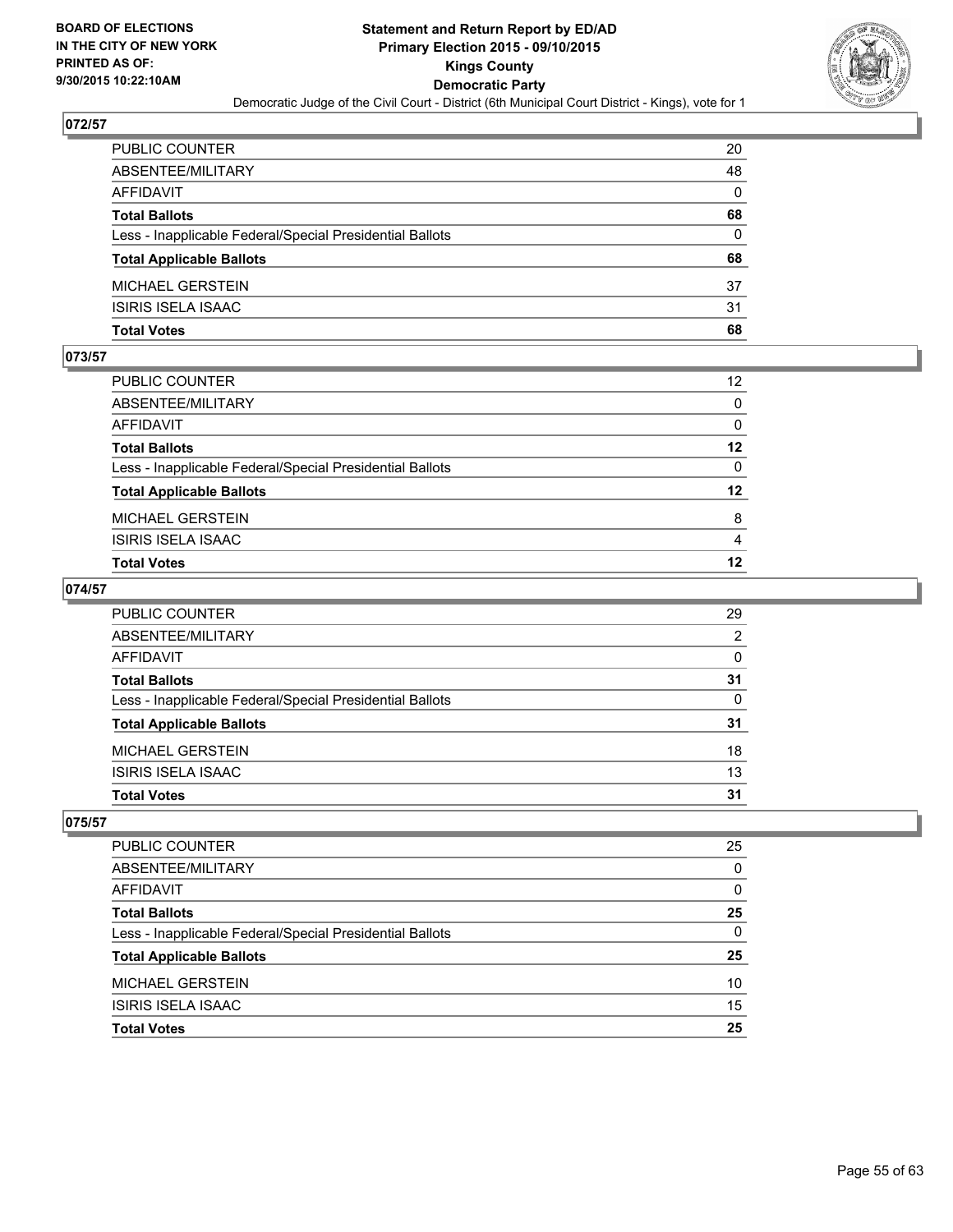![](_page_55_Picture_2.jpeg)

| PUBLIC COUNTER                                           | 46 |
|----------------------------------------------------------|----|
| ABSENTEE/MILITARY                                        |    |
| AFFIDAVIT                                                | 0  |
| <b>Total Ballots</b>                                     | 47 |
| Less - Inapplicable Federal/Special Presidential Ballots | 0  |
| <b>Total Applicable Ballots</b>                          | 47 |
| MICHAEL GERSTEIN                                         | 26 |
| ISIRIS ISELA ISAAC                                       | 19 |
| UNATTRIBUTABLE WRITE-IN (WRITE-IN)                       |    |
| <b>Total Votes</b>                                       | 46 |
| Unrecorded                                               |    |

#### **077/57**

| PUBLIC COUNTER                                           |              |
|----------------------------------------------------------|--------------|
| ABSENTEE/MILITARY                                        | 0            |
| AFFIDAVIT                                                | $\mathbf{0}$ |
| Total Ballots                                            |              |
| Less - Inapplicable Federal/Special Presidential Ballots | $\Omega$     |
| <b>Total Applicable Ballots</b>                          |              |
| MICHAEL GERSTEIN                                         | 4            |
| ISIRIS ISELA ISAAC                                       | 3            |
| Total Votes                                              |              |
|                                                          |              |

#### **078/57**

| <b>PUBLIC COUNTER</b>                                    | 37 |
|----------------------------------------------------------|----|
| ABSENTEE/MILITARY                                        | 0  |
| AFFIDAVIT                                                | 0  |
| <b>Total Ballots</b>                                     | 37 |
| Less - Inapplicable Federal/Special Presidential Ballots | 0  |
| <b>Total Applicable Ballots</b>                          | 37 |
| <b>MICHAEL GERSTEIN</b>                                  | 18 |
| ISIRIS ISELA ISAAC                                       | 17 |
| UNATTRIBUTABLE WRITE-IN (WRITE-IN)                       |    |
| <b>Total Votes</b>                                       | 36 |
| Unrecorded                                               |    |

| <b>PUBLIC COUNTER</b>                                    | 27 |
|----------------------------------------------------------|----|
| ABSENTEE/MILITARY                                        | 0  |
| <b>AFFIDAVIT</b>                                         | 0  |
| <b>Total Ballots</b>                                     | 27 |
| Less - Inapplicable Federal/Special Presidential Ballots | 0  |
| <b>Total Applicable Ballots</b>                          | 27 |
| <b>MICHAEL GERSTEIN</b>                                  | 15 |
| <b>ISIRIS ISELA ISAAC</b>                                | 11 |
| TEM JACKSON (WRITE-IN)                                   |    |
| <b>Total Votes</b>                                       | 27 |
|                                                          |    |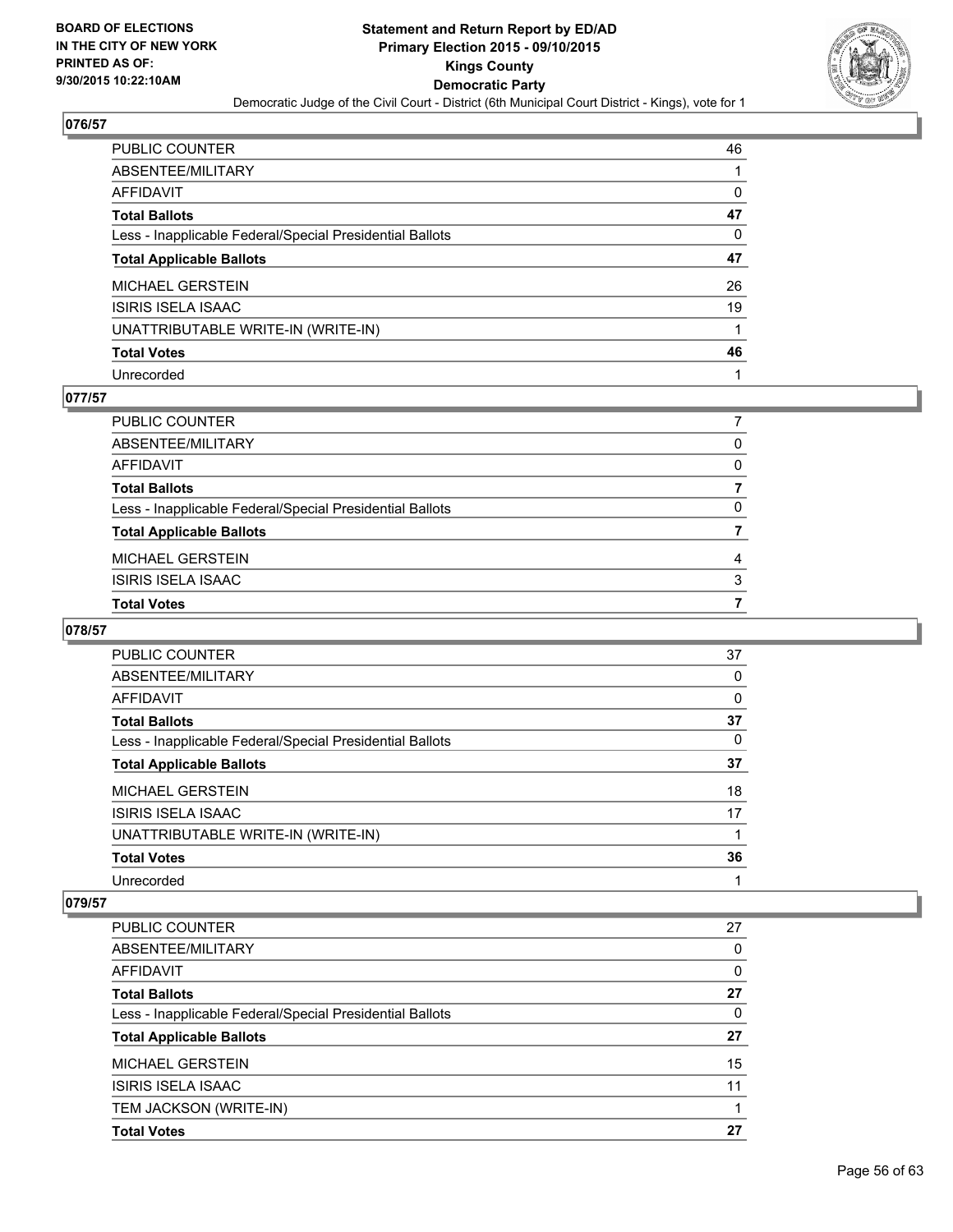![](_page_56_Picture_2.jpeg)

| PUBLIC COUNTER                                           | 26           |
|----------------------------------------------------------|--------------|
| ABSENTEE/MILITARY                                        | $\mathbf{0}$ |
| AFFIDAVIT                                                | $\mathbf{0}$ |
| Total Ballots                                            | 26           |
| Less - Inapplicable Federal/Special Presidential Ballots | $\Omega$     |
| <b>Total Applicable Ballots</b>                          | 26           |
| MICHAEL GERSTEIN                                         | 11           |
| ISIRIS ISELA ISAAC                                       | 15           |
| Total Votes                                              | 26           |

## **081/57**

| Total Votes                                              | 26              |
|----------------------------------------------------------|-----------------|
| ISIRIS ISELA ISAAC                                       | 14              |
| MICHAEL GERSTEIN                                         | 12 <sup>2</sup> |
| <b>Total Applicable Ballots</b>                          | 26              |
| Less - Inapplicable Federal/Special Presidential Ballots | $\mathbf{0}$    |
| Total Ballots                                            | 26              |
| AFFIDAVIT                                                |                 |
| ABSENTEE/MILITARY                                        | 3               |
| PUBLIC COUNTER                                           | 22              |
|                                                          |                 |

## **083/57**

| PUBLIC COUNTER                                           | 13             |
|----------------------------------------------------------|----------------|
| ABSENTEE/MILITARY                                        | $\overline{4}$ |
| AFFIDAVIT                                                | $\mathbf{0}$   |
| <b>Total Ballots</b>                                     | 17             |
| Less - Inapplicable Federal/Special Presidential Ballots | $\mathbf{0}$   |
| <b>Total Applicable Ballots</b>                          | 17             |
| MICHAEL GERSTEIN                                         | 13             |
| ISIRIS ISELA ISAAC                                       | 4              |
| Total Votes                                              | 17             |
|                                                          |                |

| PUBLIC COUNTER                                           | 12 |
|----------------------------------------------------------|----|
| ABSENTEE/MILITARY                                        | 2  |
| <b>AFFIDAVIT</b>                                         | 0  |
| <b>Total Ballots</b>                                     | 14 |
| Less - Inapplicable Federal/Special Presidential Ballots | 0  |
| <b>Total Applicable Ballots</b>                          | 14 |
| <b>MICHAEL GERSTEIN</b>                                  | 8  |
| ISIRIS ISELA ISAAC                                       | 6  |
| <b>Total Votes</b>                                       | 14 |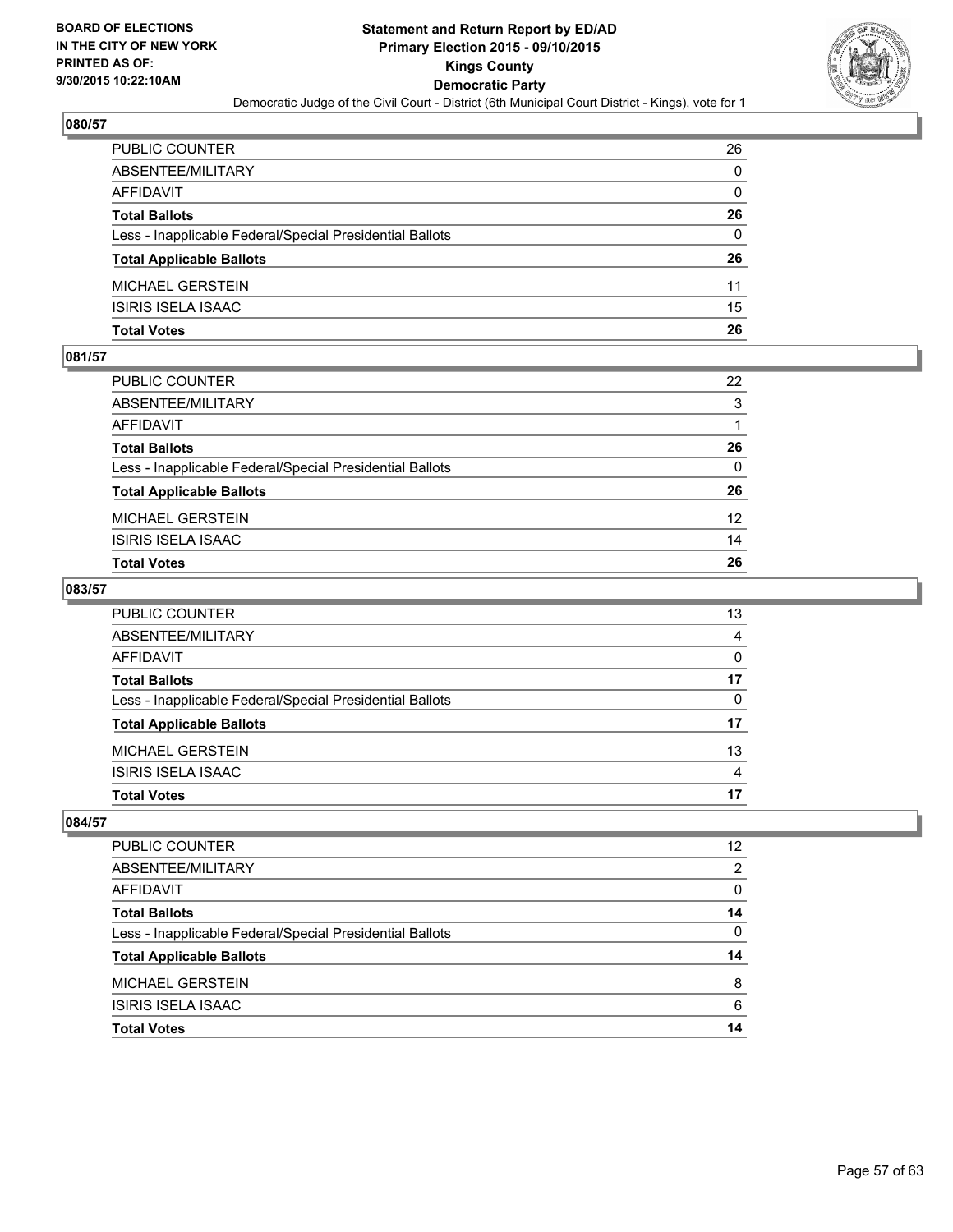![](_page_57_Picture_2.jpeg)

| PUBLIC COUNTER                                           | 28 |
|----------------------------------------------------------|----|
| ABSENTEE/MILITARY                                        | 2  |
| AFFIDAVIT                                                | 0  |
| Total Ballots                                            | 30 |
| Less - Inapplicable Federal/Special Presidential Ballots | 0  |
| <b>Total Applicable Ballots</b>                          | 30 |
| MICHAEL GERSTEIN                                         | 11 |
| ISIRIS ISELA ISAAC                                       | 17 |
| <b>Total Votes</b>                                       | 28 |
| Unrecorded                                               | 2  |

#### **086/57**

| PUBLIC COUNTER                                           | 12 <sup>°</sup> |
|----------------------------------------------------------|-----------------|
| ABSENTEE/MILITARY                                        | 0               |
| AFFIDAVIT                                                | 0               |
| Total Ballots                                            | 12              |
| Less - Inapplicable Federal/Special Presidential Ballots | 0               |
| <b>Total Applicable Ballots</b>                          | $12 \,$         |
| MICHAEL GERSTEIN                                         | 6               |
| ISIRIS ISELA ISAAC                                       | 6               |
| <b>Total Votes</b>                                       | 12              |
|                                                          |                 |

## **087/57**

| <b>PUBLIC COUNTER</b>                                    | 41       |
|----------------------------------------------------------|----------|
| ABSENTEE/MILITARY                                        |          |
| AFFIDAVIT                                                | 2        |
| <b>Total Ballots</b>                                     | 44       |
| Less - Inapplicable Federal/Special Presidential Ballots | $\Omega$ |
| <b>Total Applicable Ballots</b>                          | 44       |
| <b>MICHAEL GERSTEIN</b>                                  | 19       |
| <b>ISIRIS ISELA ISAAC</b>                                | 25       |
| <b>Total Votes</b>                                       | 44       |

| <b>PUBLIC COUNTER</b>                                    | 31 |
|----------------------------------------------------------|----|
| ABSENTEE/MILITARY                                        |    |
| AFFIDAVIT                                                | 0  |
| <b>Total Ballots</b>                                     | 32 |
| Less - Inapplicable Federal/Special Presidential Ballots | 0  |
| <b>Total Applicable Ballots</b>                          | 32 |
| <b>MICHAEL GERSTEIN</b>                                  | 26 |
| ISIRIS ISELA ISAAC                                       | 6  |
| <b>Total Votes</b>                                       | 32 |
|                                                          |    |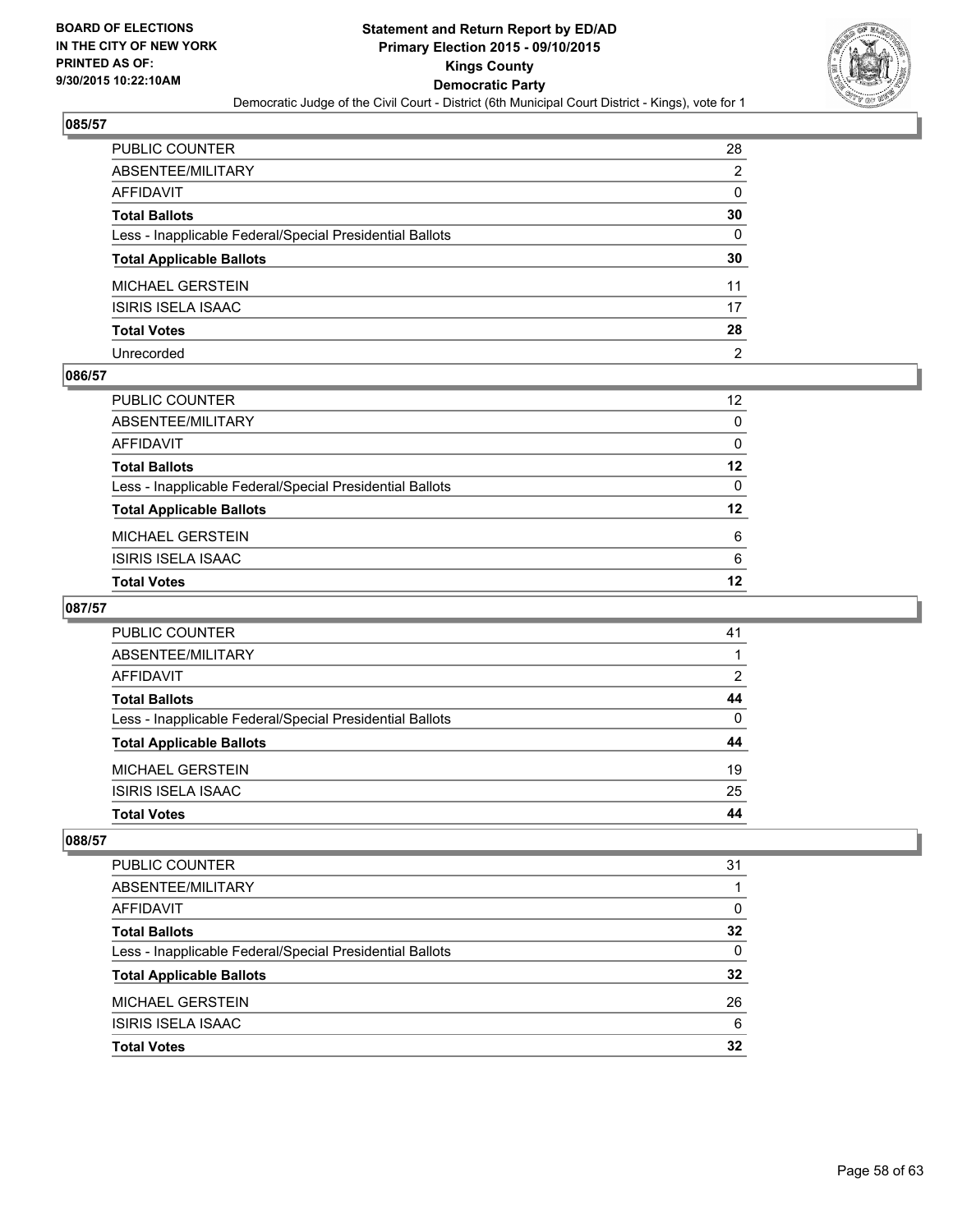![](_page_58_Picture_2.jpeg)

| PUBLIC COUNTER                                           | 19              |
|----------------------------------------------------------|-----------------|
| ABSENTEE/MILITARY                                        | 2               |
| AFFIDAVIT                                                | $\mathbf{0}$    |
| Total Ballots                                            | 21              |
| Less - Inapplicable Federal/Special Presidential Ballots | $\mathbf{0}$    |
| <b>Total Applicable Ballots</b>                          | 21              |
| MICHAEL GERSTEIN                                         | 12 <sup>2</sup> |
| ISIRIS ISELA ISAAC                                       | 9               |
| Total Votes                                              | 21              |

## **090/57**

| <b>Total Votes</b>                                       | 81       |
|----------------------------------------------------------|----------|
| <b>ISIRIS ISELA ISAAC</b>                                | 31       |
| MICHAEL GERSTEIN                                         | 50       |
| <b>Total Applicable Ballots</b>                          | 81       |
| Less - Inapplicable Federal/Special Presidential Ballots | $\Omega$ |
| <b>Total Ballots</b>                                     | 81       |
| AFFIDAVIT                                                | $\Omega$ |
| ABSENTEE/MILITARY                                        |          |
| PUBLIC COUNTER                                           | 80       |

## **091/57**

| PUBLIC COUNTER                                           | 78       |
|----------------------------------------------------------|----------|
| ABSENTEE/MILITARY                                        |          |
| <b>AFFIDAVIT</b>                                         |          |
| <b>Total Ballots</b>                                     | 80       |
| Less - Inapplicable Federal/Special Presidential Ballots | $\Omega$ |
| <b>Total Applicable Ballots</b>                          | 80       |
| <b>MICHAEL GERSTEIN</b>                                  | 60       |
| ISIRIS ISELA ISAAC                                       | 19       |
| UNATTRIBUTABLE WRITE-IN (WRITE-IN)                       |          |
| <b>Total Votes</b>                                       | 80       |

| <b>Total Votes</b>                                       | 16              |
|----------------------------------------------------------|-----------------|
| ISIRIS ISELA ISAAC                                       | 4               |
| <b>MICHAEL GERSTEIN</b>                                  | 12 <sup>2</sup> |
| <b>Total Applicable Ballots</b>                          | 16              |
| Less - Inapplicable Federal/Special Presidential Ballots | 0               |
| <b>Total Ballots</b>                                     | 16              |
| AFFIDAVIT                                                | 0               |
| ABSENTEE/MILITARY                                        |                 |
| <b>PUBLIC COUNTER</b>                                    | 15              |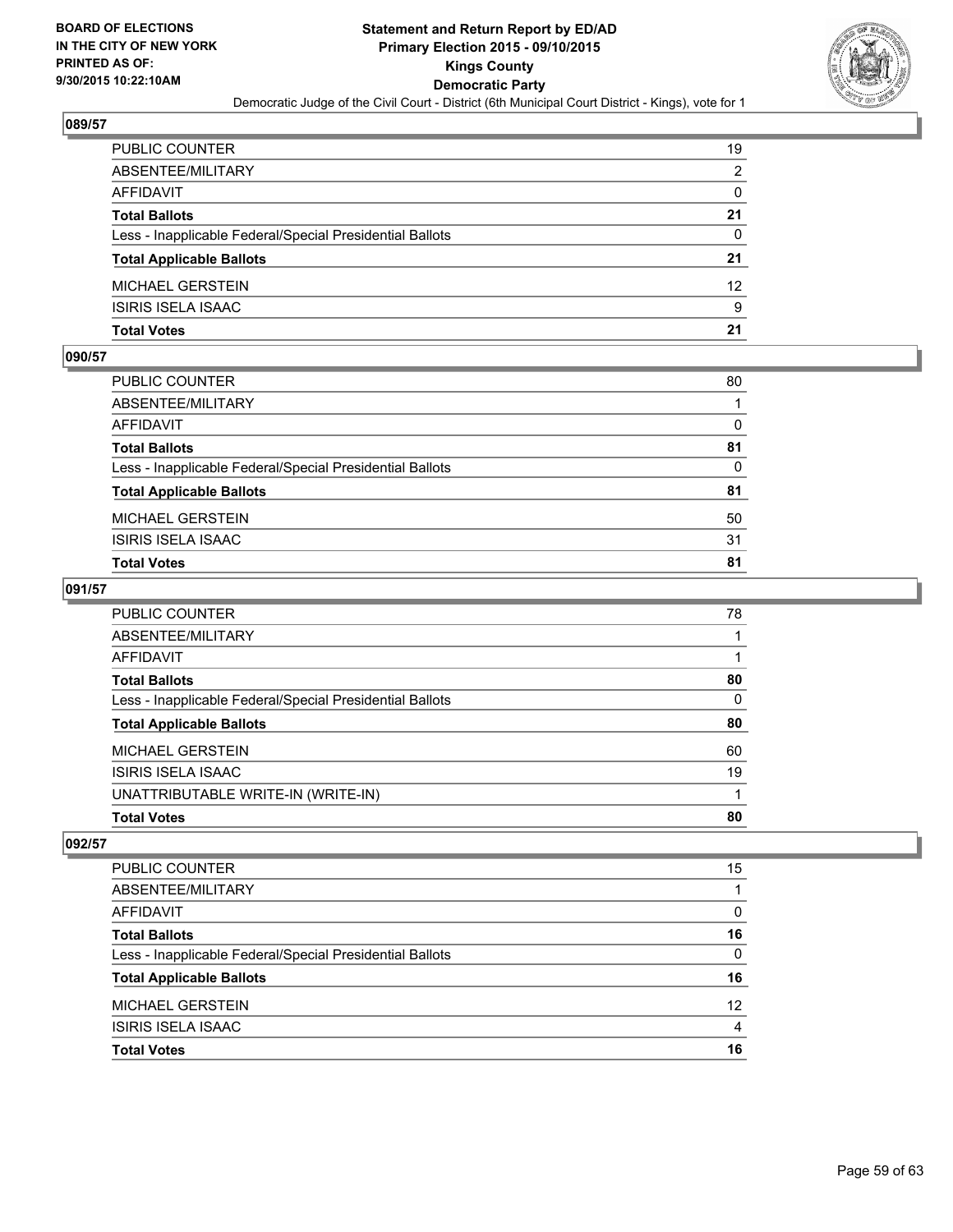![](_page_59_Picture_2.jpeg)

| PUBLIC COUNTER                                           | 22           |
|----------------------------------------------------------|--------------|
| ABSENTEE/MILITARY                                        | $\Omega$     |
| <b>AFFIDAVIT</b>                                         | $\mathbf{0}$ |
| <b>Total Ballots</b>                                     | 22           |
| Less - Inapplicable Federal/Special Presidential Ballots | 0            |
| <b>Total Applicable Ballots</b>                          | 22           |
| <b>MICHAEL GERSTEIN</b>                                  | 11           |
| <b>ISIRIS ISELA ISAAC</b>                                | 11           |
| <b>Total Votes</b>                                       | 22           |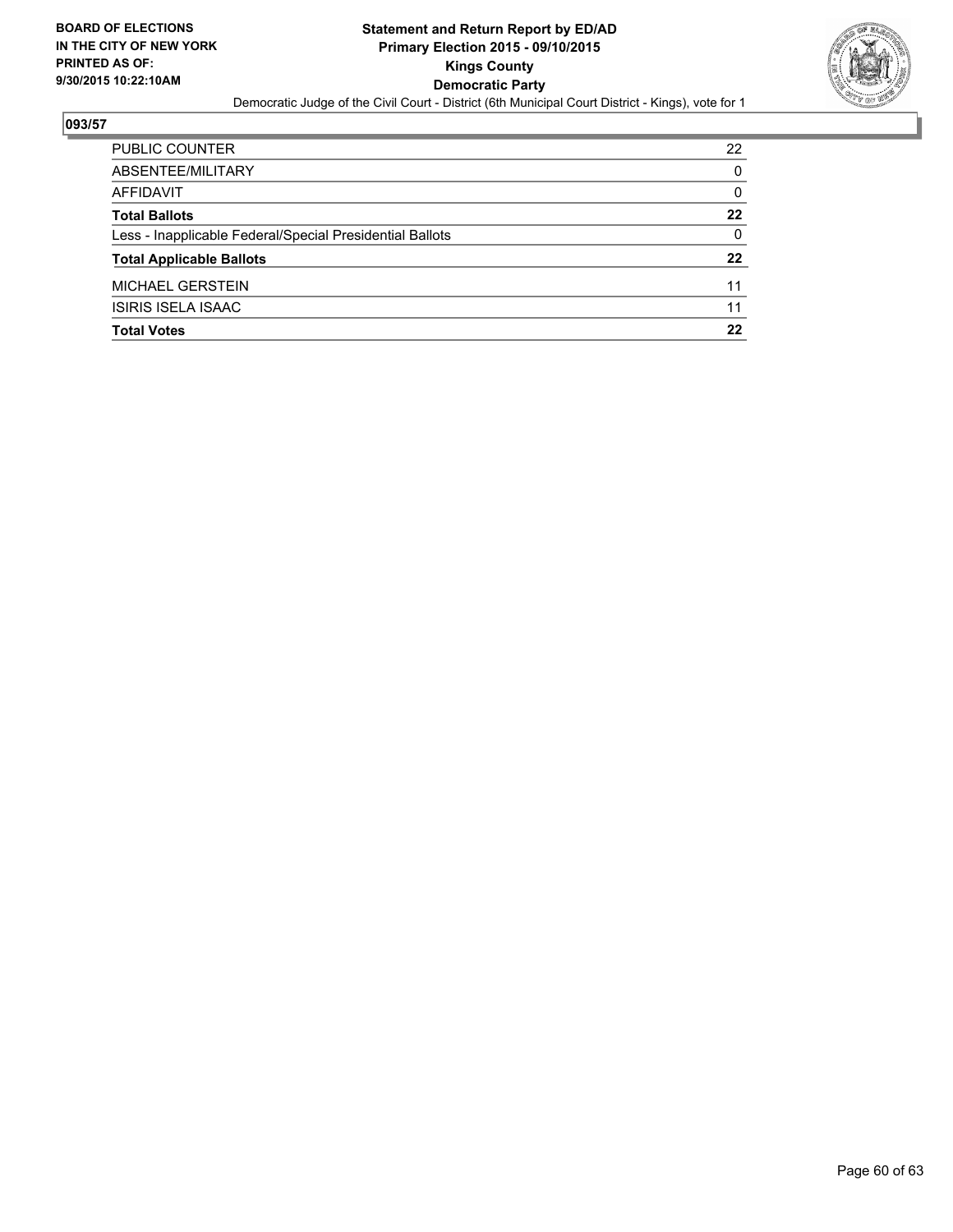![](_page_60_Picture_2.jpeg)

| PUBLIC COUNTER                                           | 15              |
|----------------------------------------------------------|-----------------|
| ABSENTEE/MILITARY                                        | $\mathbf{0}$    |
| AFFIDAVIT                                                | $\mathbf{0}$    |
| <b>Total Ballots</b>                                     | 15              |
| Less - Inapplicable Federal/Special Presidential Ballots | $\Omega$        |
| <b>Total Applicable Ballots</b>                          | 15              |
| MICHAEL GERSTEIN                                         | 12 <sup>2</sup> |
| ISIRIS ISELA ISAAC                                       | 3               |
| Total Votes                                              | 15              |

### **017/58**

| <b>Total Votes</b>                                       | 4        |
|----------------------------------------------------------|----------|
| <b>ISIRIS ISELA ISAAC</b>                                | 3        |
| MICHAEL GERSTEIN                                         |          |
| <b>Total Applicable Ballots</b>                          | 4        |
| Less - Inapplicable Federal/Special Presidential Ballots | $\Omega$ |
| <b>Total Ballots</b>                                     | 4        |
| AFFIDAVIT                                                | $\Omega$ |
| ABSENTEE/MILITARY                                        | $\Omega$ |
| PUBLIC COUNTER                                           | 4        |

## **018/58**

| PUBLIC COUNTER                                           | 12 <sup>2</sup> |
|----------------------------------------------------------|-----------------|
|                                                          |                 |
| ABSENTEE/MILITARY                                        | $\mathbf{0}$    |
| AFFIDAVIT                                                | $\Omega$        |
| <b>Total Ballots</b>                                     | $12 \,$         |
| Less - Inapplicable Federal/Special Presidential Ballots | $\mathbf{0}$    |
| <b>Total Applicable Ballots</b>                          | 12              |
| MICHAEL GERSTEIN                                         | 4               |
| ISIRIS ISELA ISAAC                                       | 8               |
| Total Votes                                              | 12              |
|                                                          |                 |

| PUBLIC COUNTER                                           | 5 |
|----------------------------------------------------------|---|
| ABSENTEE/MILITARY                                        | 0 |
| AFFIDAVIT                                                | 0 |
| <b>Total Ballots</b>                                     | 5 |
| Less - Inapplicable Federal/Special Presidential Ballots | 0 |
| <b>Total Applicable Ballots</b>                          | 5 |
| <b>MICHAEL GERSTEIN</b>                                  | 2 |
| ISIRIS ISELA ISAAC                                       | 3 |
| <b>Total Votes</b>                                       | 5 |
|                                                          |   |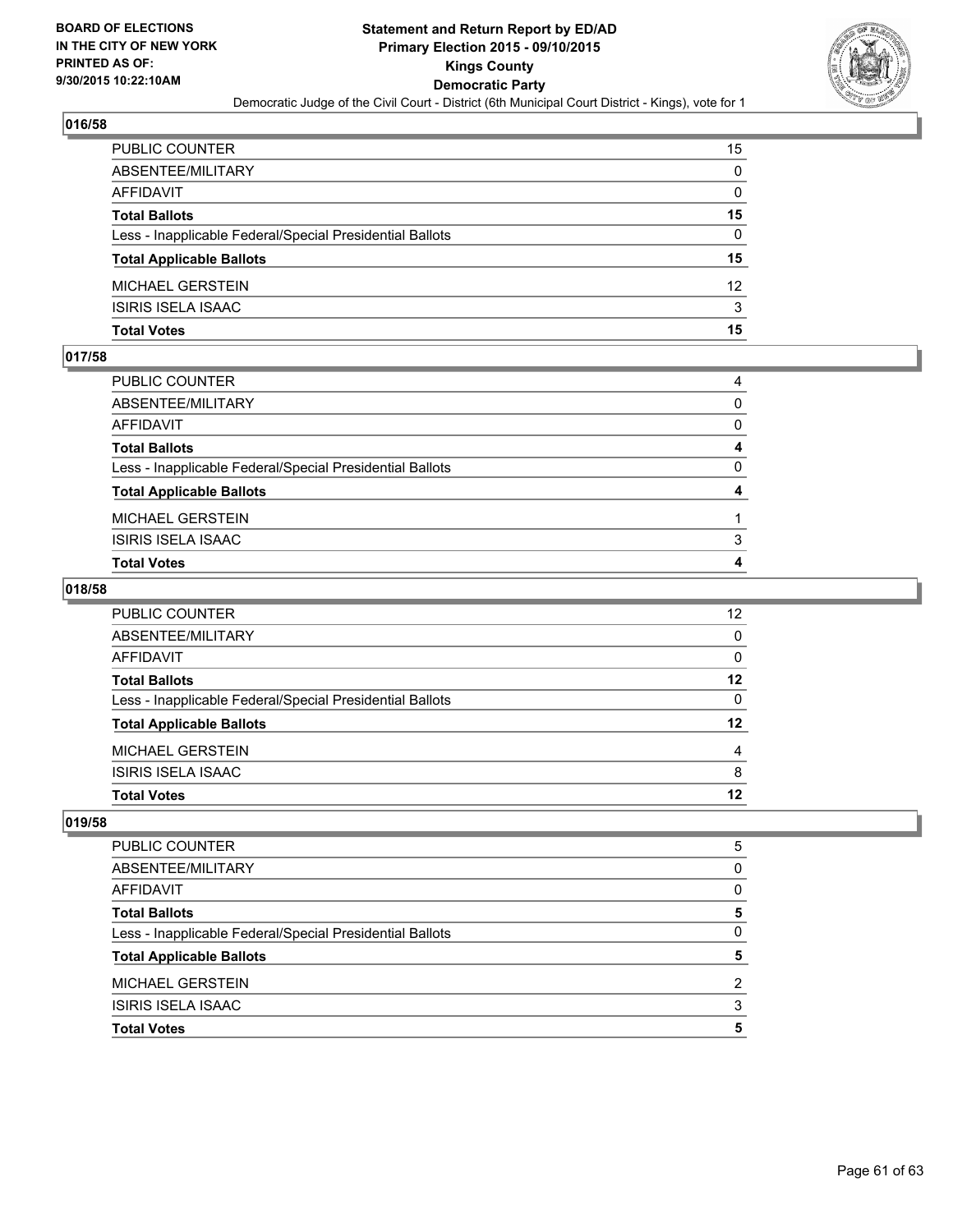![](_page_61_Picture_2.jpeg)

| PUBLIC COUNTER                                           | 19           |
|----------------------------------------------------------|--------------|
| ABSENTEE/MILITARY                                        | $\mathbf{0}$ |
| AFFIDAVIT                                                | $\mathbf{0}$ |
| <b>Total Ballots</b>                                     | 19           |
| Less - Inapplicable Federal/Special Presidential Ballots | $\Omega$     |
| <b>Total Applicable Ballots</b>                          | 19           |
| MICHAEL GERSTEIN                                         | 10           |
| ISIRIS ISELA ISAAC                                       | 9            |
| Total Votes                                              | 19           |

## **021/58**

| PUBLIC COUNTER                                           | 10           |
|----------------------------------------------------------|--------------|
| ABSENTEE/MILITARY                                        |              |
| AFFIDAVIT                                                | 0            |
| Total Ballots                                            | 11           |
| Less - Inapplicable Federal/Special Presidential Ballots | $\mathbf{0}$ |
| <b>Total Applicable Ballots</b>                          | 11           |
| MICHAEL GERSTEIN                                         | 3            |
| ISIRIS ISELA ISAAC                                       | 8            |
| Total Votes                                              | 11           |
|                                                          |              |

#### **022/58**

| PUBLIC COUNTER                                           | 9            |
|----------------------------------------------------------|--------------|
| ABSENTEE/MILITARY                                        | $\Omega$     |
| AFFIDAVIT                                                | $\Omega$     |
| <b>Total Ballots</b>                                     | 9            |
| Less - Inapplicable Federal/Special Presidential Ballots | $\mathbf{0}$ |
| <b>Total Applicable Ballots</b>                          | 9            |
| MICHAEL GERSTEIN                                         | 5            |
| ISIRIS ISELA ISAAC                                       | 4            |
| Total Votes                                              | 9            |
|                                                          |              |

| PUBLIC COUNTER                                           | 14 |
|----------------------------------------------------------|----|
| ABSENTEE/MILITARY                                        | 2  |
| AFFIDAVIT                                                | 0  |
| <b>Total Ballots</b>                                     | 16 |
| Less - Inapplicable Federal/Special Presidential Ballots | 0  |
| <b>Total Applicable Ballots</b>                          | 16 |
| <b>MICHAEL GERSTEIN</b>                                  | 4  |
| <b>ISIRIS ISELA ISAAC</b>                                | 12 |
| <b>Total Votes</b>                                       | 16 |
|                                                          |    |